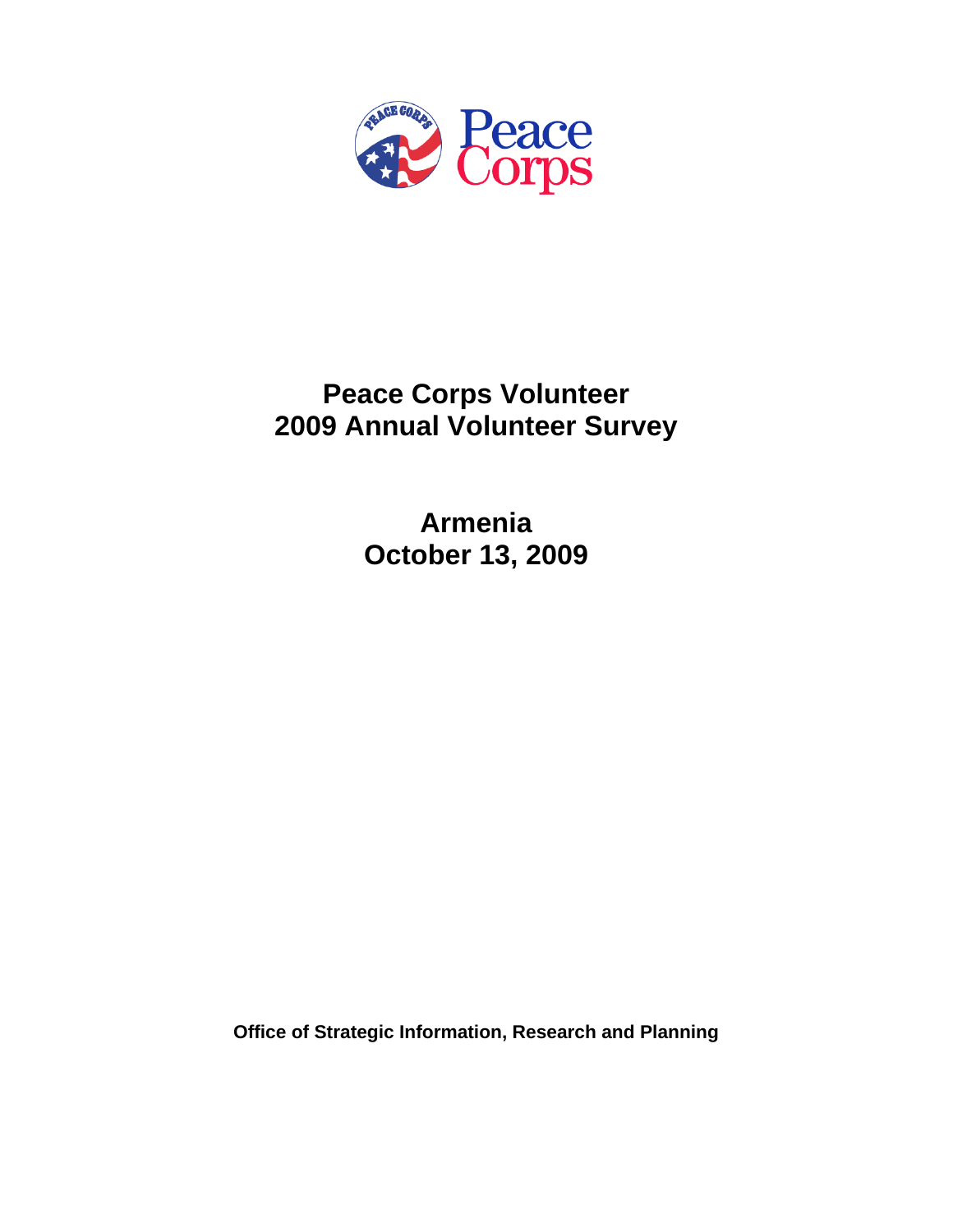# **Table of Contents**

| Introduction to the 2009 Annual Volunteer Survey Report 3 |     |
|-----------------------------------------------------------|-----|
| Overview of the Post's 2009 Volunteer Survey Respondents4 |     |
|                                                           |     |
|                                                           |     |
|                                                           |     |
|                                                           | 12  |
|                                                           |     |
|                                                           | 23  |
|                                                           | .28 |
|                                                           | .37 |
| I. Your Life in the Peace Corps.                          | .38 |
| J. Overall Assessment of Peace Corps Service42            |     |
| K. Activities After Peace Corps Service                   | 51  |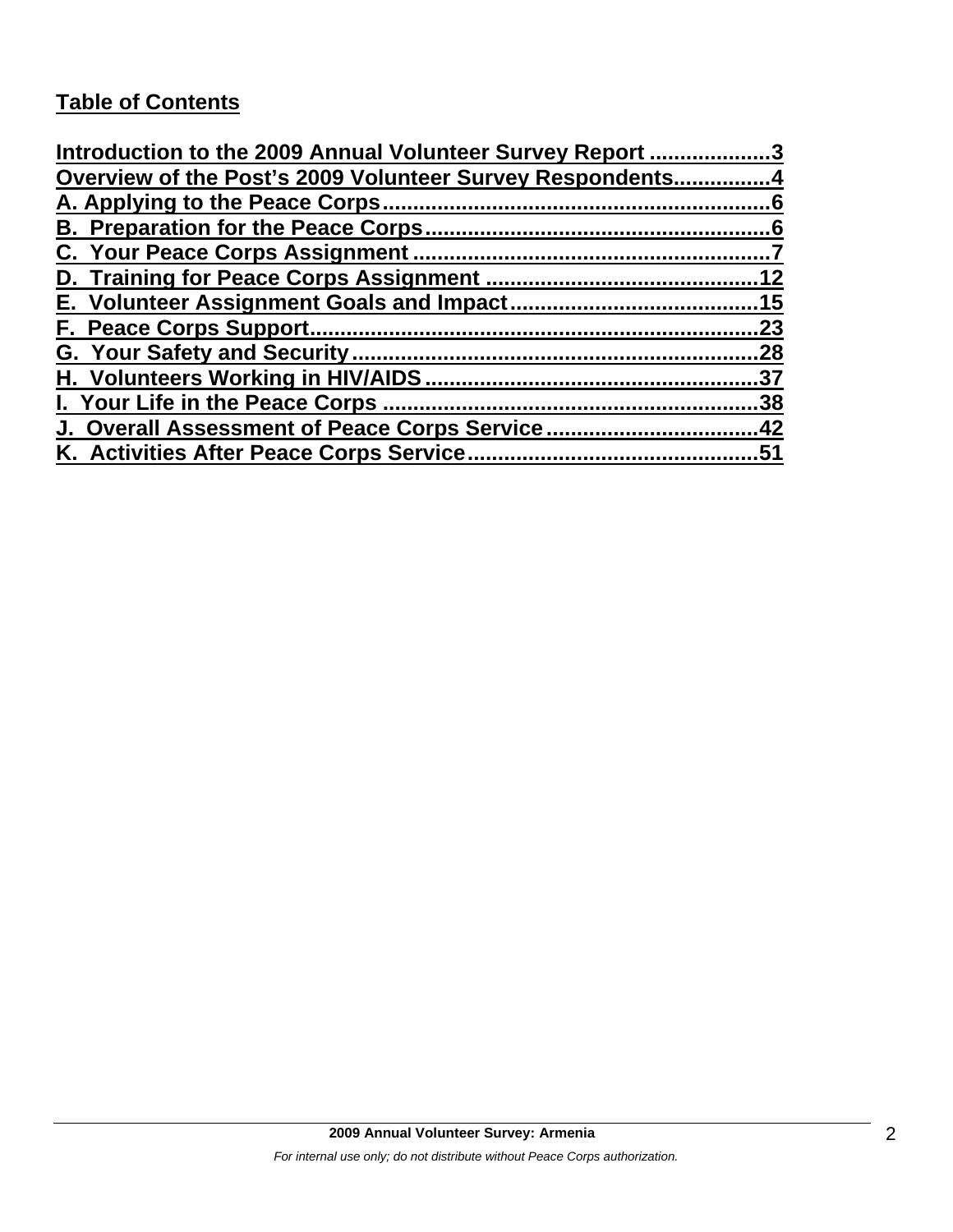# **Introduction to the 2009 Annual Volunteer Survey Report**

This country report contains the tables and charts from the Volunteers in your country who completed the 2009 Annual Volunteer Survey (AVS). The results provide a picture of the activities, experiences and views of Peace Corps Volunteers in 2009. The results show areas where Volunteers' needs are met and identify areas where improvements may be needed. The survey was fielded from May through August 2009.

A core set of questions was asked of all Volunteers. For the first time, Volunteers were also asked a series of questions relevant to their time in country:

- Volunteers in country 8 or less months were asked about applying to and preparing for the Peace Corps.
- Volunteers in country 18 or less months were asked about the effectiveness of their preservice training (PST).
- Volunteers in country 19 or more months were asked about their post-service plans, as well as the Peace Corps' resources for their post-service transition.

Tables and graphs are labeled by survey section and the survey question. The tables show the percent of post respondents that selected each choice and the total number of post respondents that answered the question. The number of responses for each question will vary, depending on:

- whether the question was asked of all Volunteers or only the Volunteers in-country a certain number of months and
- how many of the Volunteers who were "eligible" to answer the question did respond.

Most survey questions asked respondents to select only one from a set of choices. The percentages for the "select one" responses add up to 100 percent. Other questions asked Volunteers to "mark all that apply" in situations, for example, where it is likely that respondents are involved in more than one secondary activity. The percentages of the "mark all that apply" responses will total more than 100 percent; each percentage equals the number of respondents selecting that choice divided by the number of respondents who answered the question.

Posts are encouraged to compare these 2009 results with the 2006 and 2008 survey results to note trends and changes over time. Because questions are revised from one survey to the next, a crosswalk between the 2008 and 2009 questions is posted on the OSIRP intranet page under 2009 AVS Reports "Reference Documents." The earlier 2008 survey global, regional and post reports are also posted on the OSIRP Intranet page.

Volunteers' extensive narrative responses to the 29 open-ended questions on the survey are in the post's 2009 Annual Volunteer Survey Open Ended Reponses report. All Volunteers' narrative responses to key questions will be analyzed for global themes and presented in a later report.

The number of surveys for each post includes surveys submitted online by Volunteers and completed paper surveys sent to the Peace Corps headquarters for hand-entry into the online survey system. The final count may include mostly completed partial surveys added to the final dataset after the survey closed.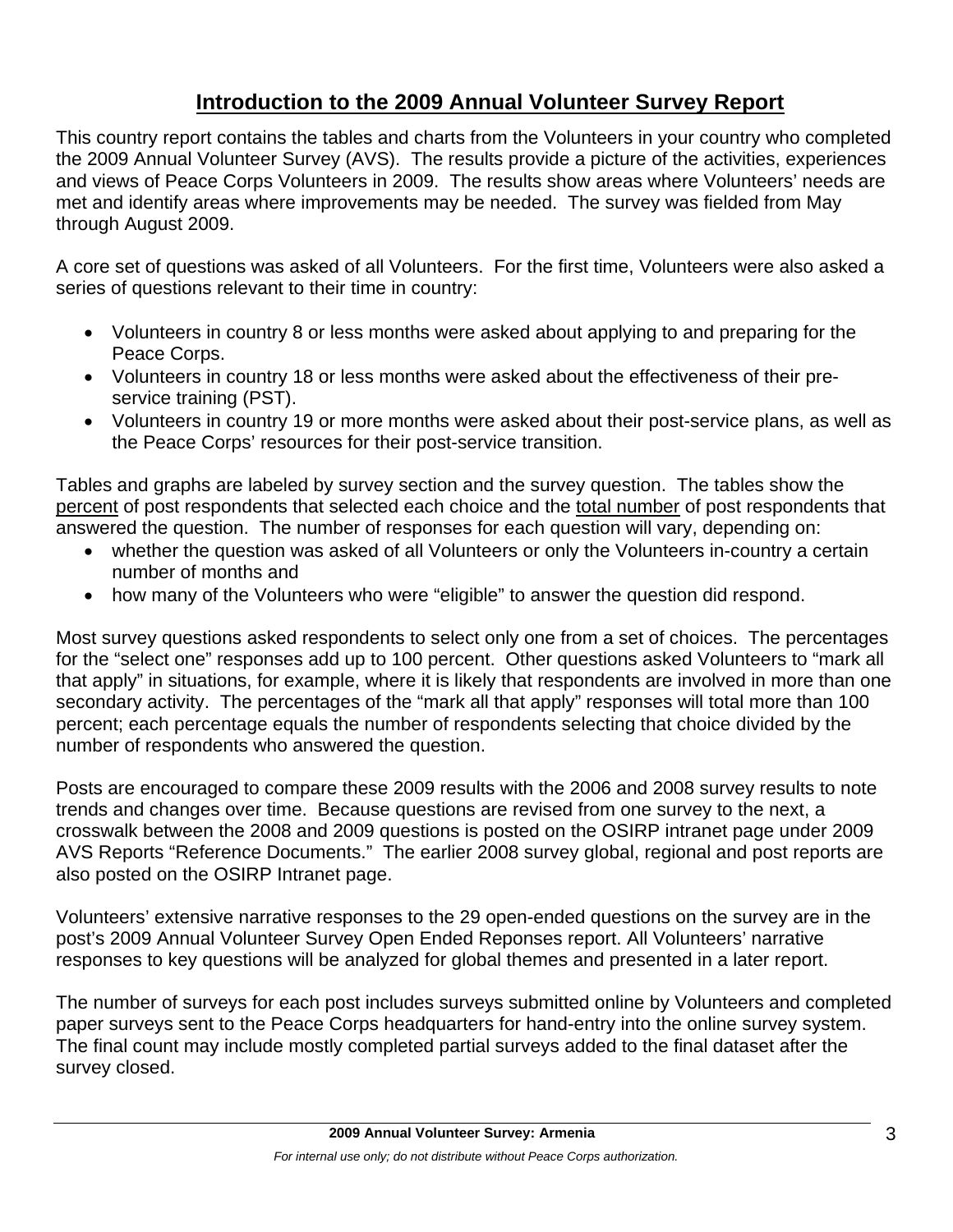# **Overview of the Post's 2009 Volunteer Survey Respondents**

This overview presents basic information about the characteristics of Volunteers who completed the 2009 Annual Volunteer Survey at post.

| <b>Completed Surveys by Months in Country</b> |  |
|-----------------------------------------------|--|
|-----------------------------------------------|--|

|            | 8 months or less |         | 9 to 18 months |         | 19 months or more |         | Total           |         |
|------------|------------------|---------|----------------|---------|-------------------|---------|-----------------|---------|
|            | Number           | Percent | Number         | Percent | Number            | Percent | Number          | Percent |
| Months3grp |                  |         | 24             | 45%     | <b>29</b>         | 55%     | 53 <sub>l</sub> | 100%    |

### **L1: What is your age?**

|         | 20-29 | 30-49 | $50+$ | Total |  |
|---------|-------|-------|-------|-------|--|
| AGE3grp | 67%   | 14%   | 18%   | 49    |  |

# **L2: What is your gender?**

|                 | Female | Male | Total |  |
|-----------------|--------|------|-------|--|
| <b>I</b> GENDER | 60%    | 40%  |       |  |

# **Completed surveys by project.**

|                                              | Count | Column N % |
|----------------------------------------------|-------|------------|
| <b>Community and Business</b><br>Development | 11    | 21%        |
| Community Health Education                   | 15    | 29%        |
| <b>English Education</b>                     | 16    | 31%        |
| <b>Environmental Education</b>               | 10    | 19%        |
| Other. Please specify                        |       |            |
| Total                                        | 52    | 100        |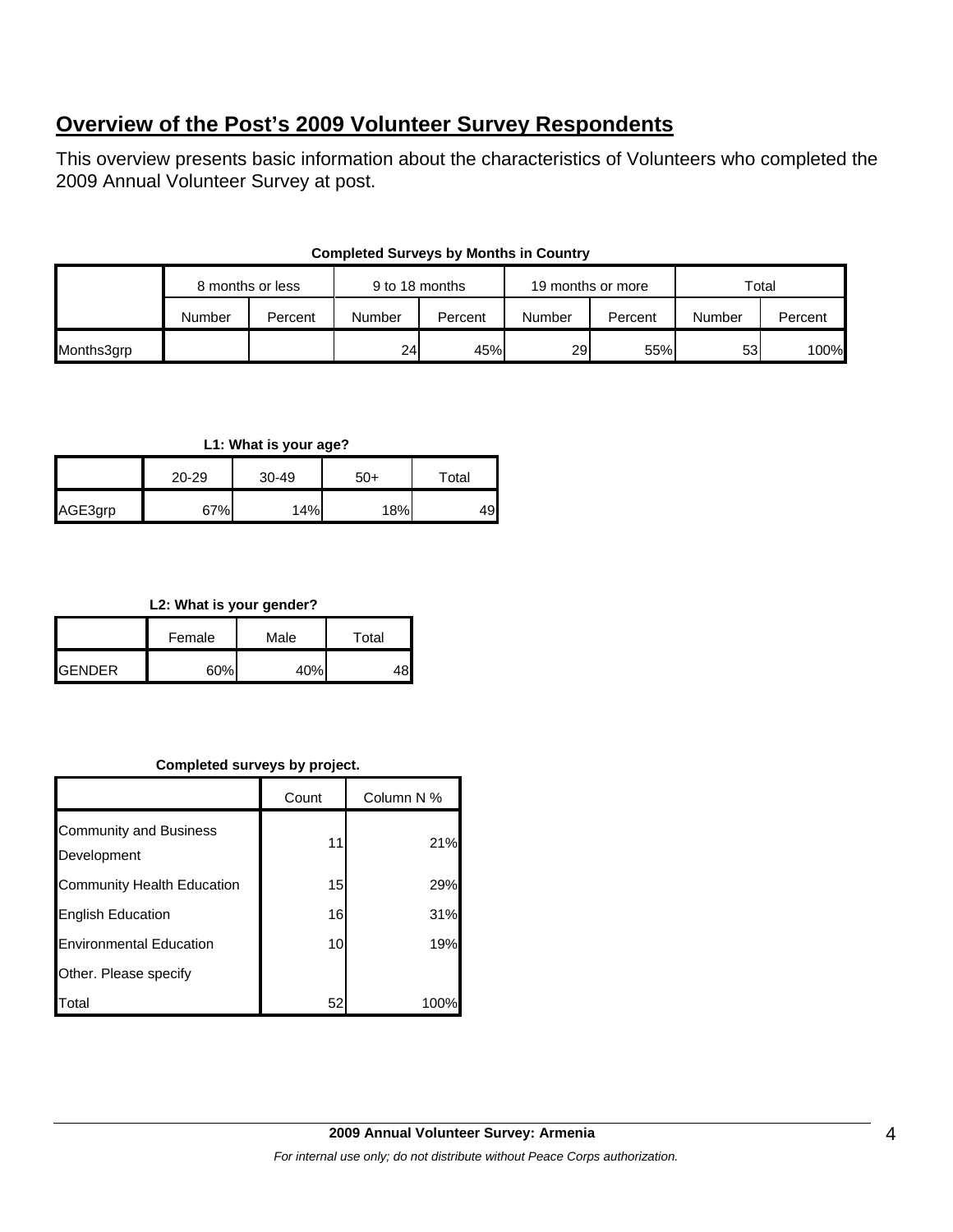|                |                                                 | Percent | Number         |
|----------------|-------------------------------------------------|---------|----------------|
| C <sub>2</sub> | English teaching                                | 25%     | 13             |
|                | Environmental education                         | 19%     | 10             |
|                | Health extension                                | 15%     | $\bf{8}$       |
|                | Information & communications technology (ICT)   | 8%      | 4              |
|                | Community development                           | 8%      | 4              |
|                | Business education/advising                     | 6%      | 3              |
|                | Other education                                 | 6%      | 3              |
|                | Teacher training                                | 6%      | 3              |
|                | Other: Please specify                           | 4%      | $\overline{a}$ |
|                | Youth development                               | 4%      | $\overline{a}$ |
|                | NGO development                                 | 2%      | 1              |
|                | Urban & regional planning/municipal development |         |                |
|                | Water sanitation                                |         |                |
|                | <b>HIV/AIDS</b>                                 |         |                |
|                | Forestry/parks                                  |         |                |
|                | Math/science teaching                           |         |                |
|                | Agroforestry                                    |         |                |
|                | Agriculture/fish/livestock                      |         |                |
|                | Total                                           | 100%    | 53             |

### **C2: Which best describes the focus of your primary assignment/work?**

### **C2.TEXT: Which of the following initiatives does your primary**

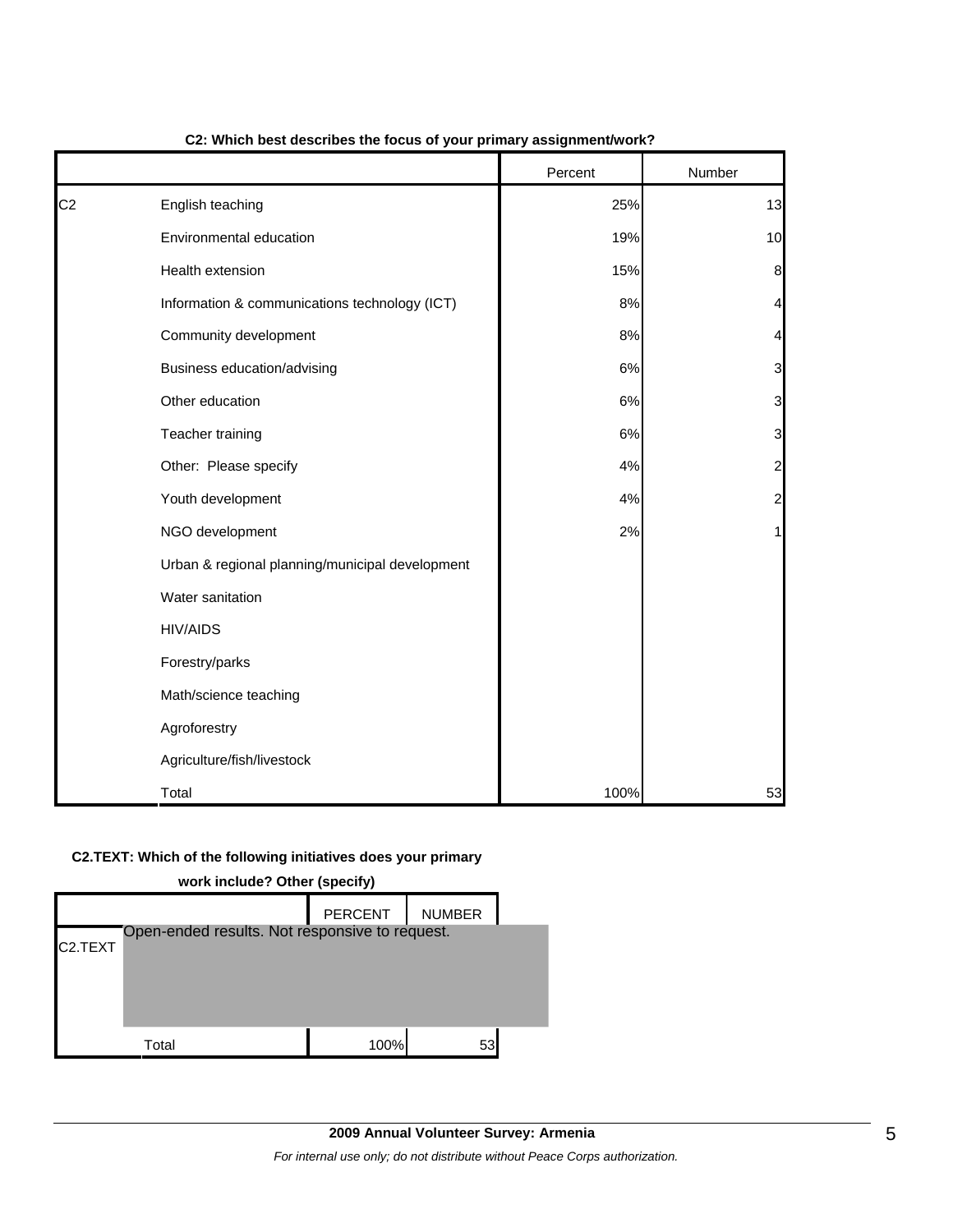# **A. Applying to the Peace Corps**

*This section reports Volunteers' motivations in applying and accepting a Peace Corps assignment* 

# **B. Preparation for the Peace Corps**

*This section reports on Volunteers' assessment of the materials and information available before their service.* 

*Sections A and B are only completed by Volunteers who have been in country less than 9 months. No Volunteers in Armenia reported they had been in country 8 months or less.*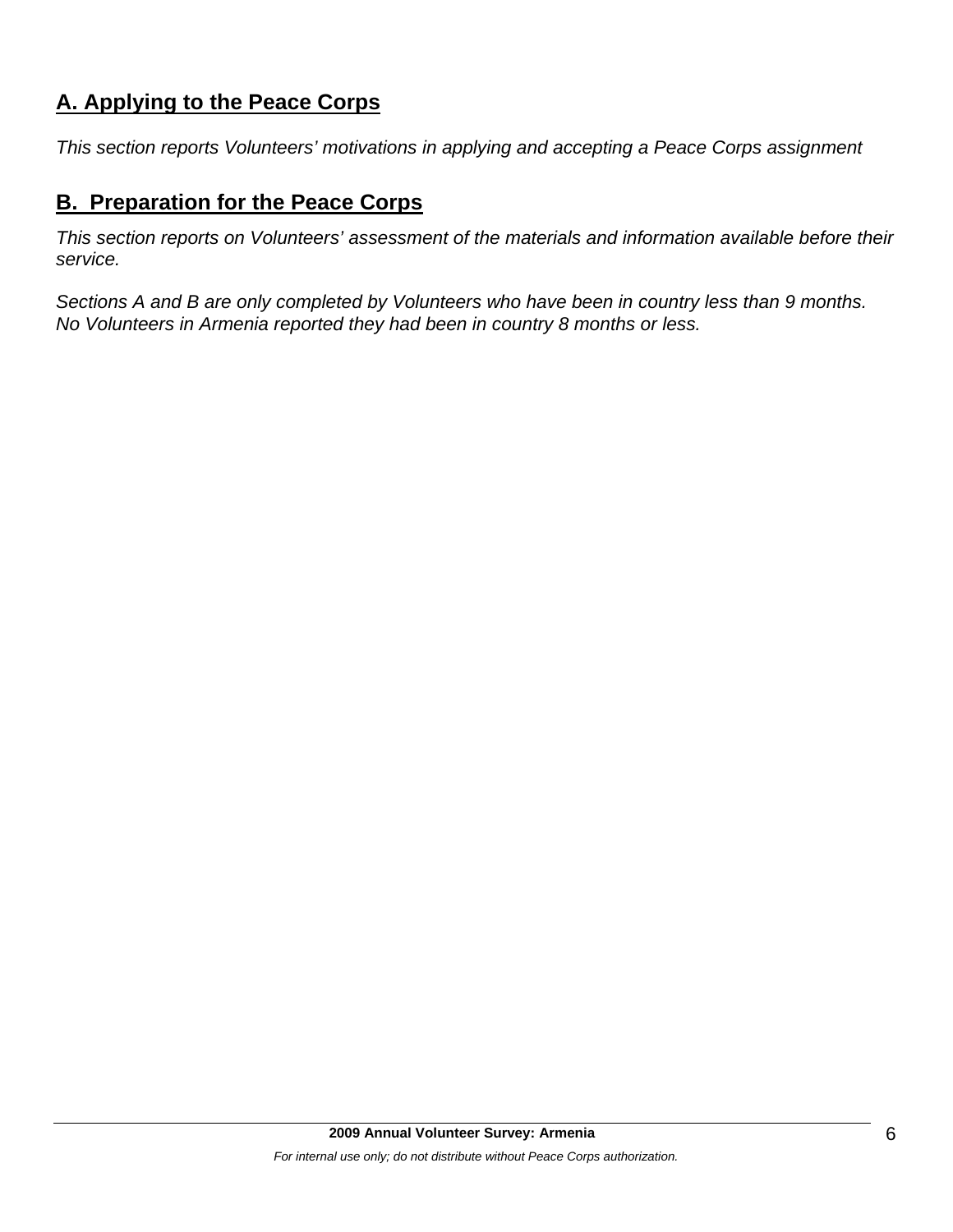# **C. Your Peace Corps Assignment**

*This section reports Volunteers' primary assignment work and secondary activities. The term "primary assignment" refers to the Volunteers' assignment which is part of an overall project plan designed by your host country partners and in-country Peace Corps staff.* 

|            |                                                        |               |                          | <b>Total PCVs</b> |
|------------|--------------------------------------------------------|---------------|--------------------------|-------------------|
|            |                                                        | PCV Responses | % Involved in Initiative | Responding        |
| \$C3PrmAct | Working with youth                                     | 32            | 63%                      |                   |
|            | English teaching                                       | 30            | 59%                      |                   |
|            | Girls' education                                       | 14            | 27%                      |                   |
|            | Sports/fitness                                         | 13            | 25%                      |                   |
|            | Nutrition education                                    | 12            | 24%                      |                   |
|            | Environment work                                       | 11            | 22%                      |                   |
|            | Working with NGO(s)                                    | 11            | 22%                      |                   |
|            | <b>HIV/AIDS</b>                                        | 10            | 20%                      |                   |
|            | World Wise Schools/ Correspondence<br>Match            | 9             | 18%                      |                   |
|            | Information and communications<br>technology (ICT)     | 7             | 14%                      |                   |
|            | Library development                                    | 7             | 14%                      |                   |
|            | Mobilize host country nationals (HCNs)<br>to volunteer | 7             | 14%                      |                   |
|            | Arts                                                   | 6             | 12%                      |                   |
|            | <b>Business advertising</b>                            | 6             | 12%                      |                   |
|            | Rural development                                      | 6             | 12%                      |                   |
|            | Income generation                                      | 5             | 10%                      |                   |
|            | Water and sanitation                                   | 5             | 10%                      |                   |
|            | WID/GAD                                                | 5             | 10%                      |                   |
|            | Literacy                                               | 4             | 8%                       |                   |
|            | Microenterprise development                            | 4             | $8\%$                    |                   |

| C3: Which of the following activities does your primary assignment/work include? Mark all that apply. |  |  |
|-------------------------------------------------------------------------------------------------------|--|--|
|                                                                                                       |  |  |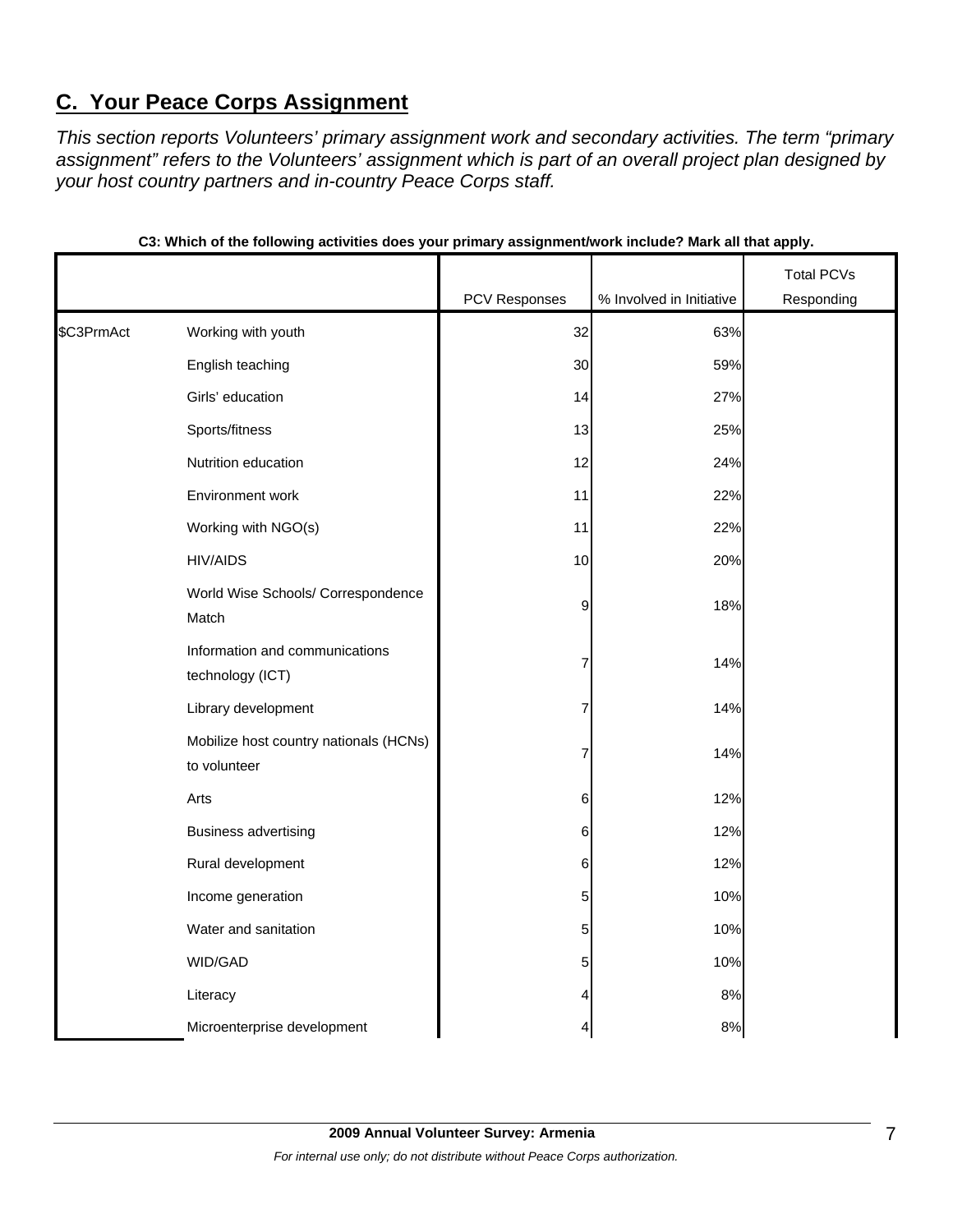| Working with special groups (e.g.,<br>disabled, elderly, ethnic minorities,<br>orphans) |   | 8% |    |
|-----------------------------------------------------------------------------------------|---|----|----|
| Biodiversity conservation                                                               | 3 | 6% |    |
| Natural resources management                                                            |   | 4% |    |
| Urban development/municipal<br>development                                              |   | 2% |    |
| Other: Please specify                                                                   |   | 2% |    |
| Child survival                                                                          |   |    |    |
| Community food security                                                                 |   |    |    |
| (production/marketing)                                                                  |   |    |    |
| Household food security                                                                 |   |    |    |
| Total                                                                                   |   |    | 51 |

Percents may total to more than 100% since Volunteers were asked to "Mark all that apply."

#### **C3: Which of the following activities does your primary assignment/work**



|           | None | $1-10$ hrs | 11-20 hrs | 21-30 hrs | 31-40 hrs | More than 40 hrs | Total |
|-----------|------|------------|-----------|-----------|-----------|------------------|-------|
| C4Hrs6grp |      | 21%        | 49%       | 23%       | 8%I       |                  | 53    |

### **C4: Hours Spent on Primary Assignment During Average Work Week**

#### **C4: How many hours do you spend on your primary assignment during an average work**

|                | All Volunteers | Average | Lowest reported | Highest reported | Did not answer |
|----------------|----------------|---------|-----------------|------------------|----------------|
| C <sub>4</sub> | 53             | 18.41   |                 | 4υ               | D              |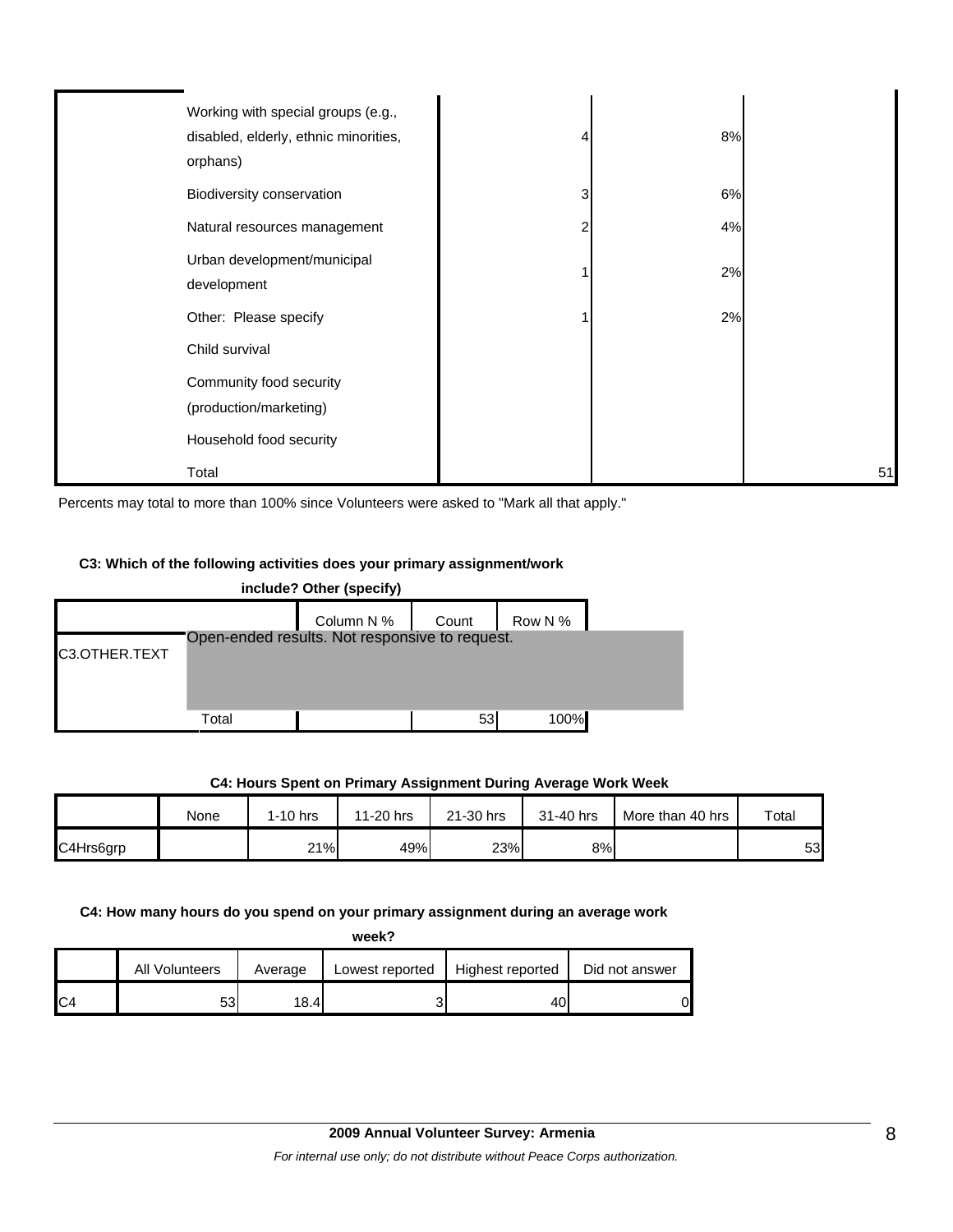|            |                                                                                         |                         | % Involved in | <b>Total PCVs</b> |
|------------|-----------------------------------------------------------------------------------------|-------------------------|---------------|-------------------|
|            |                                                                                         | PCV Responses           | Initiative    | Responding        |
| \$C5SecAct | English teaching                                                                        | 36                      | 71%           |                   |
|            | Working with youth                                                                      | 29                      | 57%           |                   |
|            | Working with NGO(s)                                                                     | 22                      | 43%           |                   |
|            | Sports/fitness                                                                          | 19                      | 37%           |                   |
|            | Girls' education                                                                        | 18                      | 35%           |                   |
|            | Environment work                                                                        | 15                      | 29%           |                   |
|            | Mobilize host country nationals<br>(HCNs) to volunteer                                  | 13                      | 25%           |                   |
|            | WID/GAD                                                                                 | 12                      | 24%           |                   |
|            | <b>Business advertising</b>                                                             | 11                      | 22%           |                   |
|            | Information and communications<br>technology (ICT)                                      | 11                      | 22%           |                   |
|            | Working with special groups (e.g.,<br>disabled, elderly, ethnic minorities,<br>orphans) | 10                      | 20%           |                   |
|            | Arts                                                                                    | 9                       | 18%           |                   |
|            | World Wise Schools/<br>Correspondence Match                                             | 9                       | 18%           |                   |
|            | <b>HIV/AIDS</b>                                                                         | 6                       | 12%           |                   |
|            | Nutrition education                                                                     | 6                       | 12%           |                   |
|            | Income generation                                                                       | 5                       | 10%           |                   |
|            | Library development                                                                     | 5                       | 10%           |                   |
|            | Literacy                                                                                | 4                       | 8%            |                   |
|            | Rural development                                                                       | 3                       | $6\%$         |                   |
|            | Urban development/municipal<br>development                                              | 3                       | $6\%$         |                   |
|            | Water and sanitation                                                                    | 3                       | 6%            |                   |
|            | Microenterprise development                                                             | $\overline{\mathbf{c}}$ | $4%$          |                   |

# **C5: Which of the following do your secondary activities (other than your primary assignment work) include? Mark all that apply.**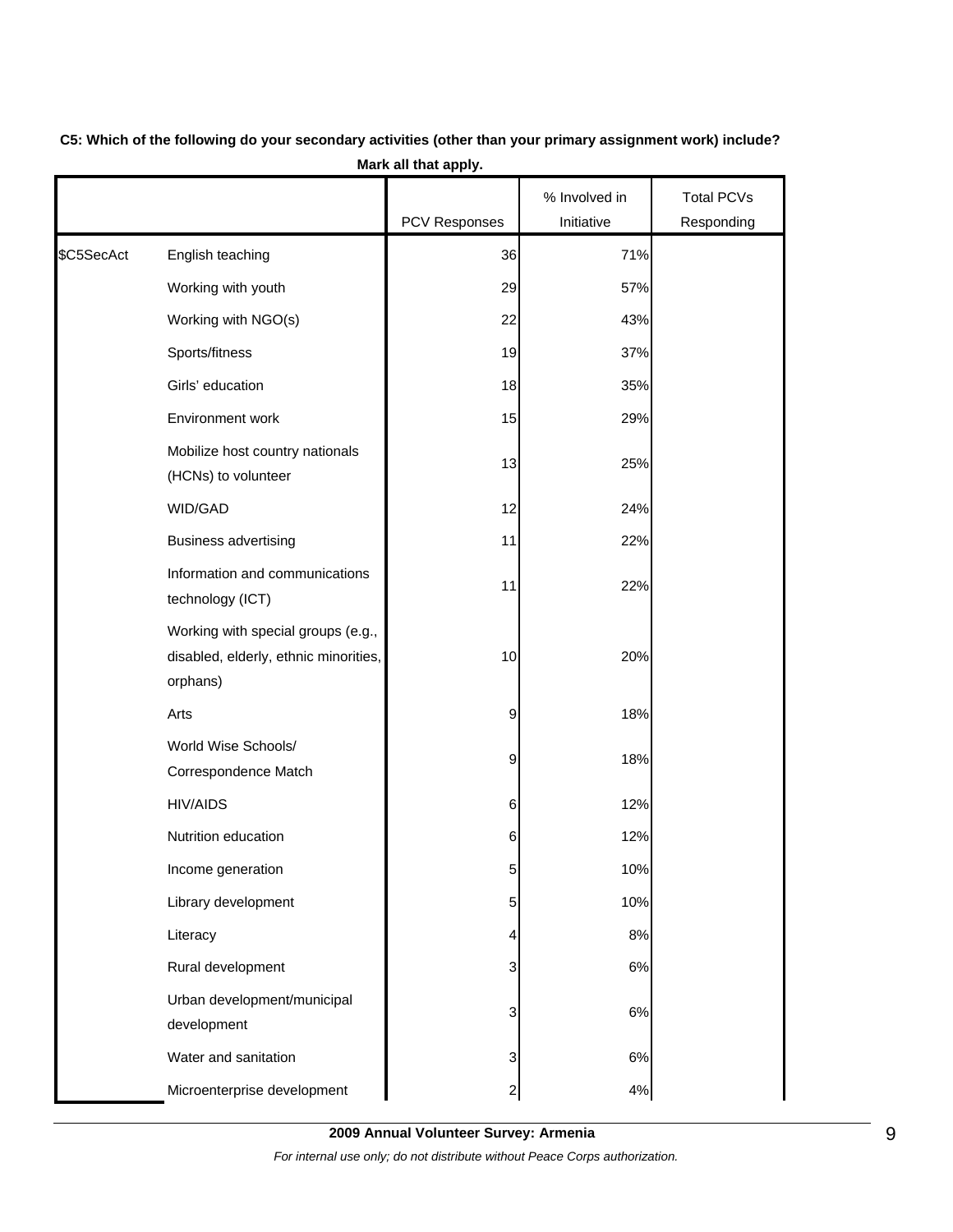| Natural resources management                      | ◠ | 4% |    |
|---------------------------------------------------|---|----|----|
| Community food security<br>(production/marketing) |   | 2% |    |
| Biodiversity conservation                         |   |    |    |
| Child survival                                    |   |    |    |
| Household food security                           |   |    |    |
| Other: Please specify                             |   |    |    |
| Total                                             |   |    | 51 |

Percents may total to more than 100% since Volunteers were asked to "Mark all that apply."

# **C5: Which of the following do your secondary activities include? Other (specify)**

|               |       | Column N % | Count | Row N % |
|---------------|-------|------------|-------|---------|
| C5.OTHER.TEXT |       | 100%       | 53    |         |
|               | Total |            | 53    | 100%    |

| <b>C5: No Secondary Activities</b> |  |  |  |  |
|------------------------------------|--|--|--|--|
|------------------------------------|--|--|--|--|

|         |                                     | Percent | Number         |
|---------|-------------------------------------|---------|----------------|
| C5.NONE | No                                  | 96%     | 51             |
|         | Yes, I have no secondary activities | 4%      | 2 <sub>l</sub> |
|         | Total                               | 100%    | 53             |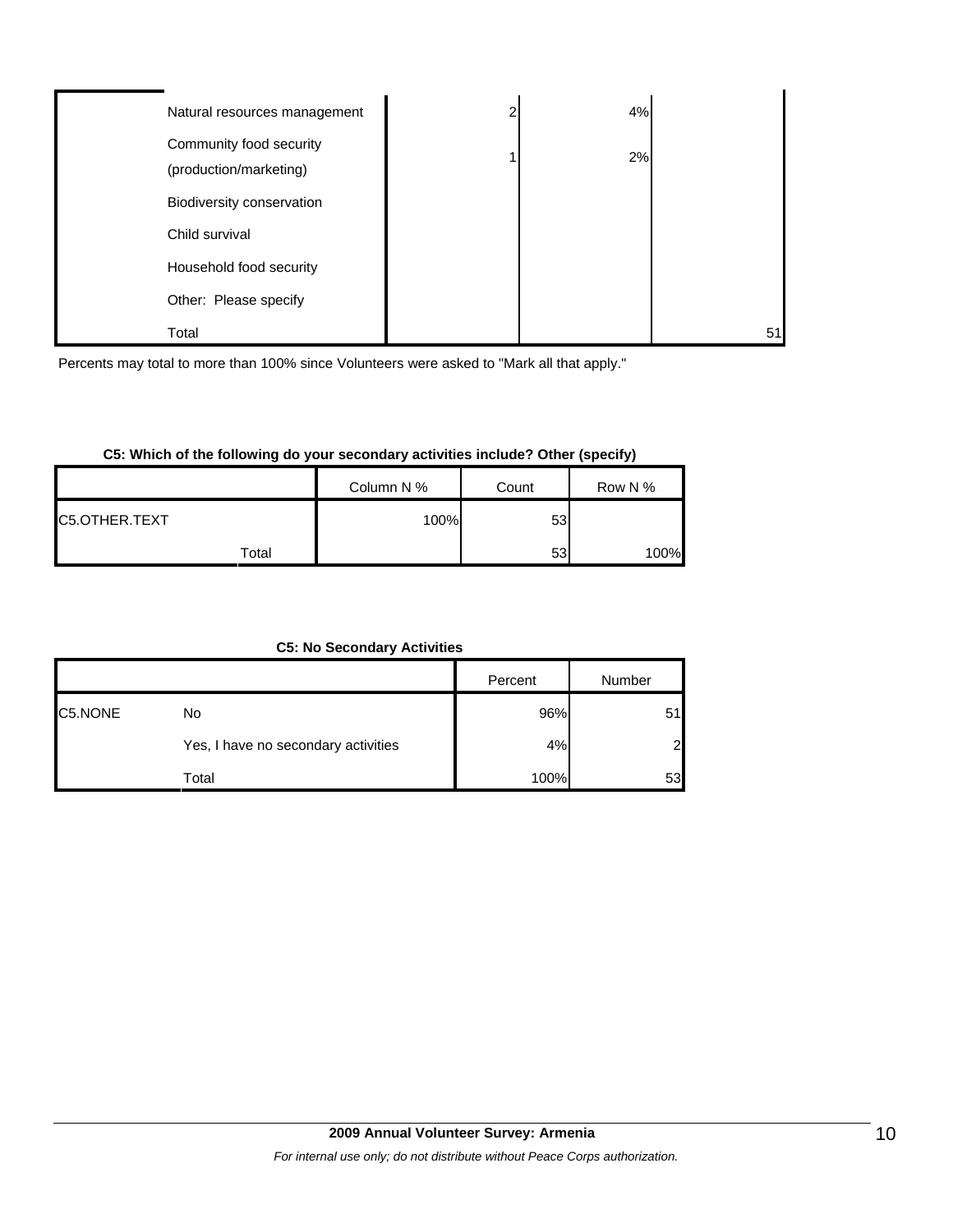|           |      |            |     |                               | More than 40 |       |
|-----------|------|------------|-----|-------------------------------|--------------|-------|
|           | None | $1-10$ hrs |     | 11-20 hrs 21-30 hrs 31-40 hrs | hrs          | Total |
| C6Hrs6grp |      | 53%        | 38% | 9%                            |              | 53    |

**C6: Hours Spent on Secondary Activities During Average Work Week**

# **C6. How many hours do you spend on secondary activities during an average work week?**

|     | All Volunteers | Average | Lowest reported | Highest reported | Did not answer |
|-----|----------------|---------|-----------------|------------------|----------------|
| IC6 | 53             | $\sim$  |                 | 30               |                |

**C7: How personally satisfying is your--?**

|                              | Not at all 1 |     |     |     | Exceptionally 5 | Total |
|------------------------------|--------------|-----|-----|-----|-----------------|-------|
| Primary assignment           | 15%          | 30% | 23% | 21% | 11%             | 53    |
| Secondary project/activities | 2%           |     | 27% | 40% | 31%             | 52    |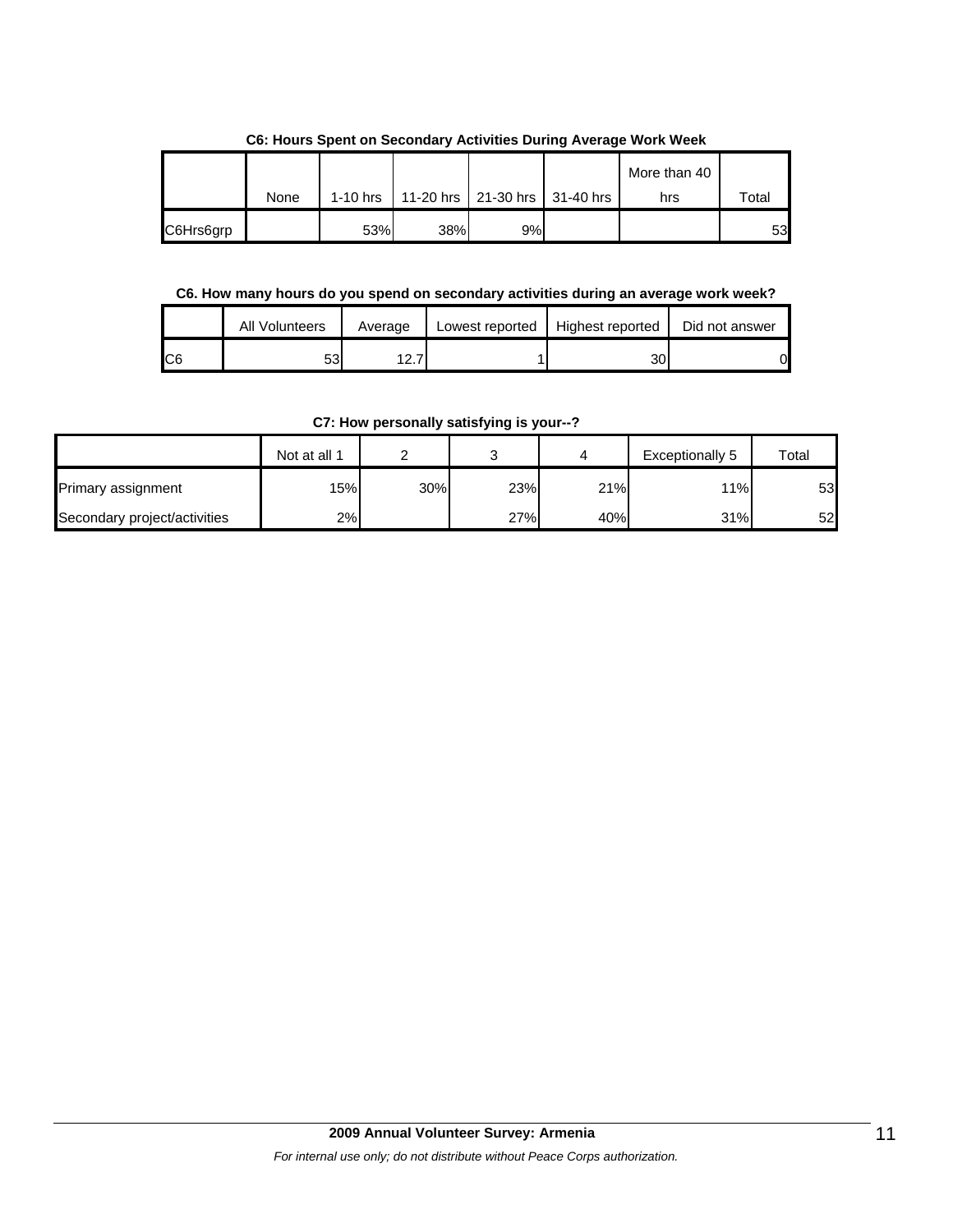# **D. Training for Peace Corps Assignment**

*This section reports Volunteers' assessments of the effectiveness of their Pre-Service Training and In-Service Training at post. In-Service Training (IST) includes: Reconnect; Technical IST; Mid-Service and Close of Service conferences; project management/leadership conferences; and other post-sponsored training sessions.* 

|                               | Not effective | Poor | Adequate | Effective | Very Effective | NA/No training | Total |
|-------------------------------|---------------|------|----------|-----------|----------------|----------------|-------|
| Manage cultural differences   |               | 8%   | 38%      | 42%       | 12%            |                | 24    |
| Deal with adjustment issues   |               | 8%   | 62%      | 12%       | 17%            |                | 24    |
| Work with                     |               |      |          |           |                |                |       |
| counterparts/community        | 8%            | 33%  | 33%      | 21%       | 4%             |                | 24    |
| partners                      |               |      |          |           |                |                |       |
| Use language needed in        |               | 4%   | 42%      | 42%       | 12%            |                | 24    |
| work and social interactions  |               |      |          |           |                |                |       |
| Perform technical aspects of  | 9%            | 13%  | 43%      | 26%       | 4%             | 4%             | 23    |
| your work                     |               |      |          |           |                |                |       |
| Work on your project goals    | 4%            | 17%  | 46%      | 25%       | 8%             |                | 24    |
| and objectives                |               |      |          |           |                |                |       |
| Conduct a participatory       |               |      |          |           |                |                |       |
| community needs               | 4%            | 25%  | 33%      | 29%       | 8%             |                | 24    |
| assessment (e.g., PACA)       |               |      |          |           |                |                |       |
| Monitor your project goals    |               | 17%  | 50%      | 21%       | 4%             | 8%             | 24    |
| and outcomes                  |               |      |          |           |                |                |       |
| Maintain your physical health | 12%           | 12%  | 25%      | 33%       | 12%            | 4%             | 24    |
| Maintain your                 |               |      |          |           |                |                |       |
| mental/emotional health       | 17%           | 17%  | 13%      | 39%       | 13%            |                | 23    |
| Maintain your personal safety |               |      |          |           |                |                |       |
| and security                  | 4%            |      | 21%      | 33%       | 38%            | 4%             | 24    |

|  |  |  |  |  | D1: (PCVs at post 18 months or less) How effective was your Pre-Service Training (PST) in preparing you to-- |  |
|--|--|--|--|--|--------------------------------------------------------------------------------------------------------------|--|
|  |  |  |  |  |                                                                                                              |  |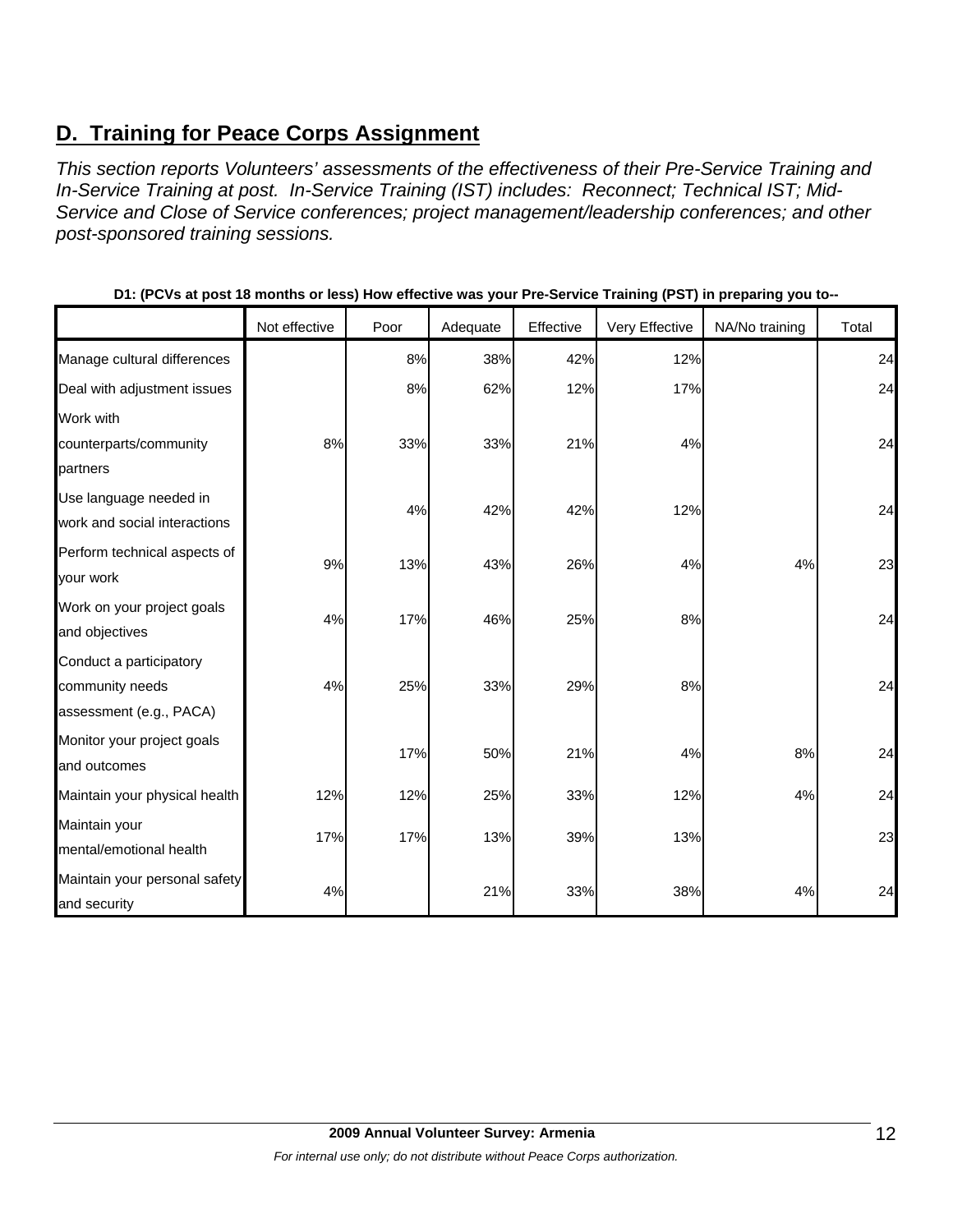|                                                                                          | Not effective | Poor  | Adequate | Effective | Very Effective | NA/No training | Total |
|------------------------------------------------------------------------------------------|---------------|-------|----------|-----------|----------------|----------------|-------|
| Manage cultural differences                                                              | 4%            | 10%   | 55%      | 16%       | 8%             | 6%             | 49    |
| Deal with adjustment issues                                                              | 2%            | 12%   | 45%      | 24%       | 10%            | 6%             | 49    |
| Build and strengthen working<br>relationships with<br>counterparts/community<br>partners | 6%            | 22%   | 45%      | 18%       | 8%             |                | 49    |
| Use language needed in<br>work and social interactions                                   | 4%            | $6\%$ | 45%      | 27%       | 16%            | 2%             | 49    |
| Perform technical aspects of<br>your work                                                | 2%            | 27%   | 45%      | 22%       | 2%             | 2%             | 49    |
| Work on your project goals<br>and objectives                                             | 4%            | 14%   | 49%      | 20%       | 10%            | 2%             | 49    |
| Conduct a participatory<br>community needs<br>assessment (e.g., PACA)                    | 4%            | 14%   | 39%      | 31%       | 6%             | 6%             | 49    |
| Monitor project goals and<br>outcomes                                                    | 6%            | 8%    | 41%      | 37%       | 8%             |                | 49    |
| Maintain your physical health                                                            | 8%            | 6%    | 31%      | 37%       | 6%             | 12%            | 49    |
| Maintain your<br>mental/emotional health                                                 | 14%           | 10%   | 24%      | 35%       | 6%             | 10%            | 49    |
| Maintain your personal safety<br>and security                                            | 2%            | 4%    | 18%      | 43%       | 24%            | 8%             | 49    |

# **D5: How effective was your In-Service Training (IST) in preparing you to--**

### **D8: Did you have this skill before joining the Peace Corps?**

|                                               | No/ No answer   | Yes             | Total |
|-----------------------------------------------|-----------------|-----------------|-------|
| Skills specific to my assignment              | 12 <sub>1</sub> | 39              | 51    |
| Assessing community needs                     | 28              | 23 <sub>l</sub> | 51    |
| Organizing/implementing community activities  | 14              | 37              | 51    |
| Building capacity of local organizations      | 30              | 19              | 49    |
| Monitoring, reporting, and evaluating my work |                 | 42              | 49    |
| Designing and implementing training sessions  | 21              | 29              | 50    |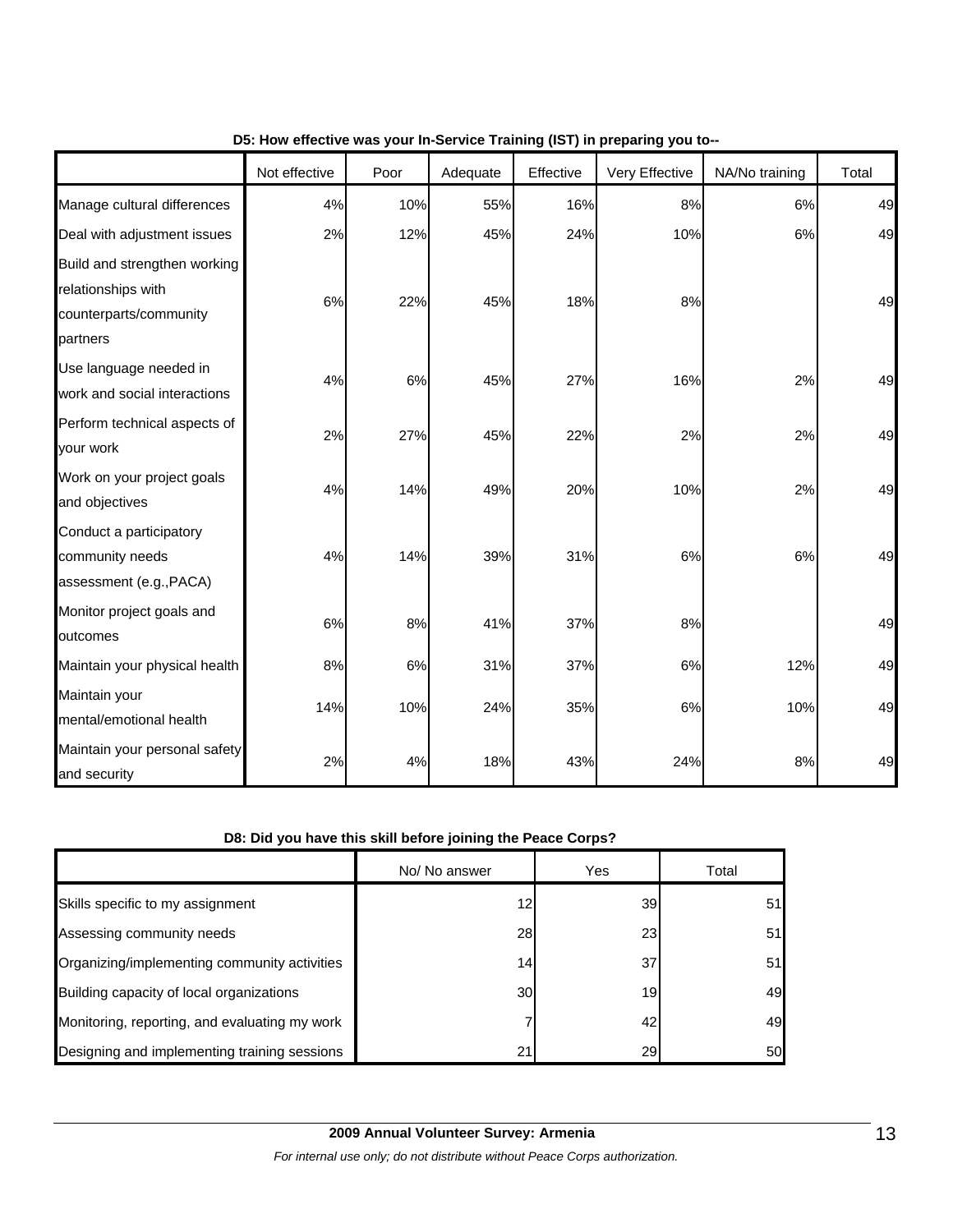### **D8: Is the skill needed for your Peace Corps work?**

|                                                  | No/ No answer | Yes | Total |
|--------------------------------------------------|---------------|-----|-------|
| Skills specific to my assignment                 | 4             | 46  | 50    |
| Assessing community needs                        | 6             | 44  | 50    |
| Organizing/implementing<br>community activities  | 5             | 44  | 49    |
| Building capacity of local<br>organizations      | 12            | 36  | 48    |
| Monitoring, reporting, and<br>evaluating my work | 2             | 46  | 48    |
| Designing and implementing<br>training sessions  | 6             | 43  | 49    |

### **D8: Have you had adequate Peace Corps training to acquire the skill?**

|                                                  | No/ No answer | Yes | Total |
|--------------------------------------------------|---------------|-----|-------|
| Skills specific to my assignment                 | 10            | 21  | 31    |
| Assessing community needs                        | 10            | 32  | 42    |
| Organizing/implementing<br>community activities  | 14            | 29  | 43    |
| Building capacity of local<br>organizations      | 22            | 18  | 40    |
| Monitoring, reporting, and<br>evaluating my work | 4             | 31  | 35    |
| Designing and implementing<br>training sessions  | 14            | 24  | 38    |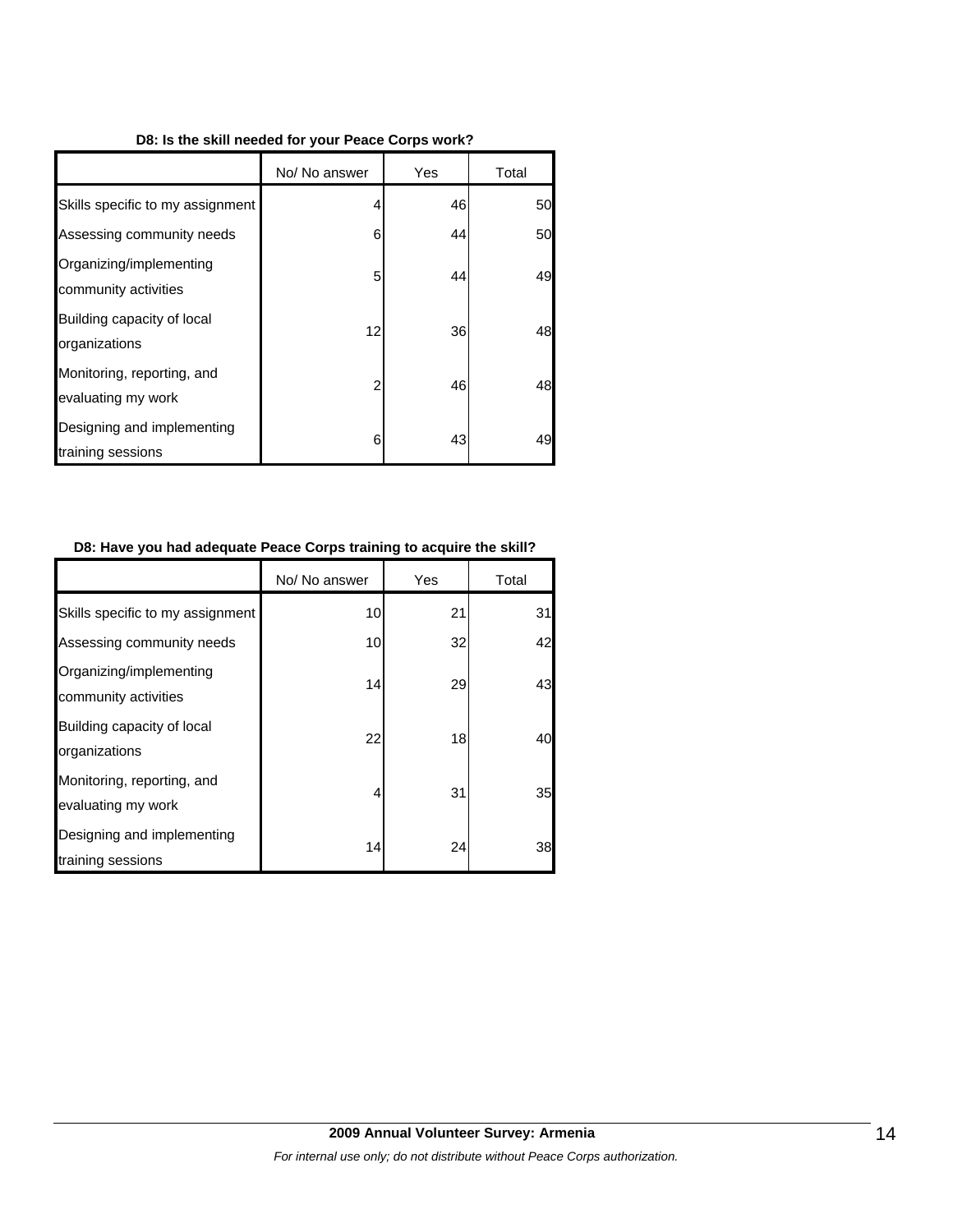# **E. Volunteer Assignment Goals and Impact**

*This section reports Volunteers' self-assessments of their impact on the individuals and organizations in the communities in which they serve. At the end of this section, Volunteers' third goal activities, participation in Coverdell World Wise School/Correspondence Match (CWWS/CM) and use of Peace Corps resources to support their work are reported in questions.* 

|                                                                                                       | Not at all 1 | $\overline{c}$ | 3   | 4   | <b>Exceptionally 5</b> | <b>NA</b> | Total |
|-------------------------------------------------------------------------------------------------------|--------------|----------------|-----|-----|------------------------|-----------|-------|
| Meets the objectives of the<br>project plan                                                           |              | 21%            | 40% | 30% | 8%                     | 2%        | 53    |
| Builds local capacity for<br>sustainability                                                           | 11%          | 25%            | 42% | 17% | 4%                     | 2%        | 53    |
| Involves local people in<br>planning and implementing<br>activities                                   | 8%           | 23%            | 30% | 32% | 8%                     |           | 53    |
| Complements other local<br>development activities                                                     | 21%          | 17%            | 36% | 13% | 9%                     | 4%        | 53    |
| Transfers skills to host country<br>individuals and organizations                                     | 4%           | 19%            | 42% | 28% | 8%                     |           | 53    |
| Mobilizes host country<br>nationals (HCNs) to volunteer                                               | 19%          | 28%            | 26% | 13% | 9%                     | 4%        | 53    |
| Helps promote a better<br>understanding of Americans<br>on the part of the peoples<br>served (goal 2) |              | 6%             | 25% | 34% | 36%                    |           | 53    |
| Helps promote a better<br>understanding of other<br>peoples on the part of<br>Americans (goal 3)      | 2%           | 19%            | 25% | 21% | 32%                    | 2%        | 53    |

**E1: To what extent does your Volunteer work assignment address the following?**

### **E2: To what extent does your host community--?**

|                                          | Not at all 1 | ົ   | っ<br>C | 4   | Exceptionally 5 | <b>NA</b> | Total |
|------------------------------------------|--------------|-----|--------|-----|-----------------|-----------|-------|
| Need the assistance that you<br>provided | 4%           | 11% | 22%    | 26% | 37%             |           | 27    |
| Want the assistance that you<br>provided |              | 26% | 22%    | 22% | 30%             |           | 27    |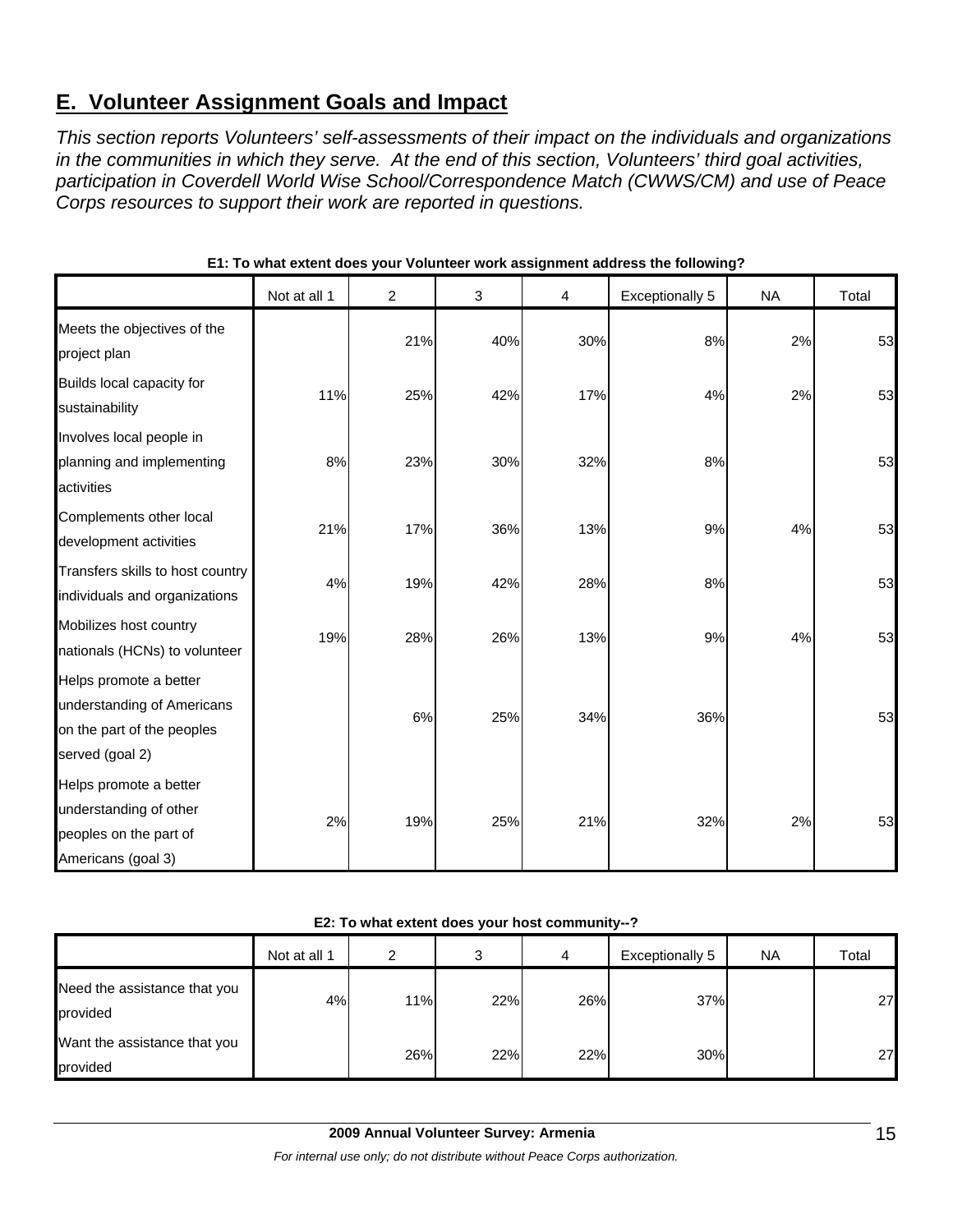|                                                                  | None 1 | $\overline{2}$ | 3   | 4   | Exceptional 5 | NA  | Total |
|------------------------------------------------------------------|--------|----------------|-----|-----|---------------|-----|-------|
| Ability to access information<br>(e.g., library, Internet, etc.) | 21%    | 21%            | 32% | 15% | 8%            | 4%  | 53    |
| Leadership skills                                                | 13%    | 23%            | 42% | 19% | 4%            |     | 53    |
| Planning and management                                          | 4%     | 32%            | 32% | 30% | 2%            |     | 53    |
| Problem solving/critical thinking                                | 9%     | 38%            | 23% | 21% | 9%            |     | 53    |
| Self-esteem                                                      | 15%    | 15%            | 36% | 26% | 8%            |     | 53    |
| <b>Technical skills</b>                                          | 6%     | 34%            | 25% | 25% | 11%           |     | 53    |
| Use of local resources                                           | 13%    | 30%            | 38% | 17% | 2%            |     | 53    |
| Use of external resources (e.g.,<br>grants, international NGOs)  | 11%    | 28%            | 26% | 21% | 9%            | 4%  | 53    |
| Better understanding of<br>Americans                             |        | 6%             | 21% | 38% | 34%           | 2%  | 53    |
| Other: Please specify below                                      |        | 13%            | 13% | 7%  |               | 67% | 15    |

#### **E3: How much impact does your assignment have on the capacities of your host counterparts/community partners?**

# **E3: How much impact does your assignment have on the capacities of your host**

**counterparts/community partners? Other (specify)**

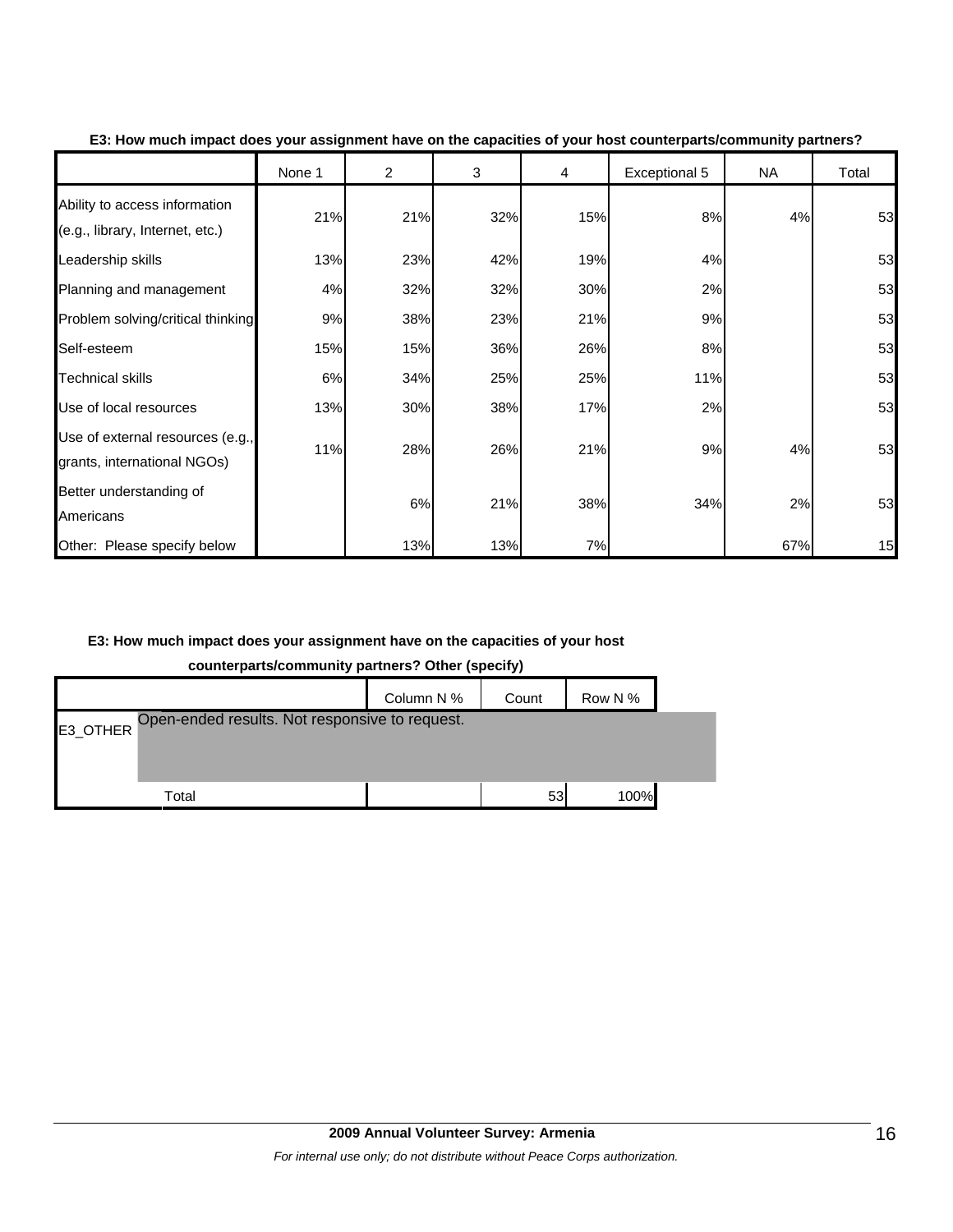|                                                                     | None 1 | $\overline{c}$ | 3   | 4   | Exceptional 5 | <b>NA</b> | Total |
|---------------------------------------------------------------------|--------|----------------|-----|-----|---------------|-----------|-------|
| Ability to access<br>information (e.g., library,<br>Internet, etc.) | 21%    | 17%            | 35% | 13% | 10%           | 4%        | 52    |
| Leadership skills                                                   | 12%    | 15%            | 40% | 21% | 10%           | 2%        | 52    |
| Planning and management                                             | 12%    | 31%            | 33% | 12% | 10%           | 2%        | 51    |
| Problem solving/critical<br>thinking                                | 2%     | 31%            | 19% | 33% | 13%           | 2%        | 52    |
| Self-esteem                                                         | 12%    | 15%            | 15% | 35% | 21%           | 2%        | 52    |
| <b>Technical skills</b>                                             | 4%     | 23%            | 35% | 21% | 13%           | 4%        | 52    |
| Use of local resources                                              | 12%    | 24%            | 39% | 16% | $6\%$         | 4%        | 51    |
| Use of external resources<br>(e.g., grants, international<br>NGOs)  | 15%    | 33%            | 21% | 15% | 8%            | 8%        | 52    |
| Better understanding of<br>Americans                                | 4%     | 2%             | 15% | 35% | 42%           | 2%        | 52    |
| Other: Please specify<br>below                                      |        |                | 8%  | 8%  | 8%            | 75%       | 12    |

**E4: How much impact does your assignment have on the capacities of your host individuals with whom you work?**

# **E4: How much impact does your assignment have on the capacities of your host individuals with whom you**

| work? Other (specify) |            |       |         |  |  |  |  |  |  |
|-----------------------|------------|-------|---------|--|--|--|--|--|--|
|                       | Column N % | Count | Row N % |  |  |  |  |  |  |
| E4_OTHER              | 100%       | 53    |         |  |  |  |  |  |  |
| Total                 |            | 53    | 100%    |  |  |  |  |  |  |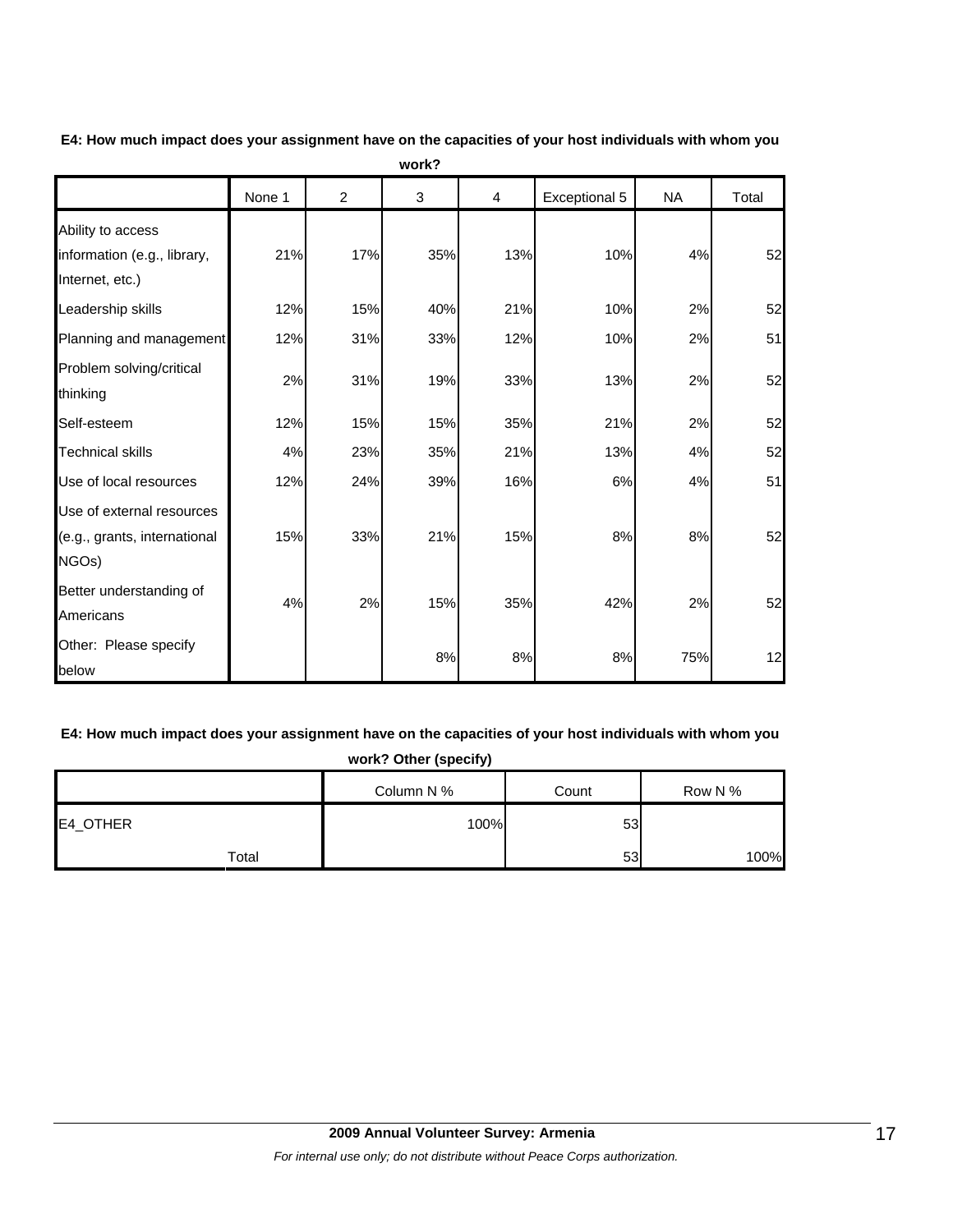|                                                              | None 1 | 2   | 3   | 4   | Exceptional 5 | <b>NA</b> | Total |
|--------------------------------------------------------------|--------|-----|-----|-----|---------------|-----------|-------|
| Identifying and prioritizing<br>organizational needs         | 13%    | 21% | 29% | 31% | 4%            | 2%        | 52    |
| Leadership                                                   | 15%    | 27% | 27% | 27% | 2%            | 2%        | 52    |
| Management                                                   | 17%    | 23% | 33% | 21% | 4%            | 2%        | 52    |
| Monitoring and evaluation                                    | 16%    | 25% | 29% | 25% | 2%            | 2%        | 51    |
| Planning and implementing<br>organizational activities       | 12%    | 19% | 37% | 23% | 8%            | 2%        | 52    |
| Teamwork/participatory<br>decision-making                    | 12%    | 29% | 25% | 21% | 12%           | 2%        | 52    |
| Use of local resources                                       | 12%    | 33% | 33% | 17% | 2%            | 4%        | 52    |
| Ability to mobilize, manage,<br>and sustain local volunteers | 21%    | 27% | 29% | 15% | 2%            | 6%        | 52    |
| Other: Please specify below                                  | 7%     | 7%  | 13% |     |               | 73%       | 15    |

**E5: To what extent does your assignment enhance the capacities of organizations with whom you work?**

### **E5: To what extent does your assignment enhance the capacities of**

### **organizations with whom you work? Other (specify)**

|          |       | Column N % | Count | Row N % |
|----------|-------|------------|-------|---------|
| E5_OTHER |       | 100%       | 53    |         |
|          | Total |            | 53    | 100%    |

# **E6: How effective have you been in transferring knowledge and skills to help the following persons or groups build their**

**capacities?**

|                                       | Not at all 1 | 2   | 3   | 4   | Exceptionally 5 | <b>NA</b> | Total |
|---------------------------------------|--------------|-----|-----|-----|-----------------|-----------|-------|
| Your counterpart/community<br>partner | 11%          | 26% | 32% | 21% | 9%              |           | 53    |
| Another institution/organization      | 8%           | 17% | 30% | 28% | 11%             | 6%        | 53    |
| Members of your host<br>community     |              | 26% | 28% | 32% | 13%             |           | 53    |
| Other: Please specify below           |              |     |     | 9%  | 9%              | 82%       | 11    |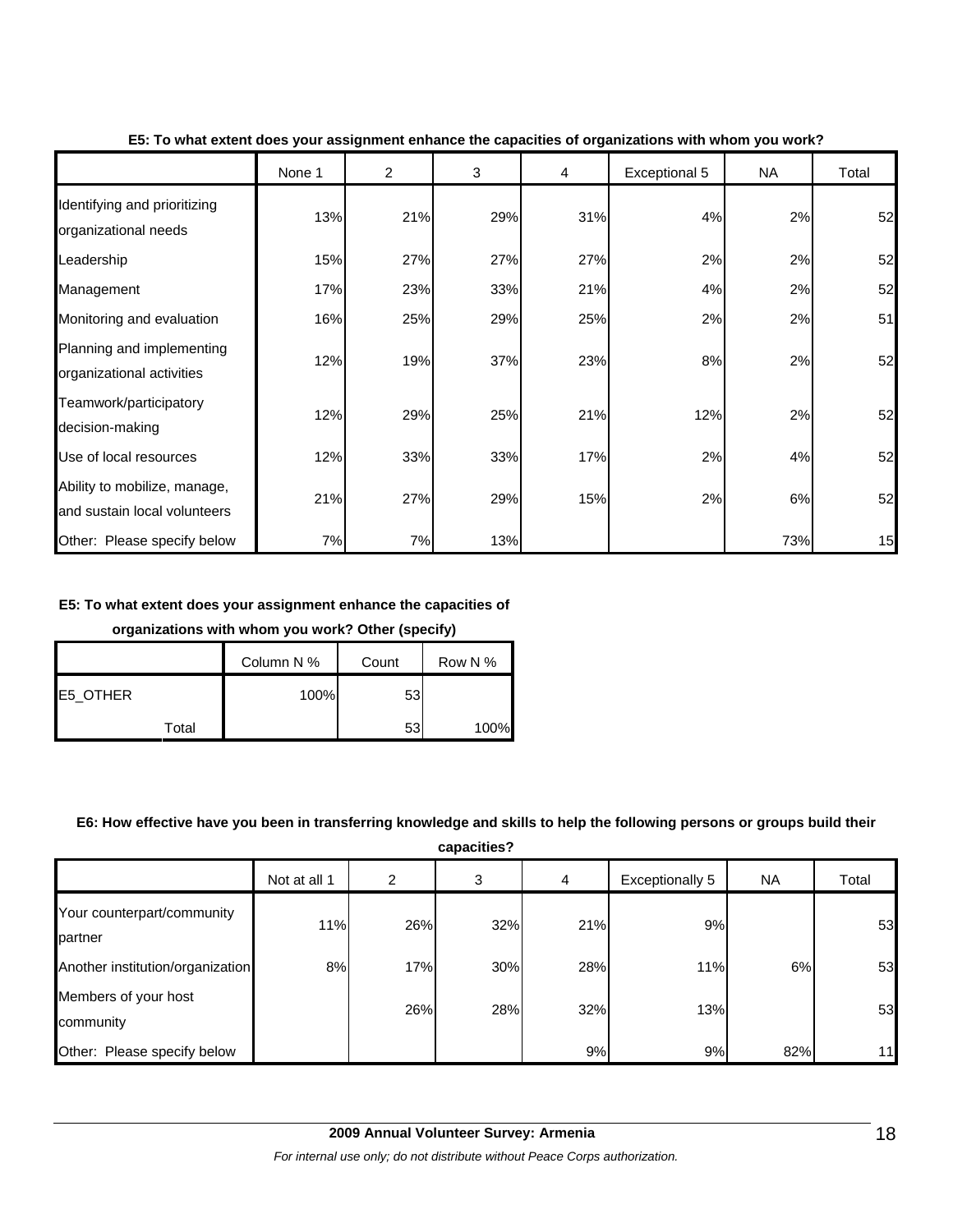|     | Not at all | Minimally | Moderately | Considerably | Exceptionally | Too early to tell | Total |
|-----|------------|-----------|------------|--------------|---------------|-------------------|-------|
| IE7 | 0%I        | 6%        | 19%        | 55%          | 21%           | 0%I               | 53    |

### **E7: To what extent have HC individuals gained a better understanding of Americans? Includes "Too early to tell."**

# **E7: To what extent have HC individuals gained a better understanding of Americans? Excludes**

**"Too early to tell."**

|     | Not at all | Minimally | Moderately | Considerably | Exceptionally | $\tau$ otal |
|-----|------------|-----------|------------|--------------|---------------|-------------|
| IE7 |            | 6%        | 19%        | 55%          | 21%           | 53.         |

# **E9. In which of the following third goal activities have you participated during your PC service?**

|               |                                                              | PCV Responses | % Doing This | <b>Total PCVs</b><br>Responding |
|---------------|--------------------------------------------------------------|---------------|--------------|---------------------------------|
| \$E9Goal3Acts | Electronic updates                                           | 43            | 84%          |                                 |
|               | Hosting American visitors                                    | 28            | 55%          |                                 |
|               | Peace Corps Week activities                                  | 22            | 43%          |                                 |
|               | Hard copy/paper update                                       | 17            | 33%          |                                 |
|               | Enrollment in the CWWS/CMS<br>program                        | 16            | 31%          |                                 |
|               | While on home leave, spoke at<br>a school or community group | 13            | 25%          |                                 |
|               | Pen pal program/letter<br>exchange                           | 10            | 20%          |                                 |
|               | Personal website or blog                                     | 9             | 18%          |                                 |
|               | Other please specify                                         | 4             | 8%           |                                 |
|               | Podcasted/created a slide show<br>or video posted online     | 2             | 4%           |                                 |
|               | Total                                                        |               |              | 51                              |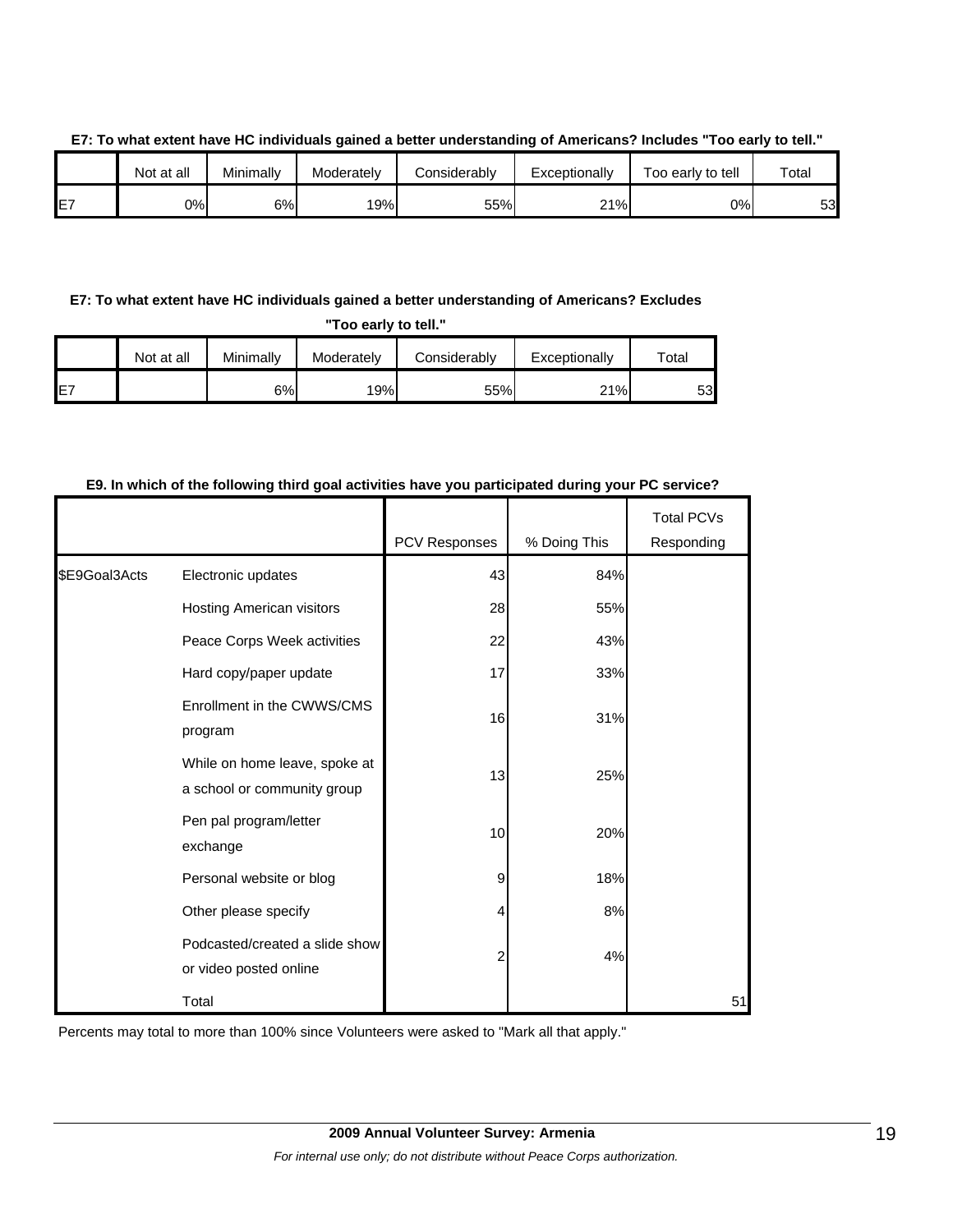# **E9: When asked about third goal activities, Volunteer answered "No**

|                                                                                                                                                                                                                                                                                       | Have done third<br>goal activities | No third goal<br>activities | Total |
|---------------------------------------------------------------------------------------------------------------------------------------------------------------------------------------------------------------------------------------------------------------------------------------|------------------------------------|-----------------------------|-------|
| Peace Corps' third goal is to<br>"help promote a better<br>understanding of other peoples<br>on the part of Americans." In<br>which of the following third goal<br>activities, including your contact<br>with family and friends, have<br>you participated during your<br>Peace Corps | 100%                               |                             | 53    |

# **E10: Would you recommend participation in the CWWS CMS to other Volunteers?**

|     |                            | have participated in | I have participated in |       |
|-----|----------------------------|----------------------|------------------------|-------|
|     | I have not participated in | CWWS/CM & would      | CWWS/CM and would      |       |
|     | CWWS/CM.                   | recommend it         | NOT recommend it       | Total |
| E10 | 72%                        | 25%                  | 4%                     | 53    |

**E11: To what extent have Americans gained a better understanding of HCNs? Includes "Too early to tell."**

|      | Not at all | Minimally | Moderately | Considerably | Exceptionally | Too early to tell | Total |
|------|------------|-----------|------------|--------------|---------------|-------------------|-------|
| IE11 | 0%         | 8%        | 7%         | 60%          | 15%           | 0%                | 53    |

# **E11: To what extent have Americans gained a better understanding of HCNs? Excludes "Too early**

**to tell."**

|     | Not at all | Minimally | Moderately | Considerably | Exceptionally | $\tau$ otal |
|-----|------------|-----------|------------|--------------|---------------|-------------|
| E11 |            | 8%        | 7%         | 60%          | 15%           | 53          |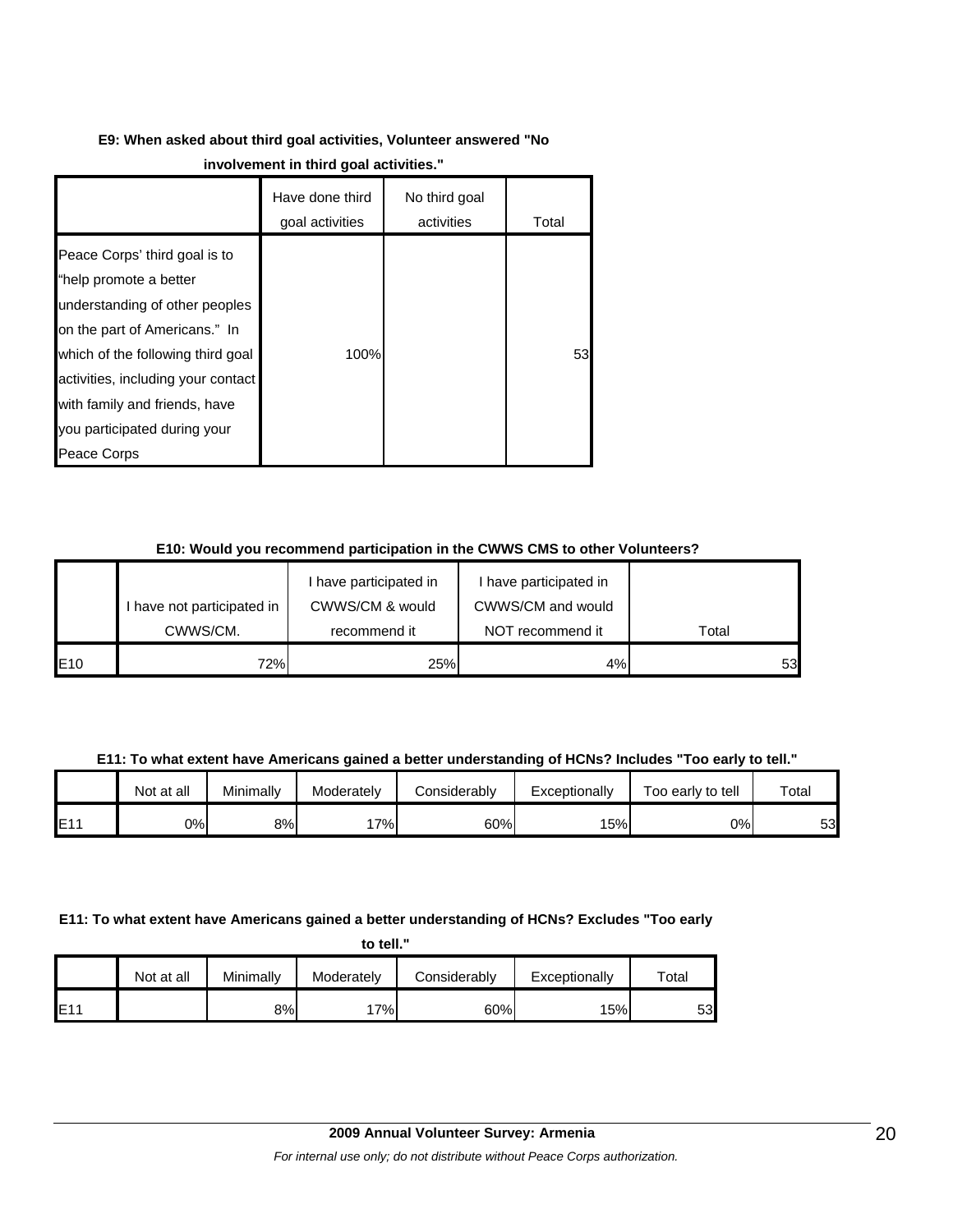|                                                                                | Yes |
|--------------------------------------------------------------------------------|-----|
| Coverdell World Wise Schools staff (Useful)                                    |     |
| Contact with other Peace Corps staff in Washington, D.C. (Useful)              | 5   |
| Information at staging (Useful)                                                | 15  |
| Information from your post sent to you before departure (Useful)               | 25  |
| Internet (Useful)                                                              | 33  |
| Invitation kits (Useful)                                                       | 22  |
| Material in staging packet (Useful)                                            | 15  |
| Peace Corps staff at post (e.g., World Wise School contact) (Useful)           | 15  |
| Recruiting (Useful)                                                            |     |
| Resources available from Coverdell World Wise Schools (Useful)                 | 6   |
| Resources available on Peace Corps website (e.g., third goal section) (Useful) | 8   |
| Training on third goal (Useful)                                                | 8   |
| Other: Please specify below (Useful)                                           |     |

# **E12: Which of the following resources have been useful to you in your third goal activities?**

# **E12: Which of the following resources would/will be helpful to you in your third goal activities?**

|                                                                                          | Yes |
|------------------------------------------------------------------------------------------|-----|
| Coverdell World Wise Schools staff (Would be helpful)                                    | 18  |
| Contact with other Peace Corps staff in Washington, D.C. (Would be helpful)              | 11  |
| Information at staging (Would be helpful)                                                | 6   |
| Information from your post sent to you before departure (Would be helpful)               |     |
| Internet (Would be helpful)                                                              |     |
| Invitation kits (Would be helpful)                                                       |     |
| Material in staging packet (Would be helpful)                                            |     |
| Peace Corps staff at post (e.g., World Wise School contact) (Would be helpful)           | 10  |
| Recruiting (Would be helpful)                                                            |     |
| Resources available from Coverdell World Wise Schools (Would be helpful)                 |     |
| Resources available on Peace Corps website (e.g., third goal section) (Would be helpful) |     |
| Training on third goal (Would be helpful)                                                |     |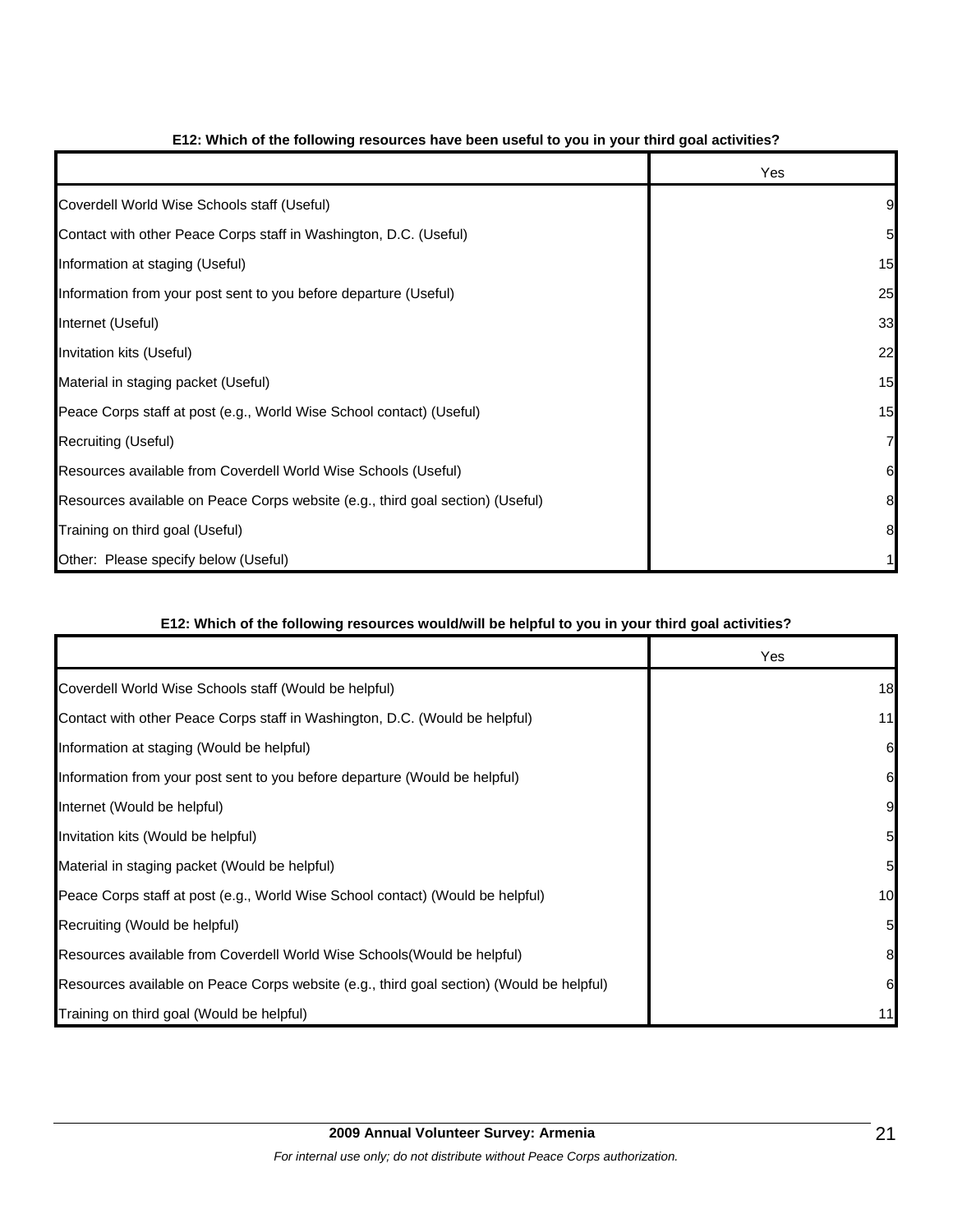| E12: Other useful/helpful resources? Other (specify) |  |  |
|------------------------------------------------------|--|--|
|------------------------------------------------------|--|--|

|           |                                                | Column N % | Count | Row N % |  |
|-----------|------------------------------------------------|------------|-------|---------|--|
| E12_OTHER | Open-ended results. Not responsive to request. |            |       |         |  |
|           |                                                |            |       |         |  |
|           |                                                |            |       |         |  |
|           |                                                |            |       |         |  |
|           | Total                                          |            | 53    | 100%    |  |

# **E13: Do you know about the Peace Corps Partnership Program (PCPP)?**

|                 |    | Yes, but I haven't |                      |       |
|-----------------|----|--------------------|----------------------|-------|
|                 | No | used it.           | Yes, I have used it. | Total |
| E <sub>13</sub> | 8% | 72%                | 21%                  | 53    |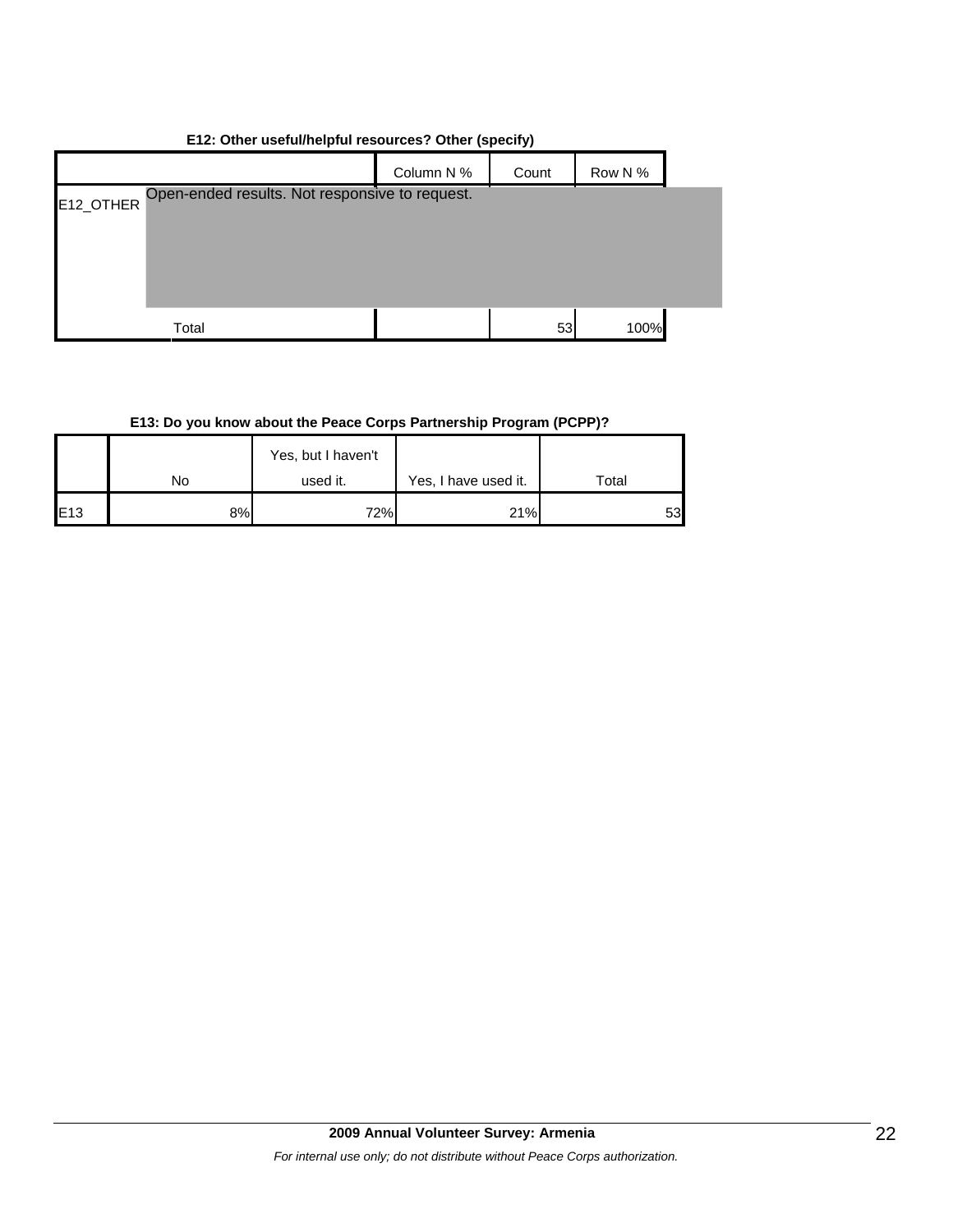# **F. Peace Corps Support**

*This section reports Volunteers' assessments of in-country Peace Corps.* 

|                | .          |           |            |              |               |          |             |  |
|----------------|------------|-----------|------------|--------------|---------------|----------|-------------|--|
|                | Not at all | Minimally | Adequatelv | Considerablv | Exceptionally | Not Used | $\tau$ otal |  |
| F <sub>2</sub> | 9%I        | 23%       | 28%        | 26%          | 13%           |          | 53          |  |

# **F2: How satisfied are you with the health care you received from your PCMO(s)?**

# Not at all 1 | 2 | 3 | 4 | Completely 5 | NA | Total Administrative/logistical | 9% 11% 15% 38% 26% | 53 Cross-cultural 9% 21% 38% 26% 6% 53 Emotional 11% 32% 23% 21% 8% 6% 53 Feedback on my work reports | 15% | 26% 19% | 23% | 17% | 53 Job assignment 19% 23% 25% 19% 15% 53 Language learning  $2\%$  2% 27% 21% 26% 25% 25% 25% 25% Medical 15% 21% 25% 25% 15% 53 Safety and security 4% 4% 19% 23% 51% 53 Site selection/preparation 19% 21% 19% 21% 19% 2% 53 Technical skills 9% 21% 36% 21% 13% 53

# **F3: How satisfied are you with the following support provided by in-country PC staff?**

# **F4: How satisfied are you with the Peace Corps allocation of time and resources to mental**

| health/adjustment issues? |                      |     |     |     |             |       |
|---------------------------|----------------------|-----|-----|-----|-------------|-------|
|                           | Not at all satisfied |     |     |     | Completely  |       |
|                           |                      | ⌒   | 3   |     | satisfied 5 | Total |
| F <sub>4</sub>            | 13%                  | 19% | 38% | 15% | 13%         | 52    |

# **F5: What level of PC support have you received to help cope with stress from issues such as HIV/AIDS, food insecurity, etc. in your community? (Including PCVs w/no need for support)**

|                |            |                 |                  | Considerable | Exceptional | NA/I have no     |       |
|----------------|------------|-----------------|------------------|--------------|-------------|------------------|-------|
|                | No support | Minimal support | Adequate support | support      | support     | need for support | Total |
| F <sub>5</sub> | 6%         | 21%             | 21%              | 6%I          |             | 46%              | 52    |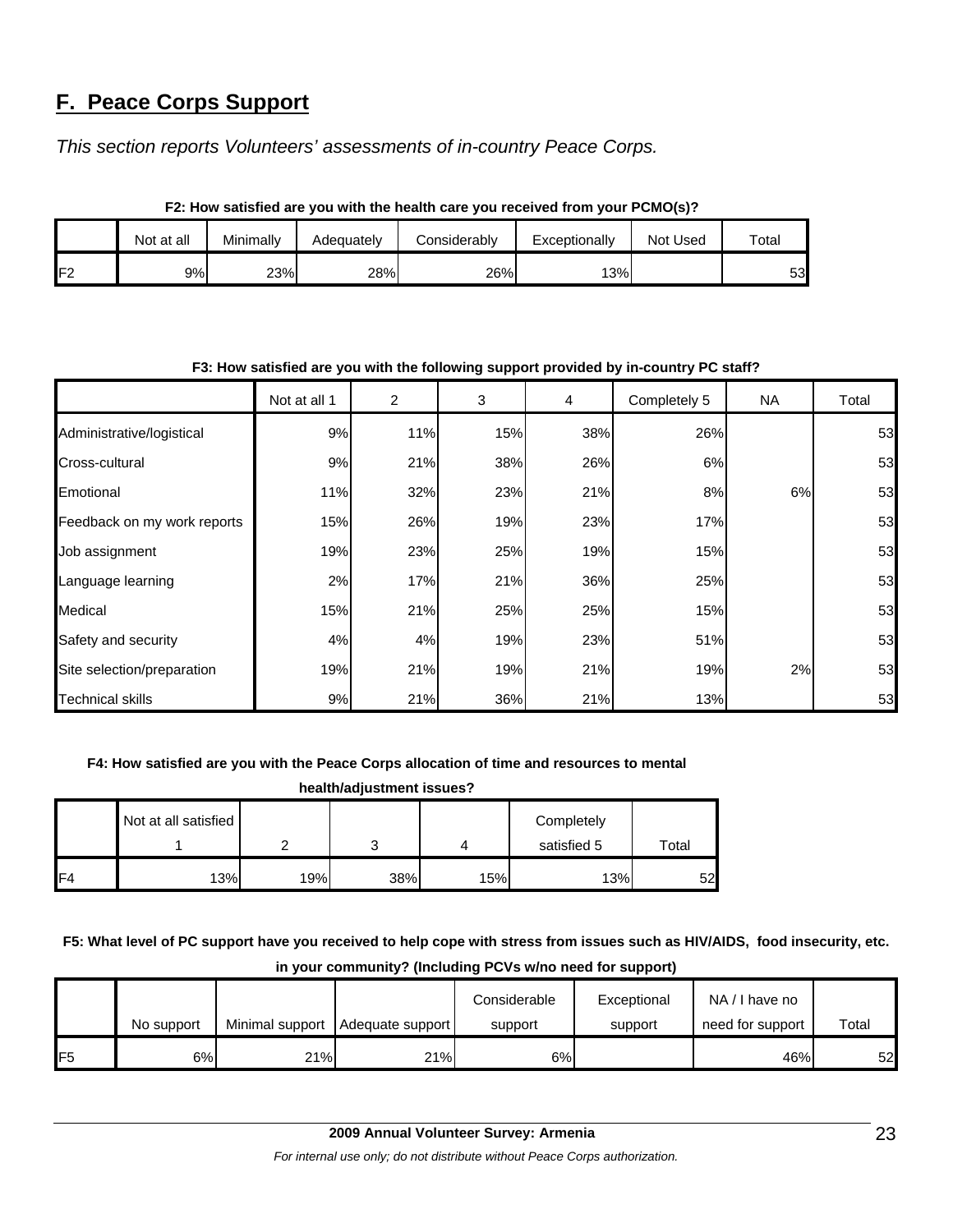# **F5: What level of PC support have you received to help cope with stress from issues such as HIV/AIDS, food insecurity, etc. in your community? (Excluding PCVs w/no need for support)**

|                 | No support | Minimal support | Adequate support | Considerable<br>support | Exceptional<br>support | Total |
|-----------------|------------|-----------------|------------------|-------------------------|------------------------|-------|
| IF <sub>5</sub> | 11%        | 39%             | 39%              | 11%                     | 0%l                    | 28    |

# **F6: How would you rate your interaction with the Country Director in**

|                                               | Not adequate | Adequate | Total |  |  |
|-----------------------------------------------|--------------|----------|-------|--|--|
| Responsiveness to my issues                   | 19%          | 81%      | 52    |  |  |
| Informative content                           | 16%          | 84%      | 51    |  |  |
| My comfort level discussing<br><b>lissues</b> | 31%          | 69%      | 52    |  |  |
| Adequacy of visits                            | 13%          | 87%      | 52    |  |  |

### **terms of the following?**

# **F6b: How would you rate your interaction with the PTO/SRPTC in terms of the following?**

|                                       | Not adequate | Adequate | Total |  |
|---------------------------------------|--------------|----------|-------|--|
| Responsiveness to my issues           | 20%          | 80%      | 51    |  |
| Informative content                   | 12%          | 88%      | 50    |  |
| My comfort level discussing<br>issues | 27%          | 73%      | 51    |  |
| Adequacy of visits                    | 24%          | 76%      | 50    |  |

# **F6c: How would you rate your interaction with the APCD/Program**

#### **Manager in terms of the following?**

|                                               | Not adequate | Adequate | Total |
|-----------------------------------------------|--------------|----------|-------|
| Responsiveness to my issues                   | 31%          | 69%      | 52I   |
| Informative content                           | 30%          | 70%      | 50    |
| My comfort level discussing<br><b>lissues</b> | 33%          | 67%      | 51    |
| Adequacy of visits                            | 27%          | 73%      | 5     |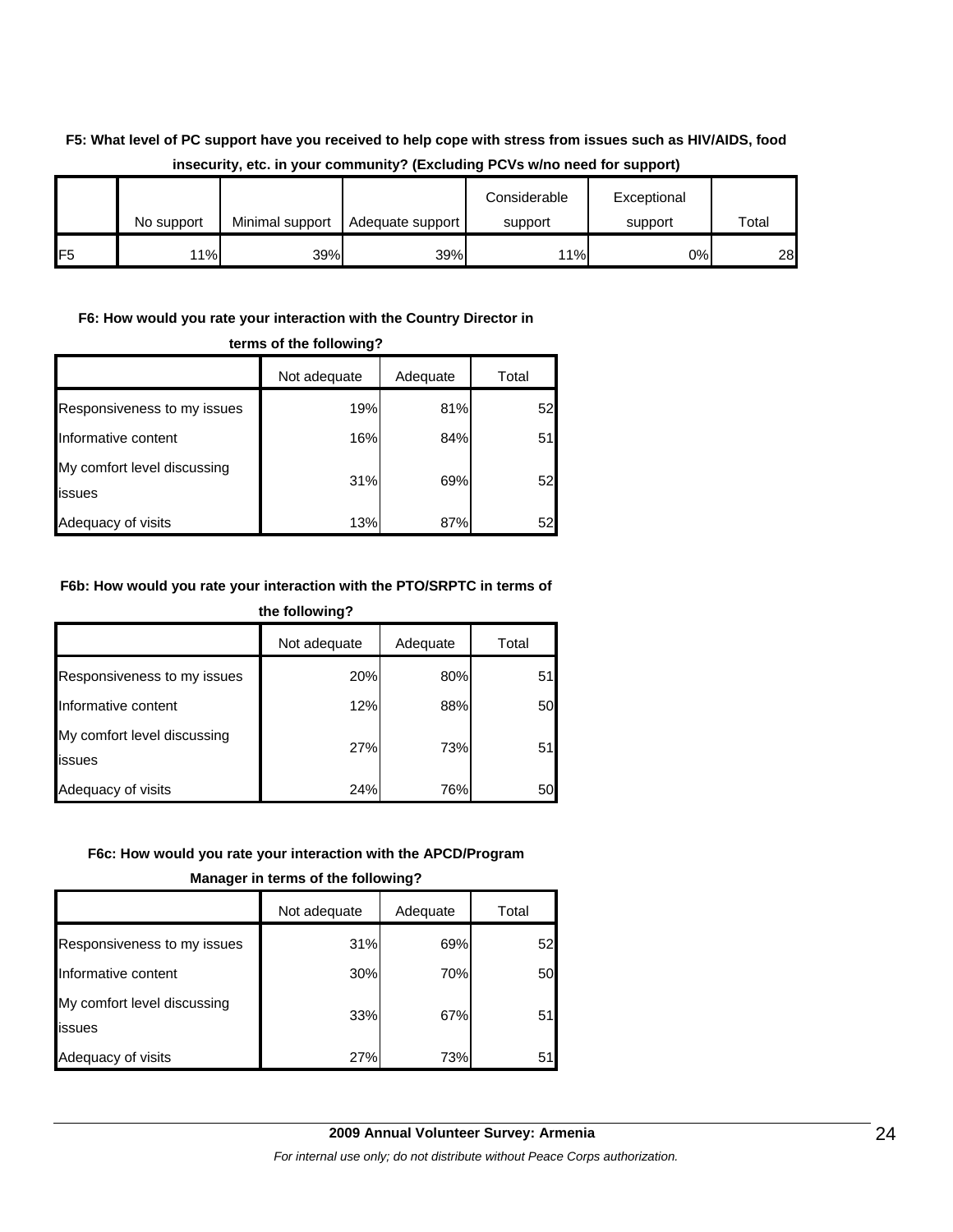|                                    | Not adequate | Adequate | Total |
|------------------------------------|--------------|----------|-------|
| Responsiveness to my issues        | 27%          | 73%      | 51    |
| Informative content                | 37%          | 63%      | 49    |
| My comfort level discussing issues | 41%          | 59%      | 51    |
| Adequacy of visits                 | 24%          | 76%      | 49    |

# **F6d: How would you rate your interaction with the PCMO in terms of the following?**

# **F6e: How would you rate your interaction with the Safety and Security Coordinator in terms**

**of the following?**

|                                    | Not adequate | Adequate | Total |
|------------------------------------|--------------|----------|-------|
| Responsiveness to my issues        | 12%          | 88%      | 52    |
| Informative content                | 4%           | 96%      | 50    |
| My comfort level discussing issues | 12%          | 88%      | 52    |
| Adequacy of visits                 | 8%           | 92%      | 51    |

# **F6f: How would you rate your interaction with the Training Manager in terms of the**

**following?**

|                                    | Not adequate | Adequate | Total |
|------------------------------------|--------------|----------|-------|
| Responsiveness to my issues        | 21%          | 79%      | 47    |
| Informative content                | 18%          | 82%      | 45    |
| My comfort level discussing issues | 30%          | 70%      | 47    |
| Adequacy of visits                 | 20%          | 80%      | 46    |

# **F6g: How would you rate your interaction with administrative staff in terms of the following?**

|                                    | Not adequate | Adequate | Total |
|------------------------------------|--------------|----------|-------|
| Responsiveness to my issues        | 14%          | 86%      | 50    |
| Informative content                | 20%          | 80%      | 45    |
| My comfort level discussing issues | 30%          | 70%      | 50    |
| Adequacy of visits                 | 18%          | 82%      | 50    |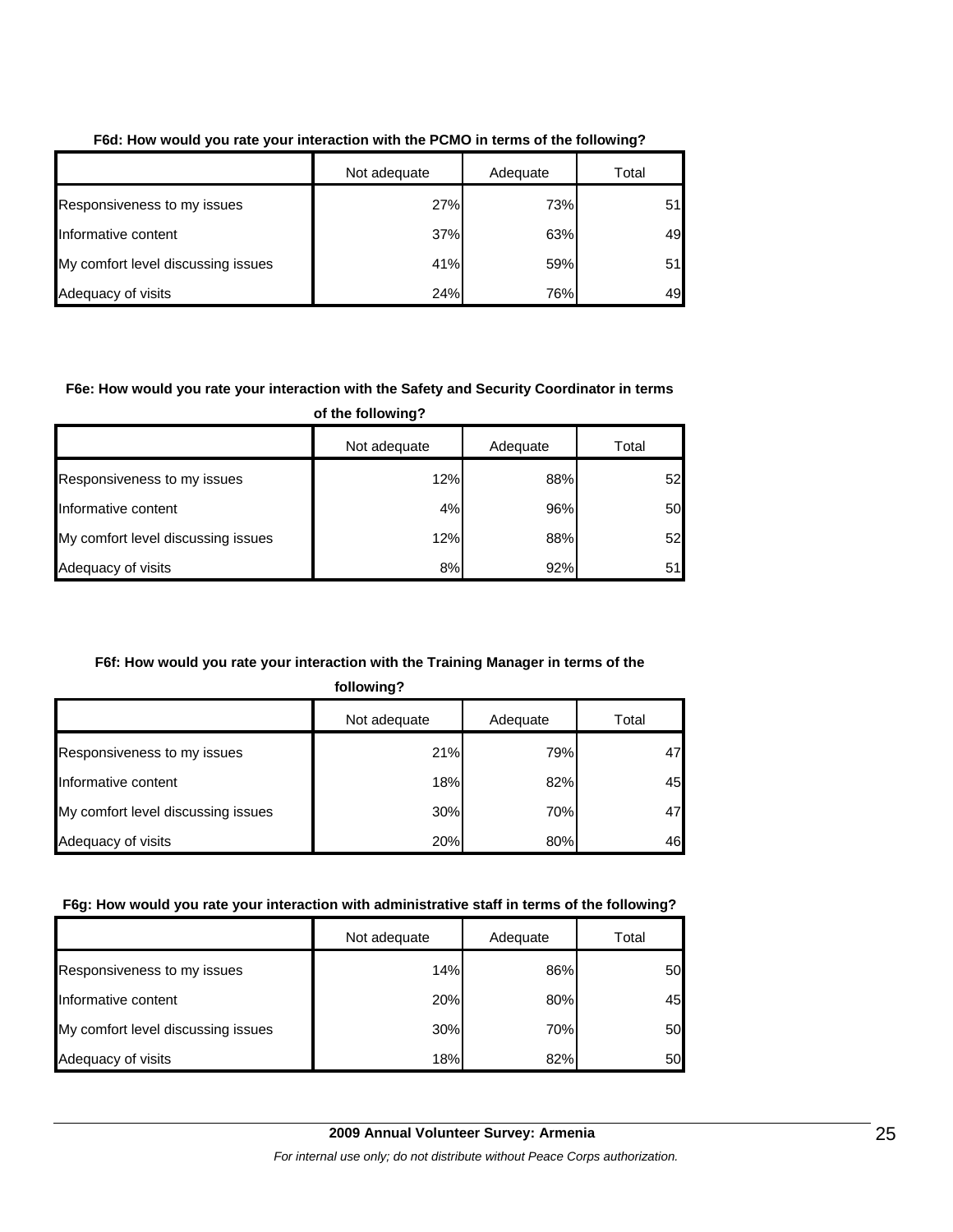# **F6h: How would you rate your interaction with other post staff (please**

|                                       | Not adequate | Adequate | Total          |
|---------------------------------------|--------------|----------|----------------|
| Responsiveness to my issues           | 0%           | 100%     | 3              |
| Informative content                   | 0%           | 100%     | 1              |
| My comfort level discussing<br>issues | 0%           | 100%     | $\overline{2}$ |
| Adequacy of visits                    | $0\%$        | 100%     | 3              |

# **specify) in terms of the following?**

# **F7: To what extent is your CD aware of Volunteer issues and concerns through interactions with**

**Volunteers?**

|     | Not at all | Minimallv | Adeɑuatelv | Considerablv | Completelv | $\tau$ otal |
|-----|------------|-----------|------------|--------------|------------|-------------|
| IF7 | 6%         | 25%       | 24%        | 31%          | 14%        | 51          |

### **F8: What is the most effective way you use to communicate with PC staff?**

| Most effective | Cellphone (voice)                              | 60%  | 31 |
|----------------|------------------------------------------------|------|----|
|                | In-person visits                               | 19%  | 10 |
|                | Text messaging                                 | 12%  | 6  |
|                | Email/ Internet                                | 6%   | 3  |
|                | Telephone not at residence or<br>work          | 2%   |    |
|                | Telephone at residence or work                 | 2%   |    |
|                | Other. Please specify                          |      |    |
|                | Open-ended results. Not responsive to request. |      |    |
|                | Total                                          | 100% | 52 |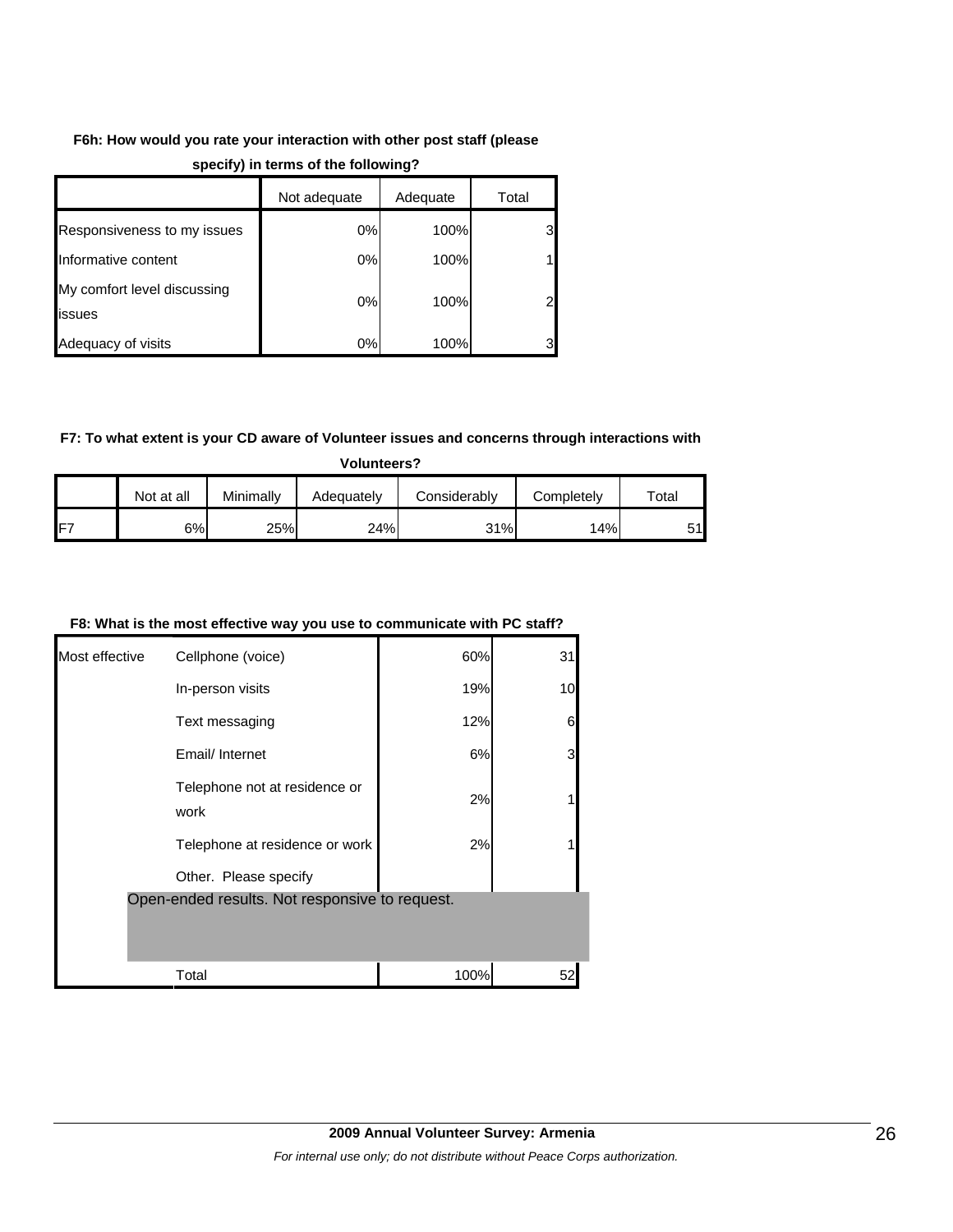|                       | . .                                |      |                |
|-----------------------|------------------------------------|------|----------------|
| Second most effective | Email/ Internet                    | 42%  | 22             |
|                       | Cellphone (voice)                  | 25%  | 13             |
|                       | Text messaging                     | 21%  | 11             |
|                       | In-person visits                   | 9%   | 5              |
|                       | Telephone at residence or work     | 4%   | $\overline{2}$ |
|                       | Other. Please specify              |      |                |
|                       | Telephone not at residence or work |      |                |
|                       | Letters                            |      |                |
|                       | CB radio                           |      |                |
|                       | Total                              | 100% | 53             |

#### **F8: What is the second most effective way you use to communicate with PC staff?**

#### **F8: What is the third most effective way you use to communicate with PC staff?**

| (C11_THREE) Third most | Email/ Internet                | 39%  | 20             |
|------------------------|--------------------------------|------|----------------|
| leffective             | Text messaging                 | 25%  | 13             |
|                        | In-person visits               | 24%  | 12             |
|                        | Cellphone (voice)              | 6%   | $\mathbf{3}$   |
|                        | Telephone at residence or work | 4%   | $\overline{a}$ |
|                        | CB radio                       | 2%   |                |
|                        | Other. Please specify          |      |                |
|                        | Telephone not at residence or  |      |                |
|                        | work                           |      |                |
|                        | Letters                        |      |                |
|                        | Total                          | 100% | 51             |

# **F9: How do you rate the effectiveness of your communication resources for contacting in-country PC staff?**

|     | Very poor | Poor | Adequate | Good | Excellent | $\mathsf{total}$ |
|-----|-----------|------|----------|------|-----------|------------------|
| IF9 |           | 2%   | 37%      | 27%  | 35%       | 52               |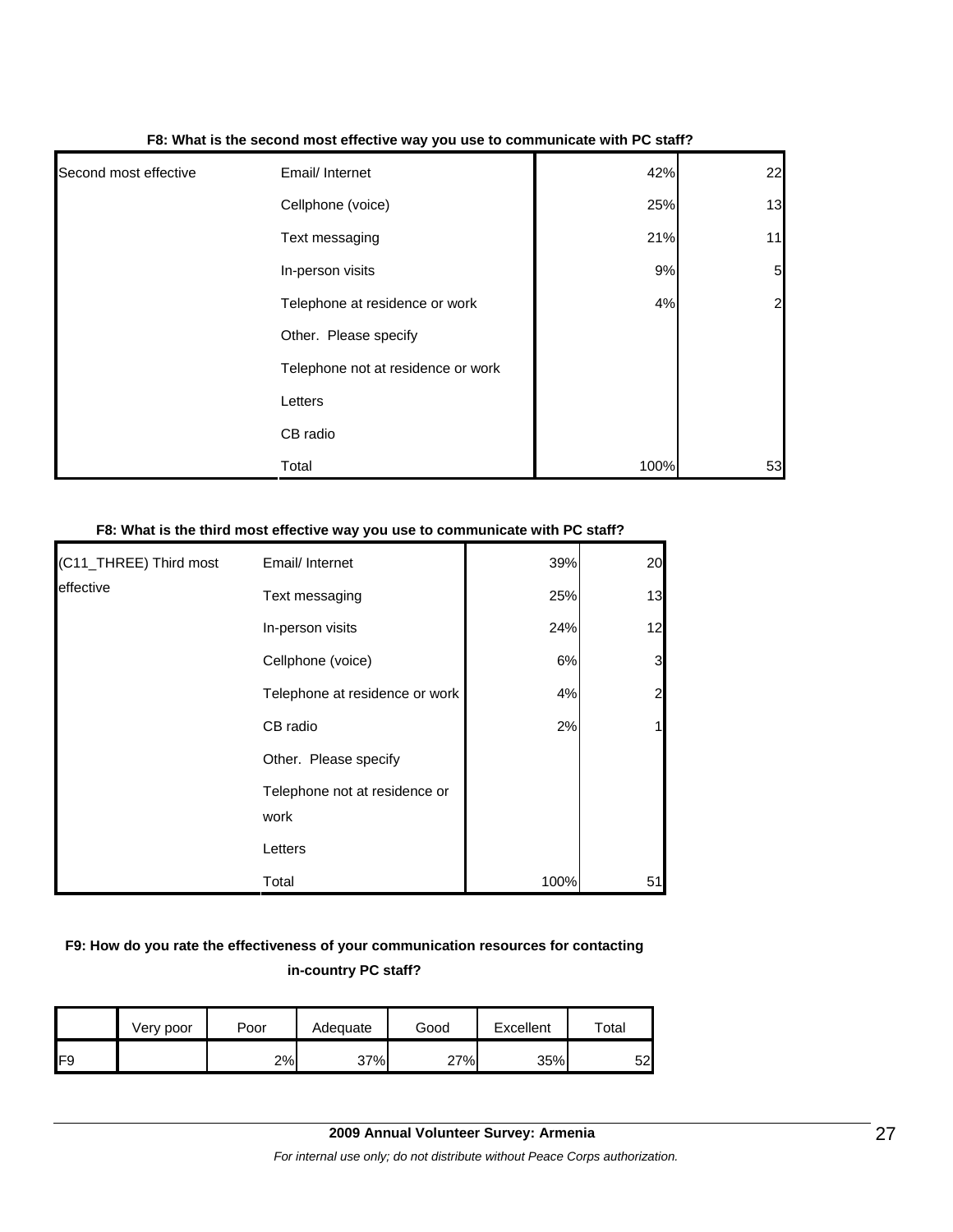# **G. Your Safety and Security**

*This section reports on how safe and informed about their safety Volunteers feel. Their experiences with reported and unreported crimes are summarized.* 

|                             |                 |            | Adequately |              |           |       |
|-----------------------------|-----------------|------------|------------|--------------|-----------|-------|
|                             | Not at All Safe | Often Safe | Safe       | Usually Safe | Very Safe | Total |
| Where you live              |                 | 6%         | 13%        | 23%          | 58%       | 52    |
| Where you work              |                 | 2%         | 6%         | 22%          | 71%       | 51    |
| When you travel in-country  | 2%              | 8%         | 15%        | 31%          | 44%       | 52    |
| City where main Peace Corps |                 | 4%         | 17%        | 27%          | 52%       | 52    |
| office is located           |                 |            |            |              |           |       |

# **G1: How safe do you feel...?**

# **G2: Please indicate the number of times you experienced the following types of discrimination/harassment.**

|                    | Never  | Once  | 2-5 times | 6-10 times | 11-25 times | $26+$ times | Total |
|--------------------|--------|-------|-----------|------------|-------------|-------------|-------|
| Age                | 79.5%  | 5.1%  | 5.1%      | 5.1%       |             | 5.1%        | 39    |
| Anti-American      | 75.6%  | 2.4%  | 14.6%     | 4.9%       |             | 2.4%        | 41    |
| <b>Disability</b>  | 100.0% |       |           |            |             |             | 37    |
| Gender             | 71.1%  | 2.6%  | 10.5%     | 2.6%       | 7.9%        | 5.3%        | 38    |
| Racial/color       | 82.5%  | 5.0%  | 5.0%      | 2.5%       | 2.5%        | 2.5%        | 40    |
| Religious          | 91.9%  | 2.7%  | 5.4%      |            |             |             | 37    |
| Sexual (verbal)    | 62.5%  | 2.5%  | 12.5%     | 7.5%       | 2.5%        | 12.5%       | 40    |
| Sexual (physical)  | 79.5%  | 10.3% | 10.3%     |            |             |             | 39    |
| Sexual orientation | 100.0% |       |           |            |             |             | 36    |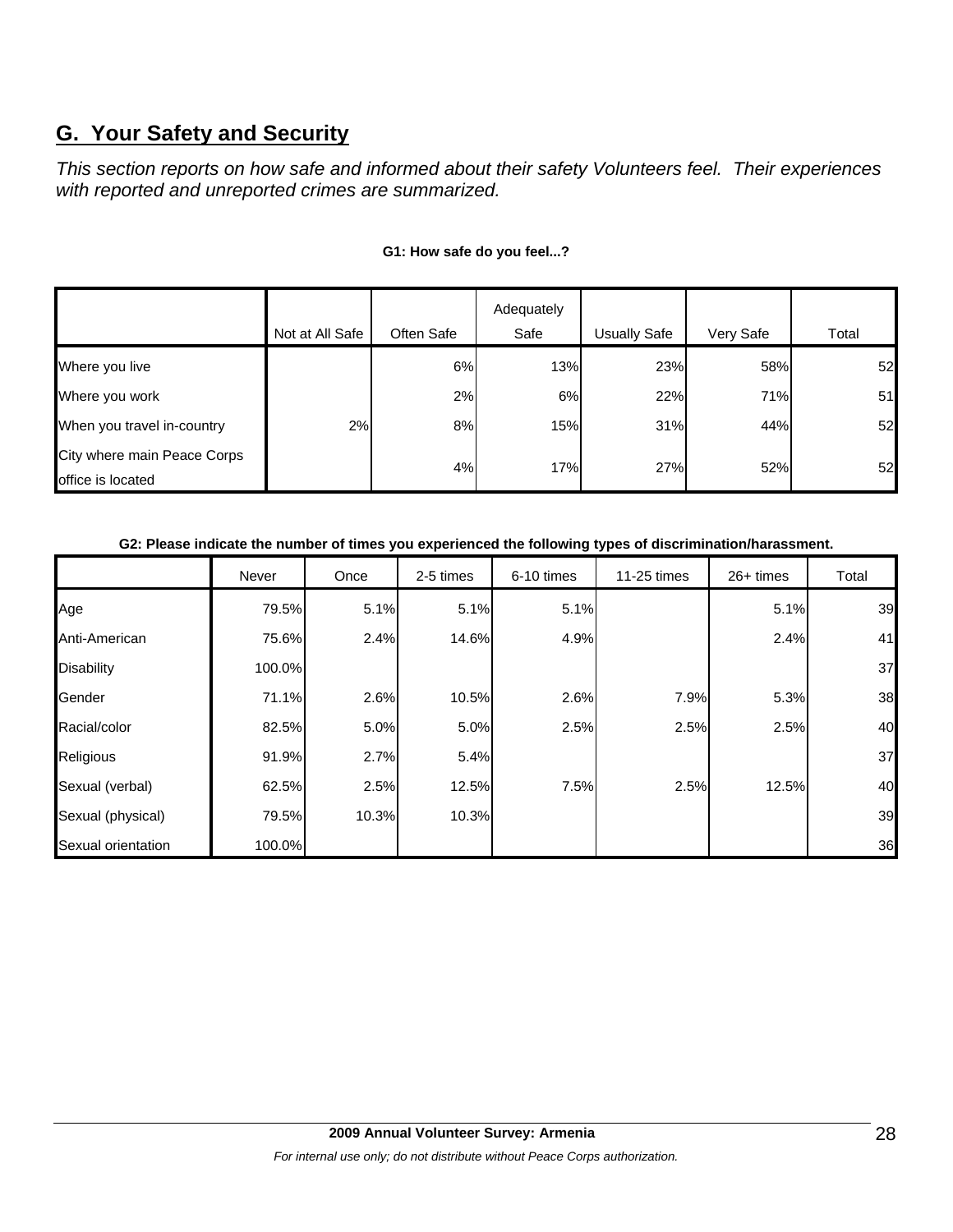|                   | Never  | Once  | 2-5 times | 6-10 times | 11-25 times | 26+ times | Total |
|-------------------|--------|-------|-----------|------------|-------------|-----------|-------|
| Age               | 87.5%  | 12.5% |           |            |             |           | 8     |
| Anti-American     | 90.0%  |       |           |            |             | 10.0%     | 10    |
| Gender            | 100.0% |       |           |            |             |           | 12    |
| Racial/color      | 85.7%  | 14.3% |           |            |             |           | 7     |
| Religious         | 100.0% |       |           |            |             |           | 3     |
| Sexual (verbal)   | 60.0%  | 33.3% | 6.7%      |            |             |           | 15    |
| Sexual (physical) | 37.5%  | 62.5% |           |            |             |           | 8     |

**G2: Please indicate the number of times you reported discrimination/harassment events to PC.**

**G3: Please indicate the number of times you experienced the following types of crimes.**

|                    | Never  | Once  | 2-5 times | 6-10 times | 11-25 times | 26+ times | Total |
|--------------------|--------|-------|-----------|------------|-------------|-----------|-------|
| <b>Burglary</b>    | 97.4%  | 2.6%  |           |            |             |           | 38    |
| Theft              | 63.4%  | 34.1% | 2.4%      |            |             |           | 41    |
| Robbery            | 97.4%  | 2.6%  |           |            |             |           | 38    |
| Physical assault   | 80.0%  | 12.5% | 7.5%      |            |             |           | 40    |
| Aggravated assault | 94.7%  | 5.3%  |           |            |             |           | 38    |
| Sexual assault     | 89.5%  | 7.9%  | 2.6%      |            |             |           | 38    |
| Rape               | 100.0% |       |           |            |             |           | 37    |

# **G3: Please indicate the number of times you reported the following crimes to Peace Corps.**

|                    | Never | Once   | 2-5 times | 6-10 times | 11-25 times | 26+ times | Total          |
|--------------------|-------|--------|-----------|------------|-------------|-----------|----------------|
| <b>Burglary</b>    |       | 100.0% |           |            |             |           | 11             |
| Theft              | 26.7% | 73.3%  |           |            |             |           | 15             |
| Robbery            |       | 100.0% |           |            |             |           | 11             |
| Physical assault   | 50.0% | 37.5%  | 12.5%     |            |             |           | 8              |
| Aggravated assault | 50.0% | 50.0%  |           |            |             |           | 2              |
| Sexual assault     | 50.0% | 50.0%  |           |            |             |           | $\overline{4}$ |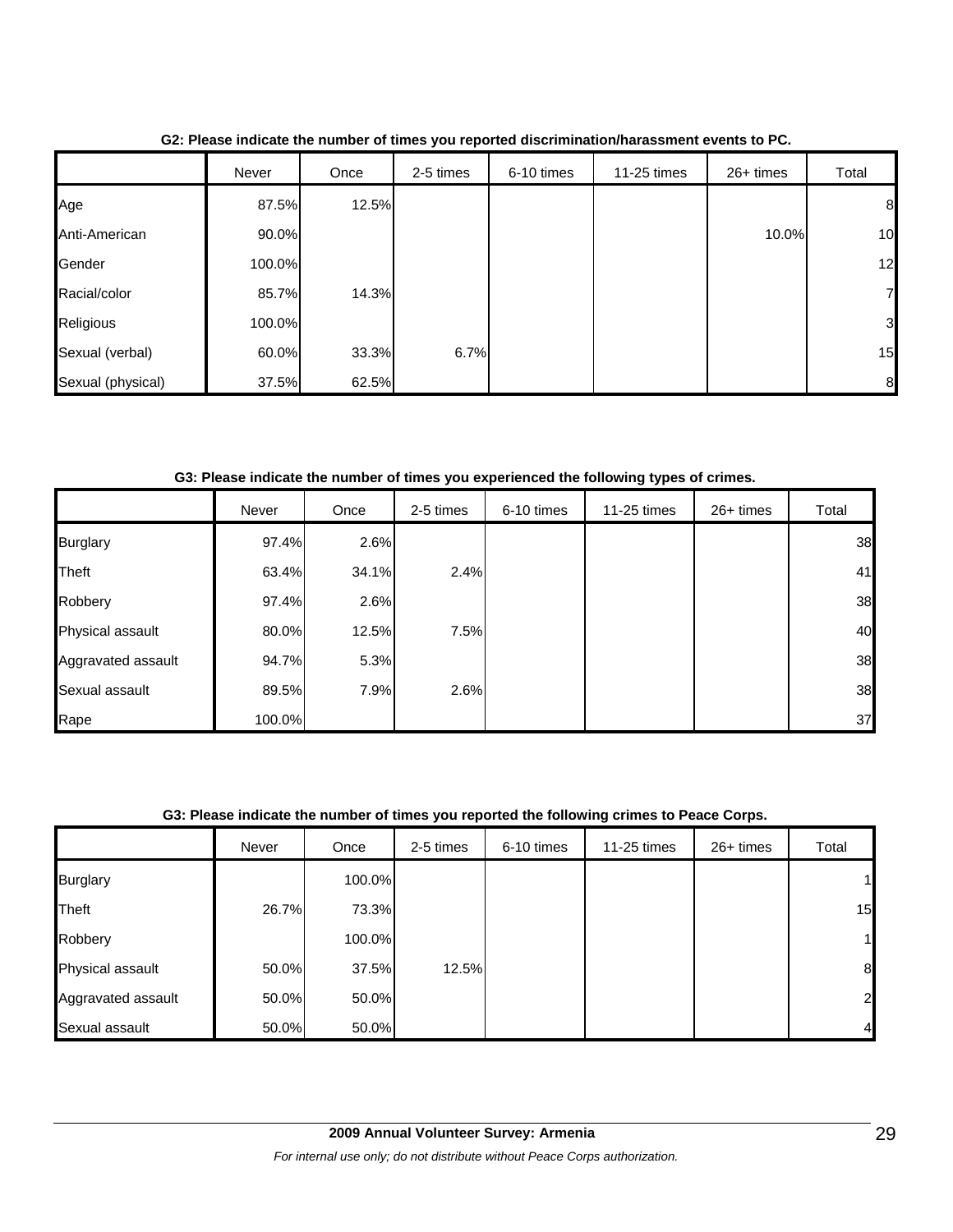|            |                                                             | PCV Responses | % Reason Not<br>Rptd | <b>Total PCVs</b><br>Responding |
|------------|-------------------------------------------------------------|---------------|----------------------|---------------------------------|
| \$NoRpBurg | I believed it could result in<br>changing sites             |               | 100%                 |                                 |
|            | I did not think the PC could help                           |               |                      |                                 |
|            | I felt it was too minor or<br>common to report              |               |                      |                                 |
|            | Concerns of a possible breach<br>in confidentiality         |               |                      |                                 |
|            | Reporting might result in<br>disciplinary action against me |               |                      |                                 |
|            | It might hurt my relationship<br>with the community         |               |                      |                                 |
|            | Other                                                       |               |                      |                                 |
|            | Total                                                       |               |                      |                                 |

# **G4a: If you did not report your experience with burglary, please your reason(s) for not reporting.**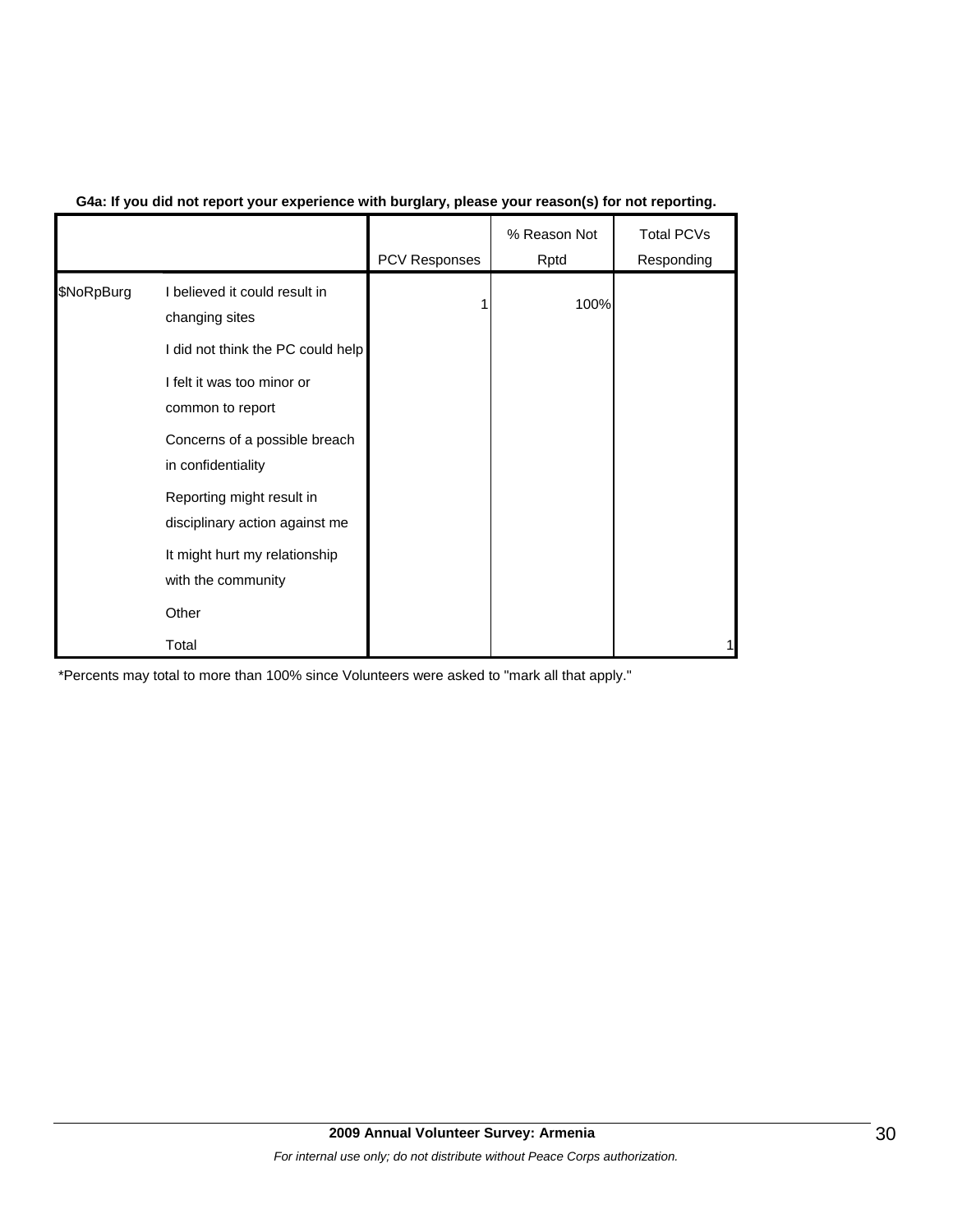|             |                                                             | PCV Responses | % Reason Not<br>Rptd | Total PCVs<br>Responding |
|-------------|-------------------------------------------------------------|---------------|----------------------|--------------------------|
| \$NoRpTheft | I felt it was too minor or<br>common to report              | 6             | 100%                 |                          |
|             | Other                                                       | 2             | 33%                  |                          |
|             | I did not think the PC could help                           |               |                      |                          |
|             | I believed it could result in<br>changing sites             |               |                      |                          |
|             | Concerns of a possible breach<br>in confidentiality         |               |                      |                          |
|             | Reporting might result in<br>disciplinary action against me |               |                      |                          |
|             | It might hurt my relationship<br>with the community         |               |                      |                          |
|             | Total                                                       |               |                      | 6                        |

# **G4b: If you did not report your experience with theft, please your reason(s) for not reporting.**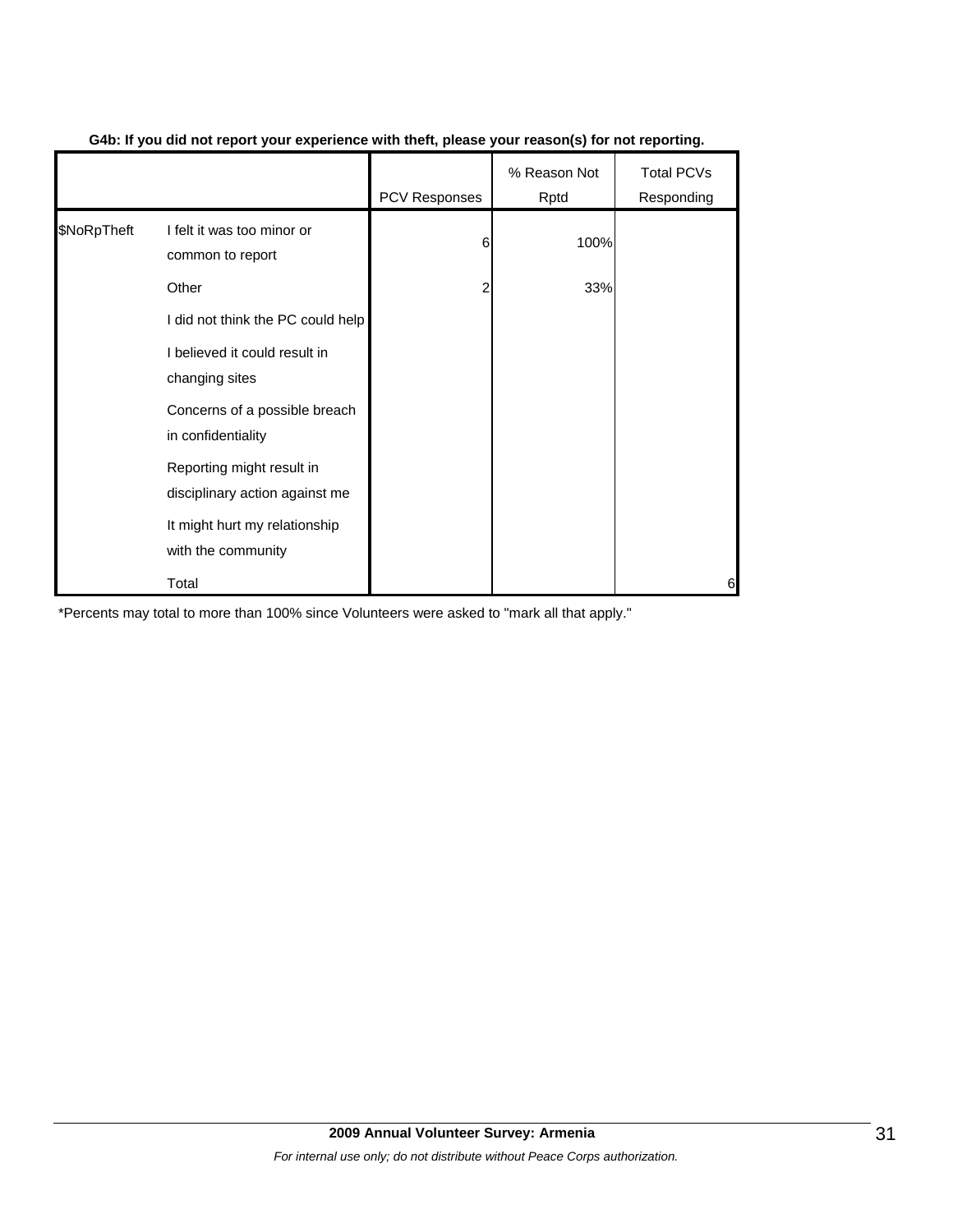|            |                                                             | <b>PCV Responses</b> | % Reason Not<br>Rptd | <b>Total PCVs</b><br>Responding |
|------------|-------------------------------------------------------------|----------------------|----------------------|---------------------------------|
| \$NoRpRobb | I did not think the PC could help                           |                      | 100%                 |                                 |
|            | I believed it could result in<br>changing sites             |                      |                      |                                 |
|            | I felt it was too minor or<br>common to report              |                      |                      |                                 |
|            | Concerns of a possible breach<br>in confidentiality         |                      |                      |                                 |
|            | Reporting might result in<br>disciplinary action against me |                      |                      |                                 |
|            | It might hurt my relationship<br>with the community         |                      |                      |                                 |
|            | Other                                                       |                      |                      |                                 |
|            | Total                                                       |                      |                      |                                 |

# **G4c: If you did not report your experience with robbery, please your reason(s) for not reporting.**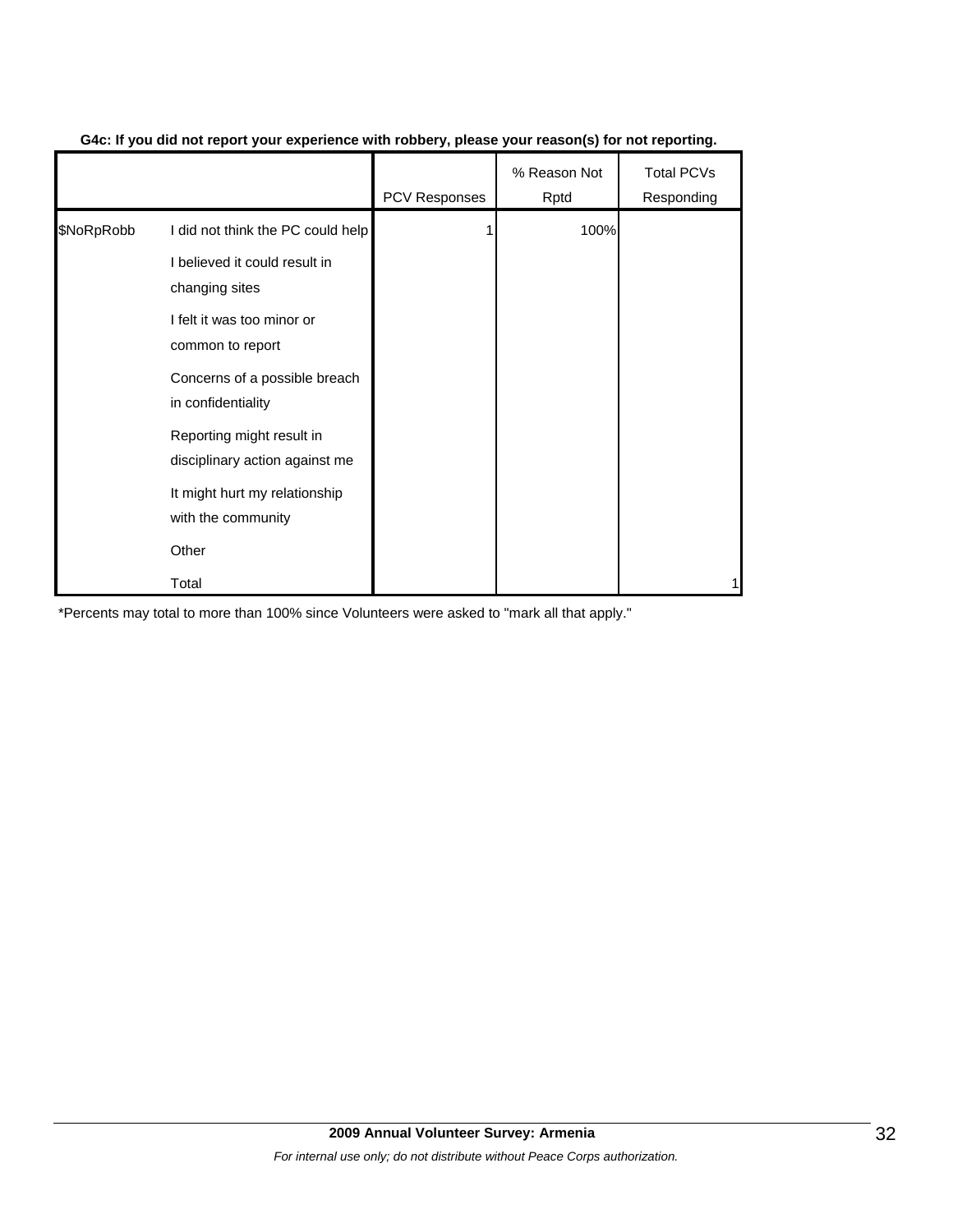|            |                                                             | <b>PCV Responses</b> | % Reason Not<br>Rptd | <b>Total PCVs</b><br>Responding |
|------------|-------------------------------------------------------------|----------------------|----------------------|---------------------------------|
| \$NoRpPhAs | I did not think the PC could help                           |                      | 80%                  |                                 |
|            | I felt it was too minor or<br>common to report              | 4                    | 80%                  |                                 |
|            | It might hurt my relationship<br>with the community         |                      | 20%                  |                                 |
|            | Other                                                       |                      | 20%                  |                                 |
|            | I believed it could result in<br>changing sites             |                      |                      |                                 |
|            | Concerns of a possible breach<br>in confidentiality         |                      |                      |                                 |
|            | Reporting might result in<br>disciplinary action against me |                      |                      |                                 |
|            | Total                                                       |                      |                      | 5                               |

**G4d: If you did not report your experience with physical assault, please your reason(s) for not reporting.**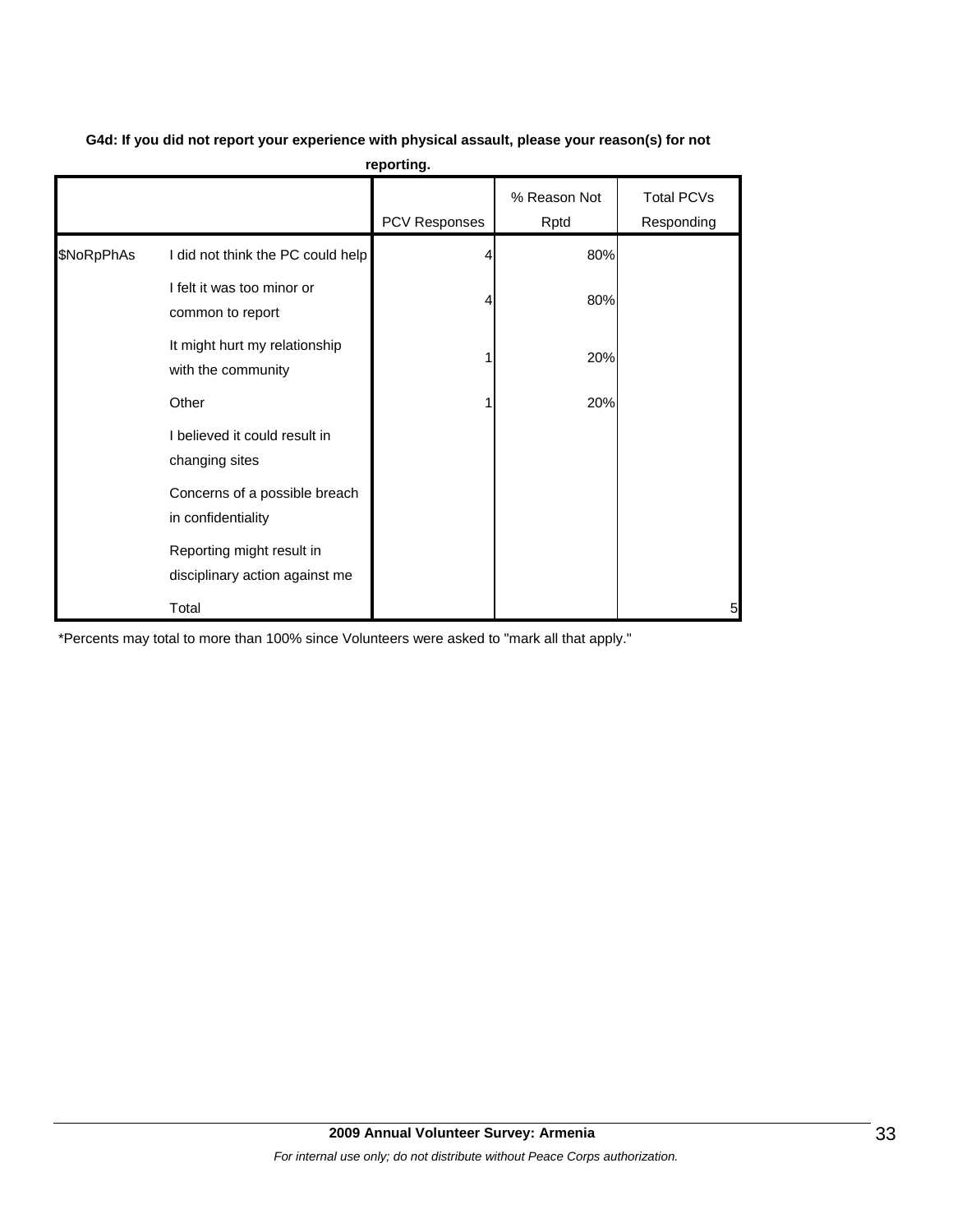|            |                                                             | PCV Responses | % Reason Not<br>Rptd | Total PCVs<br>Responding |
|------------|-------------------------------------------------------------|---------------|----------------------|--------------------------|
| \$NoRpAgAs | I did not think the PC could help                           |               | 100%                 |                          |
|            | Reporting might result in<br>disciplinary action against me |               | 100%                 |                          |
|            | I believed it could result in<br>changing sites             |               |                      |                          |
|            | I felt it was too minor or<br>common to report              |               |                      |                          |
|            | Concerns of a possible breach<br>in confidentiality         |               |                      |                          |
|            | It might hurt my relationship<br>with the community         |               |                      |                          |
|            | Other                                                       |               |                      |                          |

Total 1

# **G4: If you did not report your experience with aggravated assault, please your reason(s) for not reporting.**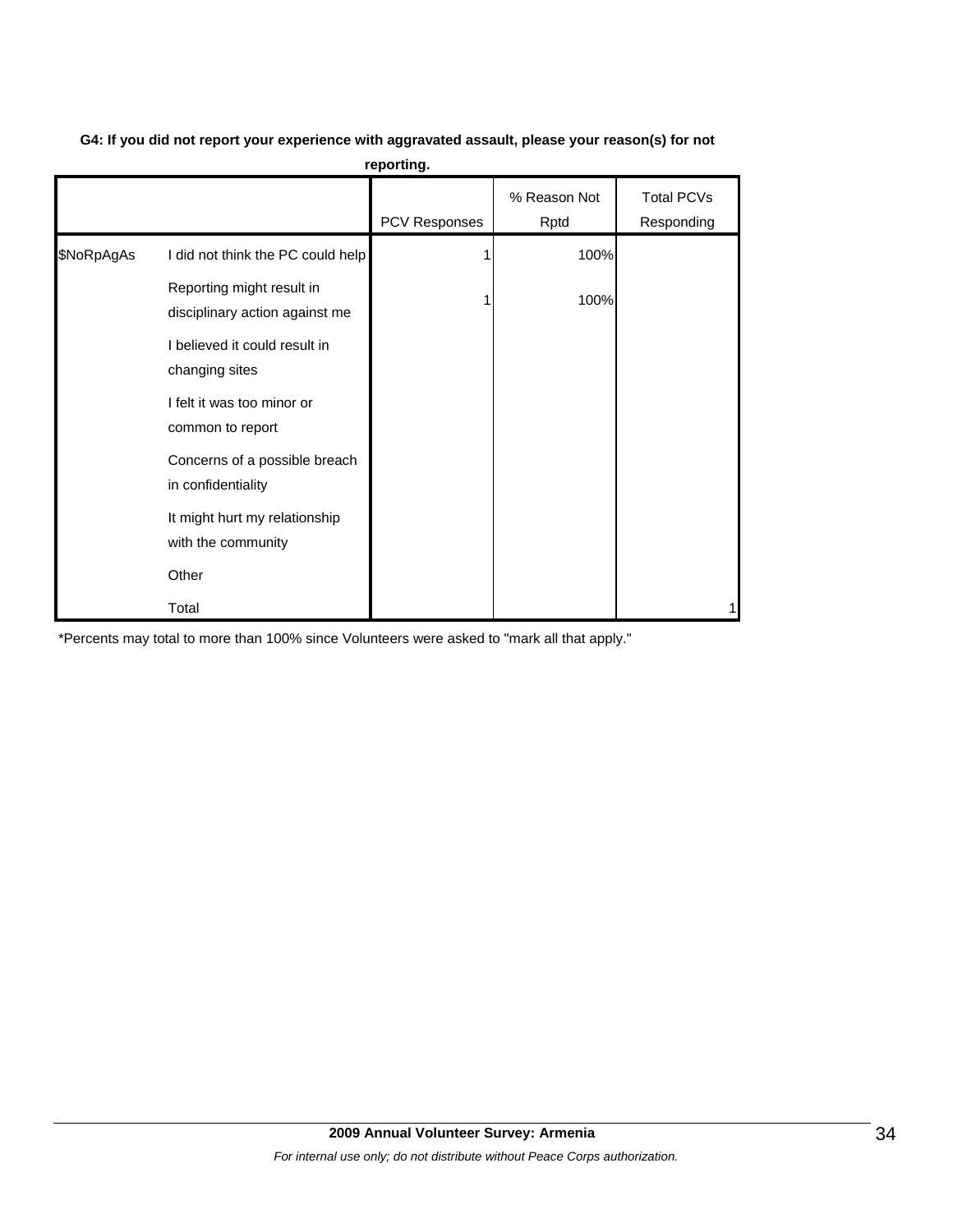|            | reporting.                                                  |               |                      |                          |  |  |  |  |
|------------|-------------------------------------------------------------|---------------|----------------------|--------------------------|--|--|--|--|
|            |                                                             | PCV Responses | % Reason Not<br>Rptd | Total PCVs<br>Responding |  |  |  |  |
| \$NoRpSxAs | I did not think the PC could help                           |               | 50%                  |                          |  |  |  |  |
|            | It might hurt my relationship<br>with the community         |               | 50%                  |                          |  |  |  |  |
|            | I believed it could result in<br>changing sites             |               |                      |                          |  |  |  |  |
|            | I felt it was too minor or<br>common to report              |               |                      |                          |  |  |  |  |
|            | Concerns of a possible breach<br>in confidentiality         |               |                      |                          |  |  |  |  |
|            | Reporting might result in<br>disciplinary action against me |               |                      |                          |  |  |  |  |
|            | Other                                                       |               |                      |                          |  |  |  |  |
|            | Total                                                       |               |                      | 2                        |  |  |  |  |

# **G4e: If you did not report your experience with sexual assault, please your reason(s) for not**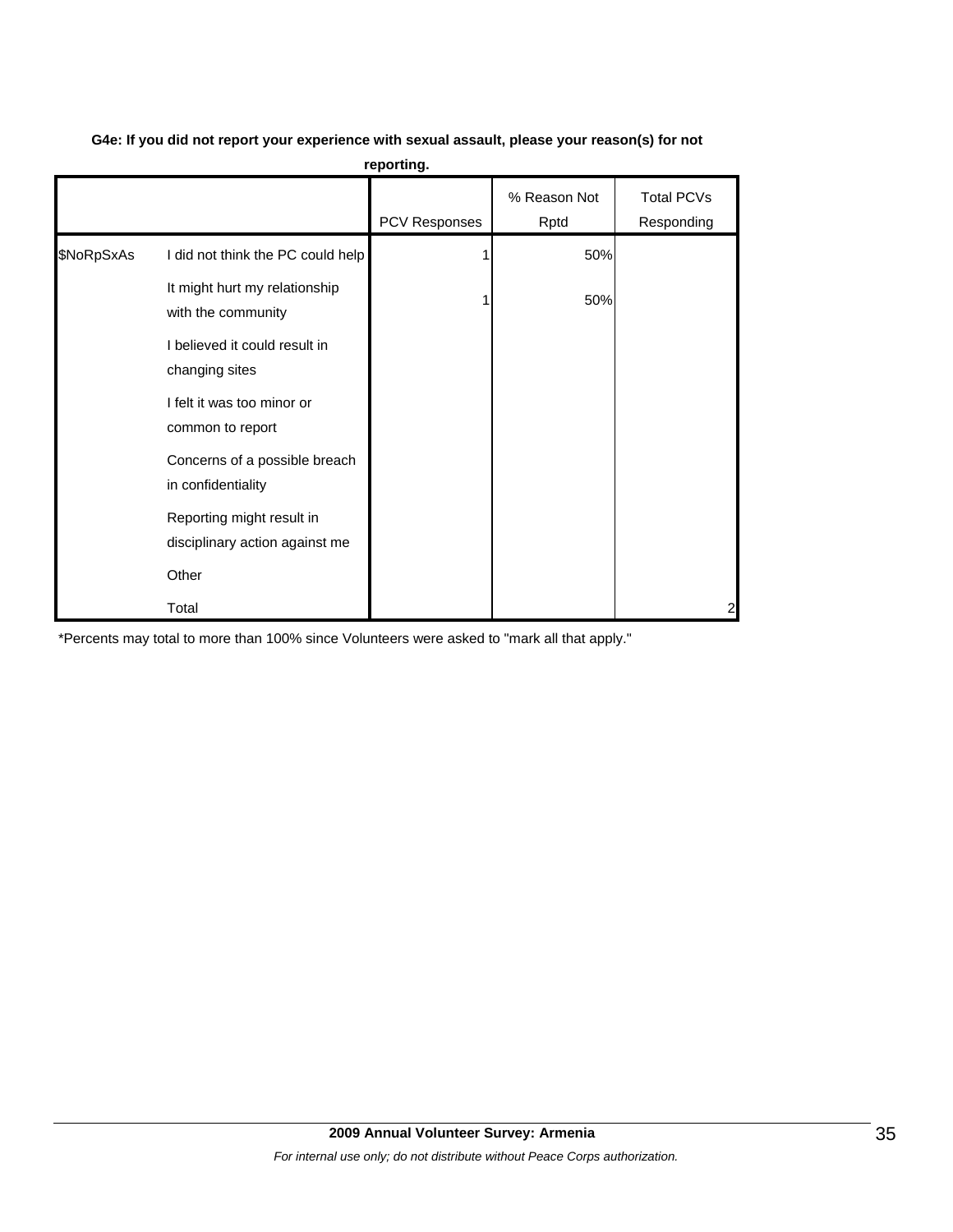|            |                                                             | <b>PCV Responses</b> | % Reason Not<br>Rptd | <b>Total PCVs</b><br>Responding |
|------------|-------------------------------------------------------------|----------------------|----------------------|---------------------------------|
| \$NoRpRape | I did not think the PC could help                           |                      |                      |                                 |
|            | I believed it could result in<br>changing sites             |                      |                      |                                 |
|            | I felt it was too minor or<br>common to report              |                      |                      |                                 |
|            | Concerns of a possible breach<br>in confidentiality         |                      |                      |                                 |
|            | Reporting might result in<br>disciplinary action against me |                      |                      |                                 |
|            | It might hurt my relationship<br>with the community         |                      |                      |                                 |
|            | Other                                                       |                      |                      |                                 |
|            | Total                                                       |                      |                      |                                 |

# **G4f: If you did not report your experience with rape, please your reason(s) for not reporting.**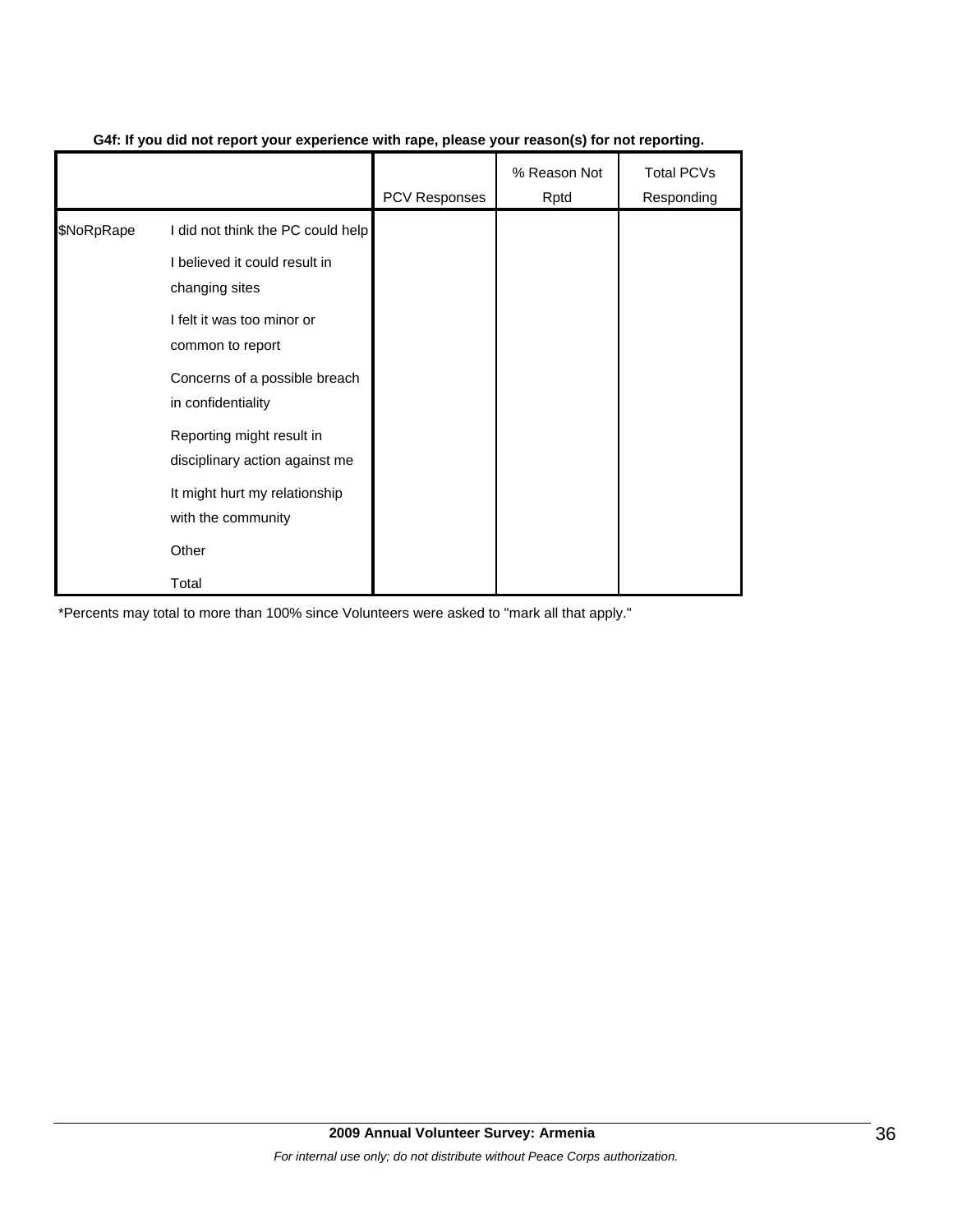# **H. Volunteers Working in HIV/AIDS**

*This section reports Volunteers' involvement in HIV/AIDS and their perceived effectiveness of their HIV/AIDS related activities.* 

| H1: Which of the following best describes your involvement in HIV/AIDS activities? |  |
|------------------------------------------------------------------------------------|--|
|------------------------------------------------------------------------------------|--|

|                |                  | HIV/AIDS work is | Involved in<br>HIV/AIDS efforts, |                    |       |
|----------------|------------------|------------------|----------------------------------|--------------------|-------|
|                | HIV/AIDS work is | part of my       | not                              | Not involved in    |       |
|                | my primary       | secondary        | primary/secondary                | any HIV/AIDS       |       |
|                | assignment.      | activities.      | work                             | related activities | Total |
| H <sub>1</sub> | 2%               | 21%              | 8%                               | 69%                | 52    |

# **H2: How well has PC training prepared you to undertake your HIV/AIDS activities?**

|                | Not at all | Poorly | Adequately | Well | Verv well | <b>NA</b> | $\tau$ otal |
|----------------|------------|--------|------------|------|-----------|-----------|-------------|
| H <sub>2</sub> | 19%        | 50%    | 6%         | 6%   | 12%       | 6%        | 16          |

# **H3: In working with HC individuals or groups, how would you rate the effectiveness of your specific HIV/AIDS activities? (Including the "Don't Know" responses)**

|            |                  | Sometimes |                 | Almost always |            |       |
|------------|------------------|-----------|-----------------|---------------|------------|-------|
|            | Seldom effective | effective | Often effective | effective     | Don't know | Total |
| <b>IH3</b> | 25%              | 6%        | 44%             |               | 25%        | 16    |

# **H3: In working with HC individuals or groups, how would you rate the effectiveness of your specific HIV/AIDS activities? (Excluding the "Don't Know" responses)**

|     | Seldom effective | Sometimes<br>effective | Often effective | Almost always<br>effective | Total |
|-----|------------------|------------------------|-----------------|----------------------------|-------|
| IH3 | 33%              | 8%                     | 58%             |                            | 12    |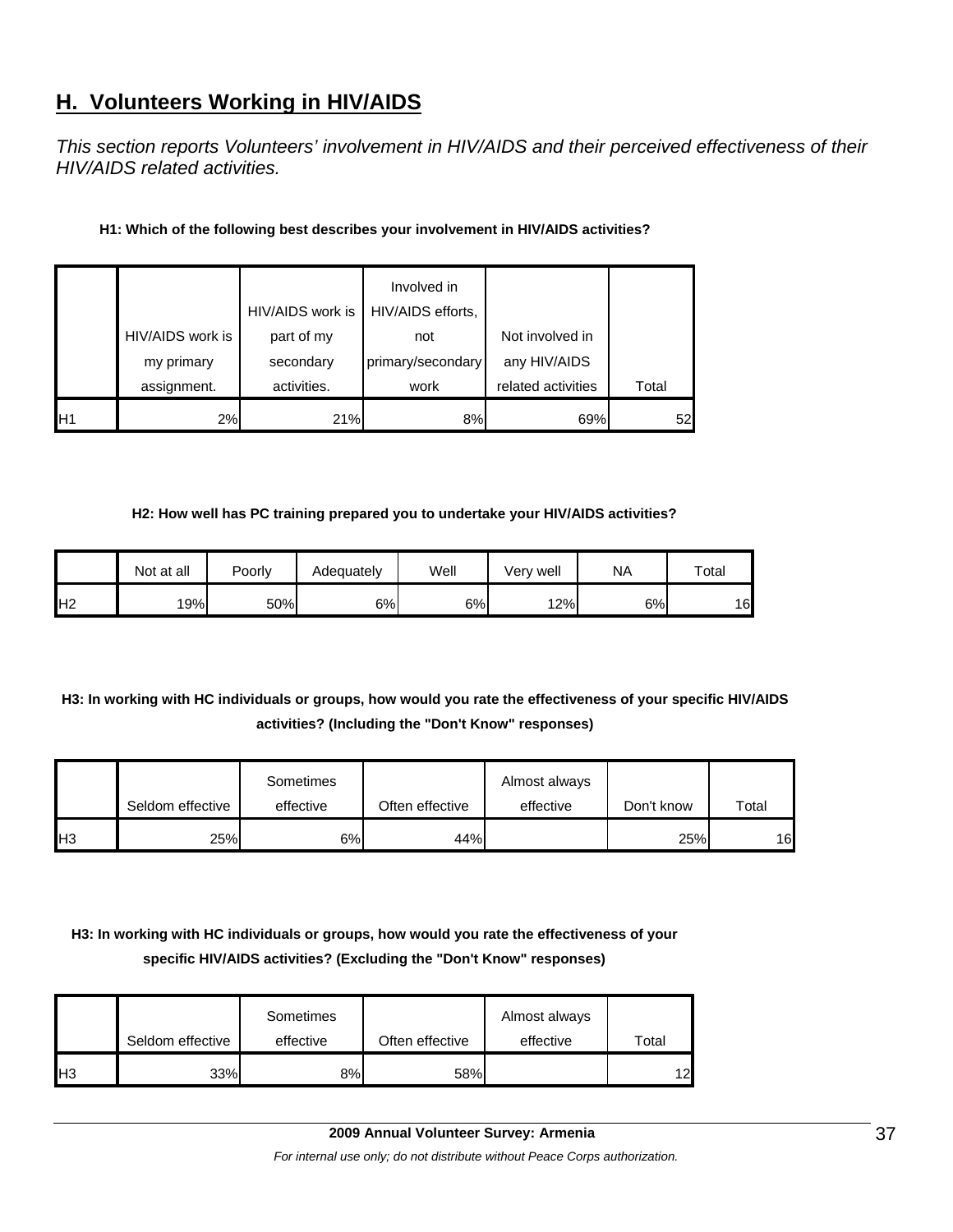# **I. Your Life in the Peace Corps**

*This section reports on Volunteers' descriptions of and adjustments to their living conditions, including stress factors and how Volunteers cope with stress.* 

# **I1: Have you lived with a host country individual or family?**

|    |                      | Yes, I lived with a  |                |                  |       |
|----|----------------------|----------------------|----------------|------------------|-------|
|    | Never lived with a   | host country         | Yes, in my     | Yes, both during |       |
|    | host country         | individual or family | community (not | PST and later in |       |
|    | individual or family | only                 | during PST).   | my community.    | Total |
| 11 |                      |                      |                | 100%             | 51    |

# **I2: How often do you interact with HCNs in community/family social events?**

|     |       | Several times a |        | Several times a |         | Less than once a |       |
|-----|-------|-----------------|--------|-----------------|---------|------------------|-------|
|     | Daily | week            | Weeklv | month           | Monthly | month            | Total |
| II2 | 44%   | 19%             | '7%    | 10%             | 8%      | 2%               | 52    |

# **I3: How well can you communicate in the language used by most people in your**

# **community?**

|                | Not at all | Poorly | Adequately | Well | Very well | $\tau$ otal |
|----------------|------------|--------|------------|------|-----------|-------------|
| $\mathsf{II}3$ | 2%         | 19%    | 25%        | 27%  | 27%       | 52.         |

#### **I4: Do you have the following at your worksite?**

|               |       | Sometimes or |       |
|---------------|-------|--------------|-------|
|               | Never | more often   | Total |
| Electricity   | 2%    | 98%          | 50    |
| Running water | 22%   | 78%          | 50    |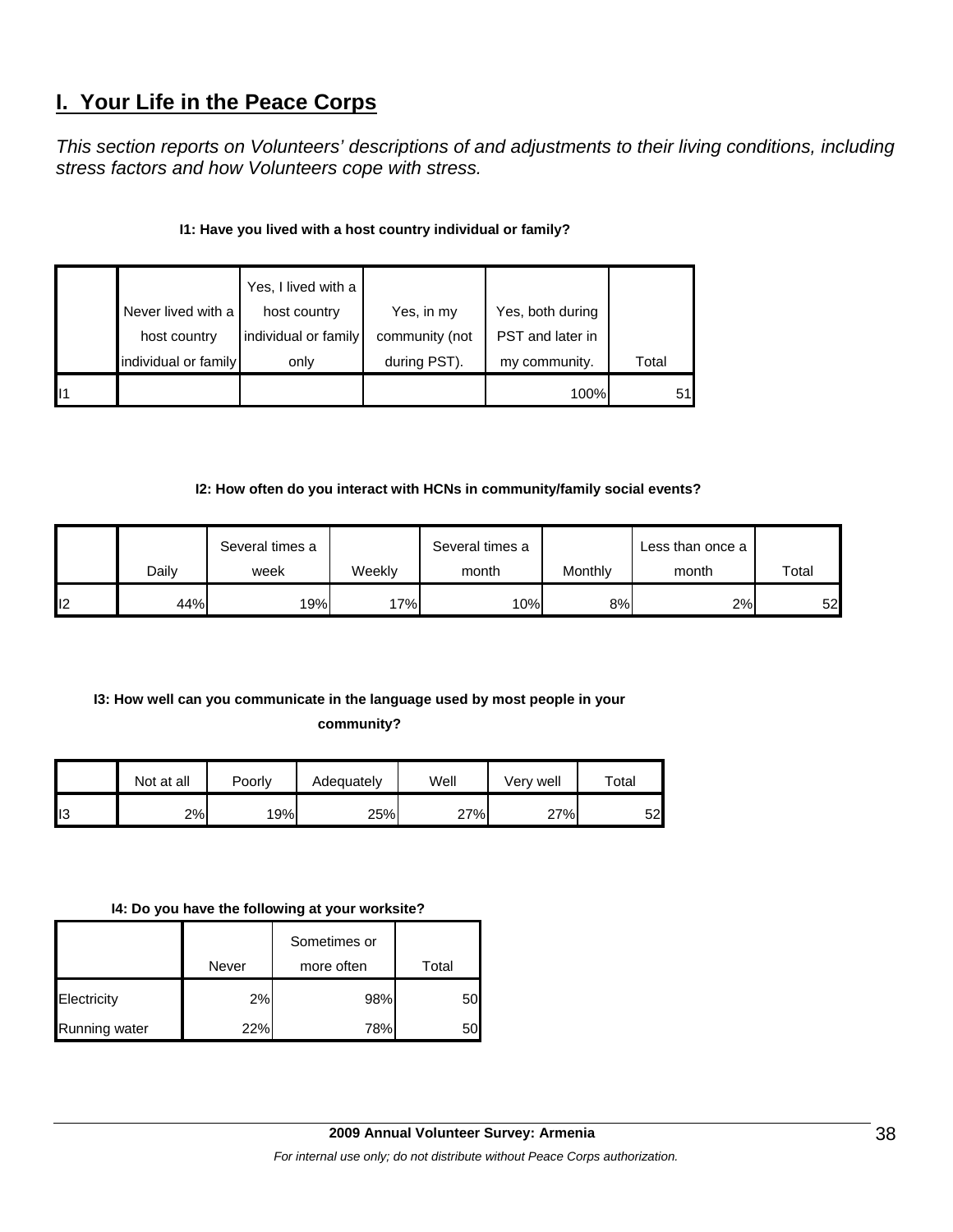#### **I4: Do you have the following at your residence?**

|               | Never | Sometimes or more often | Total |
|---------------|-------|-------------------------|-------|
| Electricity   |       | 100%                    | 49    |
| Running water | 16%   | 84%                     | 49    |

# **I5: How well do your PC experiences match the expectations you had before you became a**

**Volunteer?** 

|                 | Not at all | Minimallv | Moderately | Considerably | Exceptionally | $\tau$ otal |
|-----------------|------------|-----------|------------|--------------|---------------|-------------|
| II <sub>5</sub> | 4%         | 25%       | 38%        | 27%          | 6%            | 52          |

# **I7: To what extent do the following create stress and/or emotional health issues for you?**

|                                                                                                        | Not at all<br>stressful 1 | $\overline{2}$ | 3   | 4     | Exceptionally<br>stressful 5 | <b>NA</b> | Total          |
|--------------------------------------------------------------------------------------------------------|---------------------------|----------------|-----|-------|------------------------------|-----------|----------------|
| <b>Cultural issues</b>                                                                                 | 16%                       | 18%            | 32% | 22%   | 10%                          | 2%        | 50             |
| Dealing with violence in<br>country (e.g., civil unrest,<br>domestic violence, corporal<br>punishment) | 50%                       | 24%            | 16% | 2%    |                              | 8%        | 50             |
| Health/medical problems                                                                                | 24%                       | 33%            | 25% | 10%   | 6%                           | 2%        | 51             |
| Issues including family,<br>friends, loved ones in U.S.                                                | 28%                       | 32%            | 24% | 12%   | 2%                           | 2%        | 50             |
| Isolation/loneliness                                                                                   | 12%                       | 29%            | 24% | 29%   | 4%                           | 2%        | 51             |
| Local language                                                                                         | 20%                       | 24%            | 28% | 20%   | 6%                           | 2%        | 50             |
| Primary assignment                                                                                     | 12%                       | 14%            | 29% | 22%   | 22%                          | 2%        | 51             |
| Romantic relationships in-<br>country                                                                  | 55%                       | 14%            | 2%  | 4%    | 4%                           | 22%       | 51             |
| Interactions with other<br><b>Volunteers</b>                                                           | 42%                       | 36%            | 10% | 8%    | 2%                           | 2%        | 50             |
| Interactions with PC Staff                                                                             | 22%                       | 25%            | 16% | 16%   | 20%                          | 2%        | 51             |
| Safety and security                                                                                    | 43%                       | 37%            | 10% | $6\%$ | 2%                           | 2%        | 51             |
| Other: Please specify below                                                                            |                           | 20%            |     | 20%   |                              | 60%       | 5 <sub>l</sub> |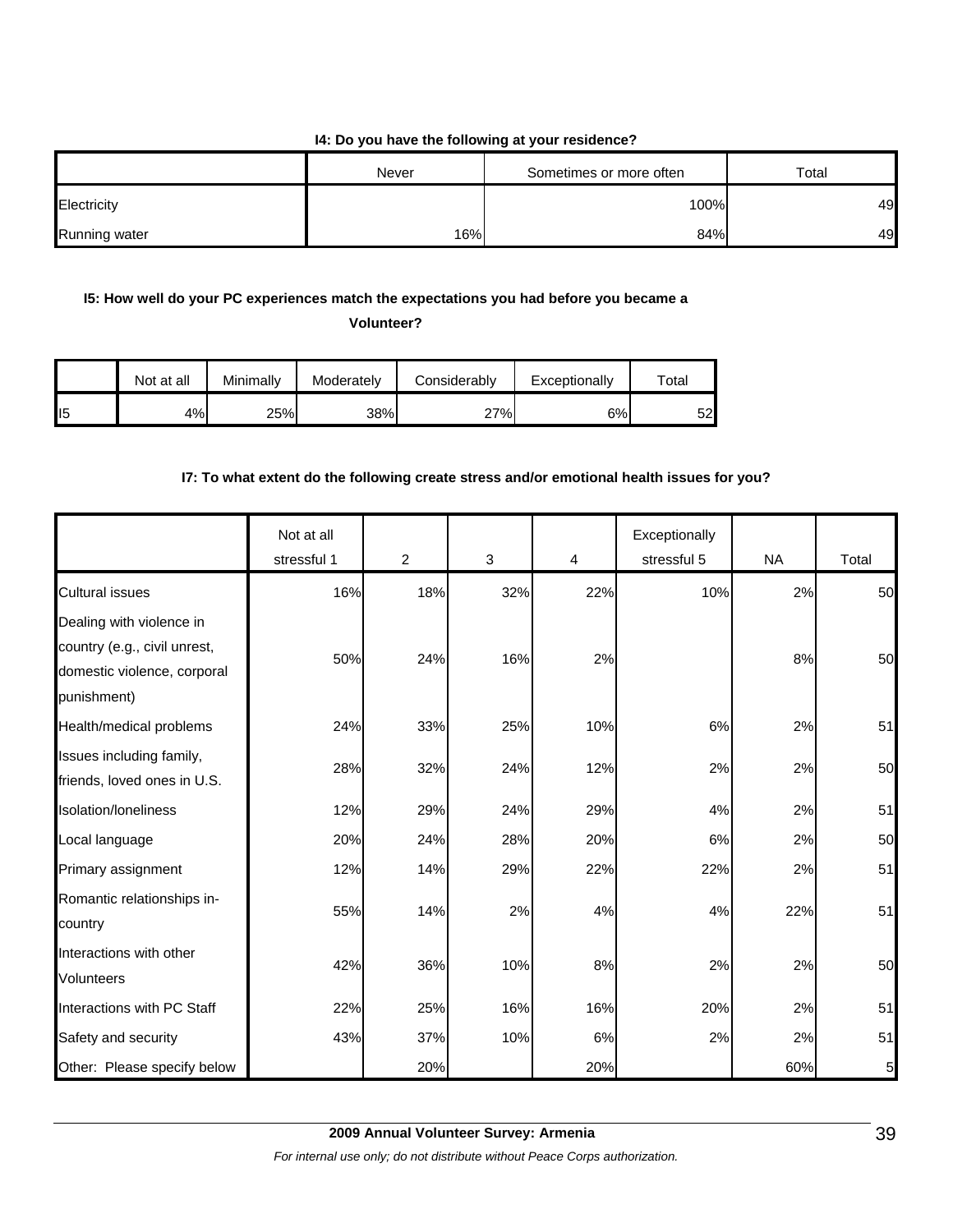|                |                                               | PCV Responses | % Using This<br><b>Stress Reducer</b> | <b>Total PCVs</b><br>Responding |
|----------------|-----------------------------------------------|---------------|---------------------------------------|---------------------------------|
| \$I8LessStress | Talk with PCVs outside my<br>community        | 42            | 82%                                   |                                 |
|                | Pursue personal hobbies                       | 39            | 76%                                   |                                 |
|                | Talk with friends and family in<br><b>US</b>  | 38            | 75%                                   |                                 |
|                | Leave the community for a time                | 36            | 71%                                   |                                 |
|                | Get involved in other projects                | 27            | 53%                                   |                                 |
|                | Talk with PCVs in my<br>community             | 26            | 51%                                   |                                 |
|                | Do sports                                     | 23            | 45%                                   |                                 |
|                | Talk with co-workers or friends<br>(not PCVs) | 18            | 35%                                   |                                 |
|                | Talk with my host family                      | 15            | 29%                                   |                                 |
|                | Pray                                          | 12            | 24%                                   |                                 |
|                | Meditate                                      | 11            | 22%                                   |                                 |
|                | Talk with PC in-country staff                 | 9             | 18%                                   |                                 |
|                | Do other activity (specify)                   | 8             | 16%                                   |                                 |
|                | Talk with Office of Special<br>Services staff | 2             | 4%                                    |                                 |
|                | Total                                         |               |                                       | 51                              |

### **I8: Please mark all of the typical ways in which you cope with stress.**

\*Percents total to more than 100% since Volunteers were asked to "mark all that apply."

# Percent | Number I8.OTHRS.TEXT Total 100% 53 Open-ended results. Not responsive to request.

#### **I8: Others I talk with to reduce stress**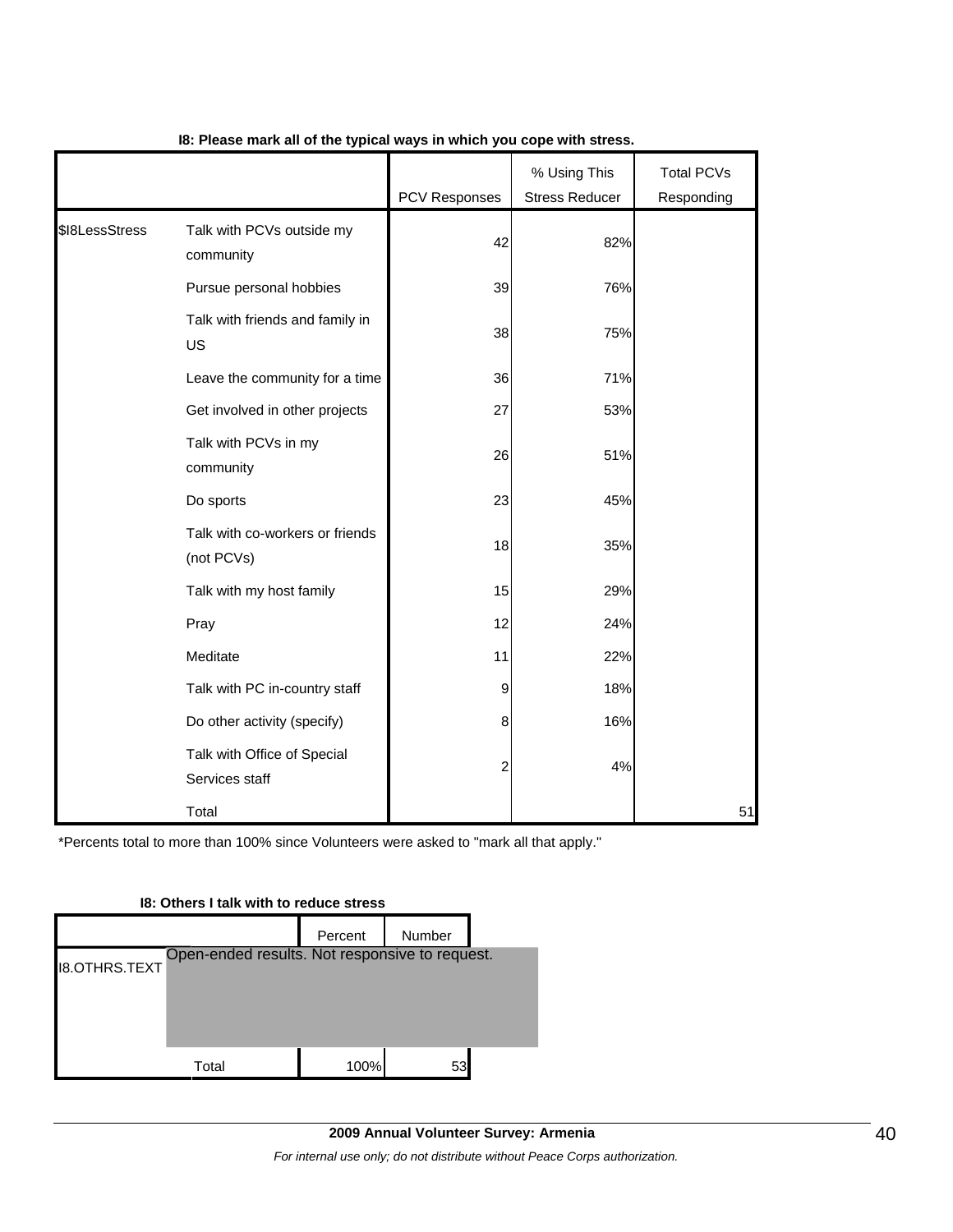|                         | 18: Other activities to reduce stress          |         |        |  |
|-------------------------|------------------------------------------------|---------|--------|--|
|                         |                                                | Percent | Number |  |
| <b>I8.OTHRACT.TEXT2</b> | Open-ended results. Not responsive to request. |         |        |  |
|                         |                                                |         |        |  |
|                         |                                                |         |        |  |
|                         | Total                                          | 100%    | 53     |  |

# **I8: When asked about ways of coping with stress, Volunteers who answered "No stress"**

|                    | No   | Yes, I have no<br>stress | Total |
|--------------------|------|--------------------------|-------|
| <b>I8.NOSTRESS</b> | 100% |                          | 53    |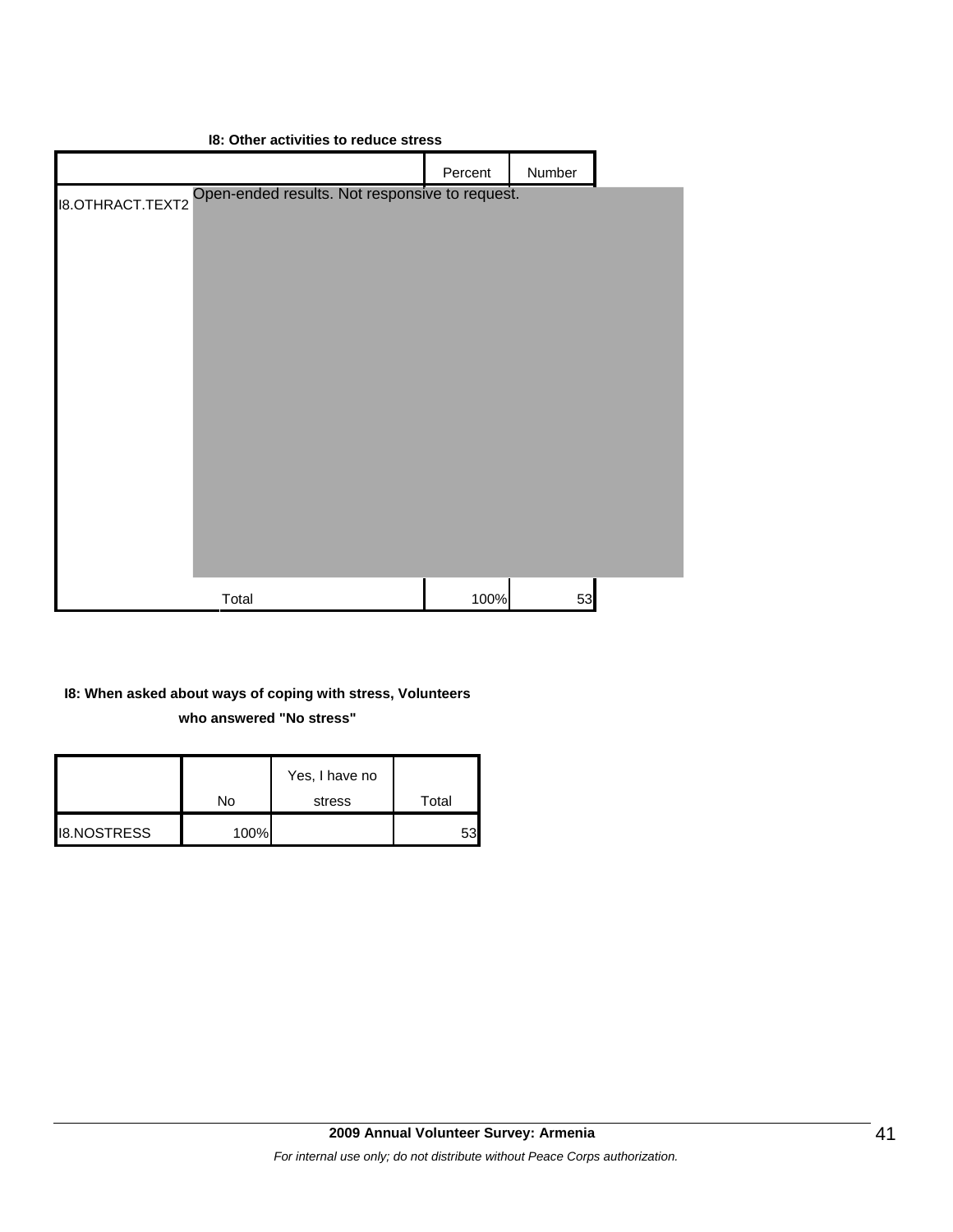# **J. Overall Assessment of Peace Corps Service**

*This section reports Volunteers' level of satisfaction with their Peace Corps service and their expectations about completing their service.*

|     | Not at all | Minimally | Moderately | Considerably | Exceptionally | $\tau$ otal |
|-----|------------|-----------|------------|--------------|---------------|-------------|
| J1A |            | 8%        | 21%        | 46%          | 25%           | 52          |

**J1a: How personally rewarding do you find your overall Peace Corps service?**



J1a: How personally rewarding do you find your overall Peace Corps<br>service?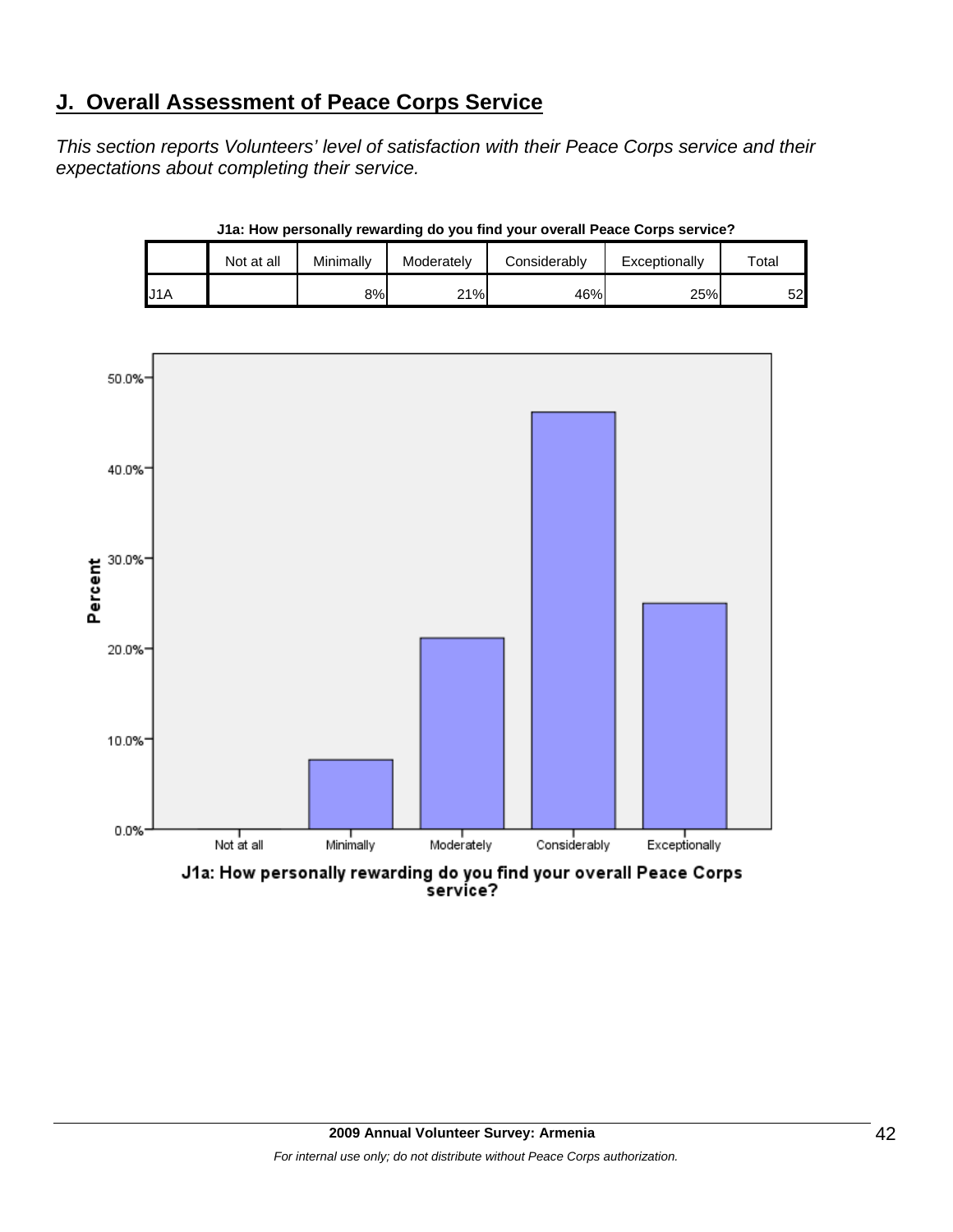|     | Not at all | Minimallv | Moderately | Considerablv | Exceptionally | $\tau$ otai |
|-----|------------|-----------|------------|--------------|---------------|-------------|
| J1B | 2%         | 12%       | 23%        | 42%          | 21%           | 52          |

**J1b: How personally rewarding do you find your community involvement?**



J1b: How personally rewarding do you find your community involvement?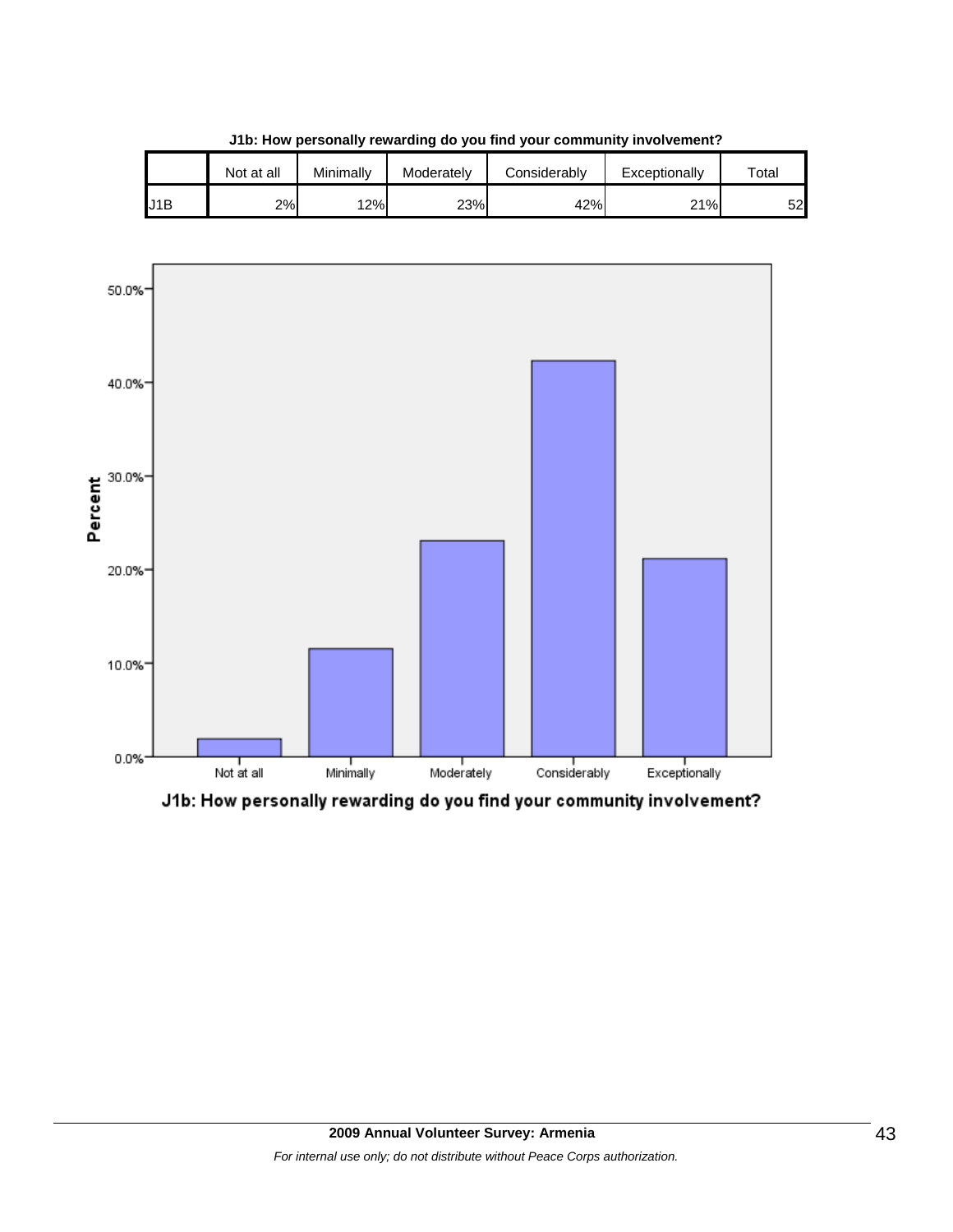|     | Not at all | Minimally | Moderately | Considerablv | Exceptionally | $\tau$ otal |
|-----|------------|-----------|------------|--------------|---------------|-------------|
| J1C |            | 10%       | 21%        | 42%          | 27%           | 52          |

**J1c: How personally rewarding do you find your experience with other Volunteers?**



J1c: How personally rewarding do you find your experience with other<br>Volunteers?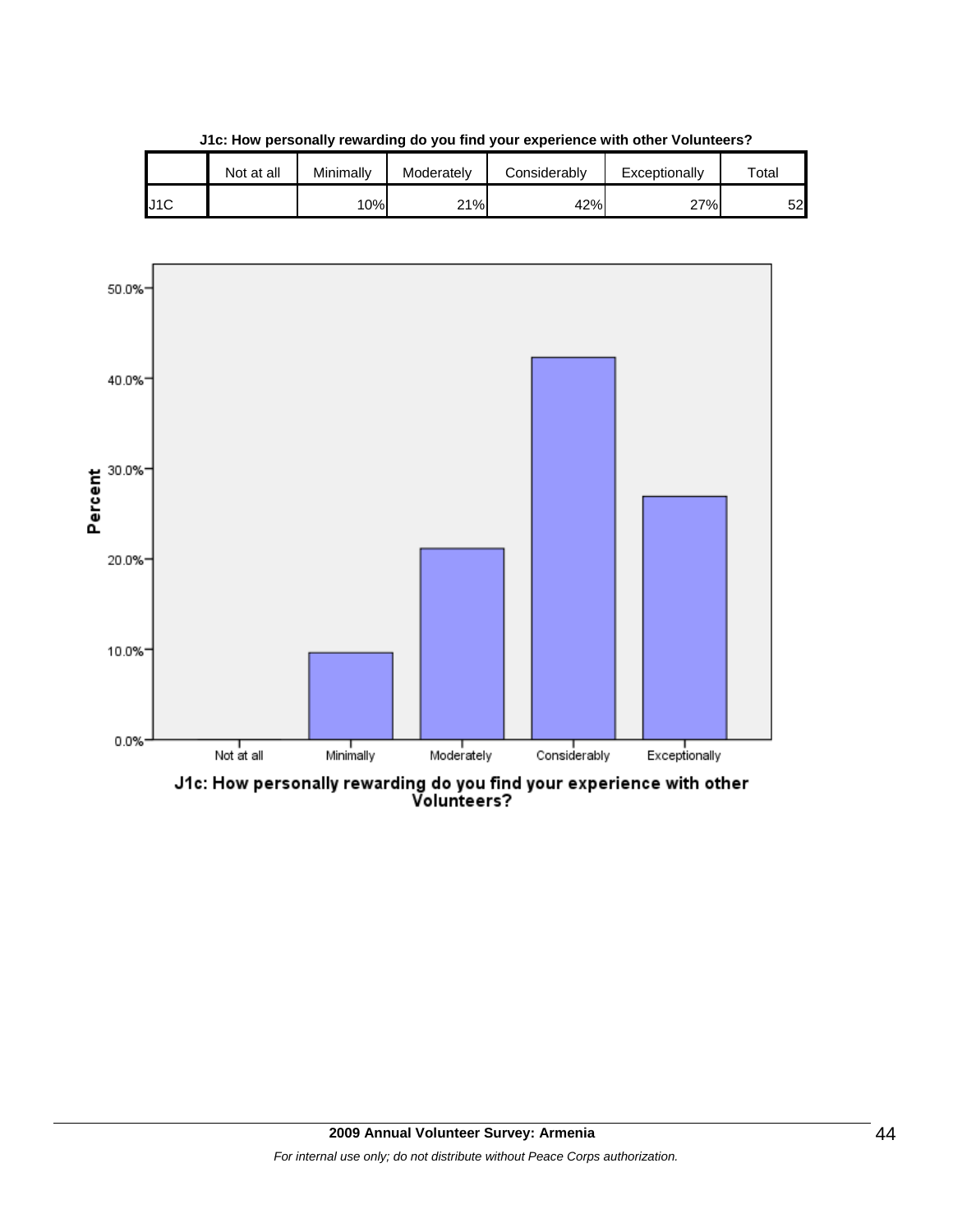|     | Not at all | Minimally | Moderately | Considerablv | Exceptionally | $\tau$ otal |
|-----|------------|-----------|------------|--------------|---------------|-------------|
| J1D | 6%I        | 12%       | 29%        | 37%          | 7%            | 52          |

**J1d: How personally rewarding do you find your work with counterparts/community partners?**

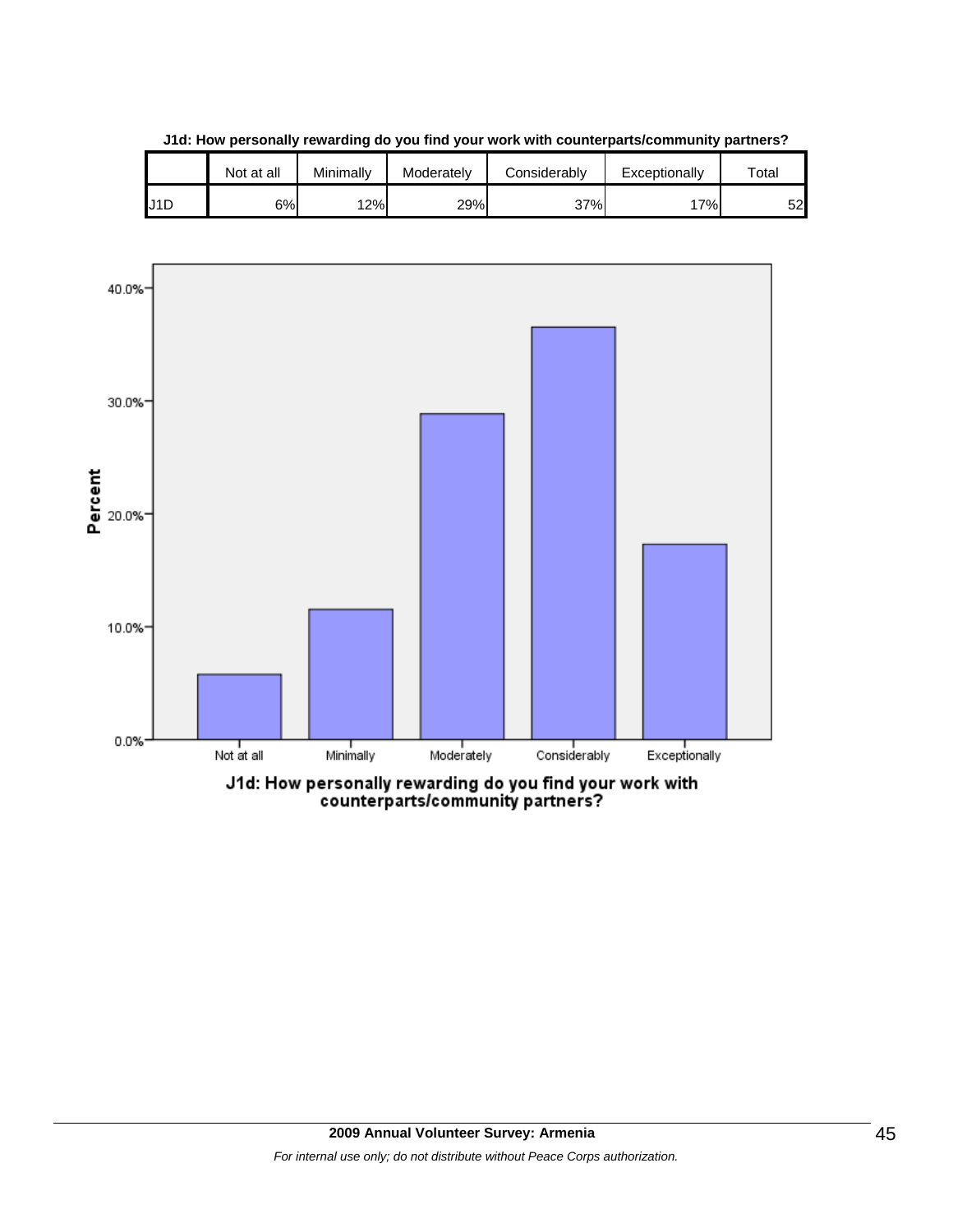|     | Not at all | Minimally | Moderately | Considerablv | Exceptionally | $\tau$ otal |
|-----|------------|-----------|------------|--------------|---------------|-------------|
| J1E | 4%         | 10%       | 29%        | 35%          | 23%           | 52          |

**J1e: How personally rewarding do you find your experience with other HCNs?**



J1e: How personally rewarding do you find your experience with other<br>HCNs?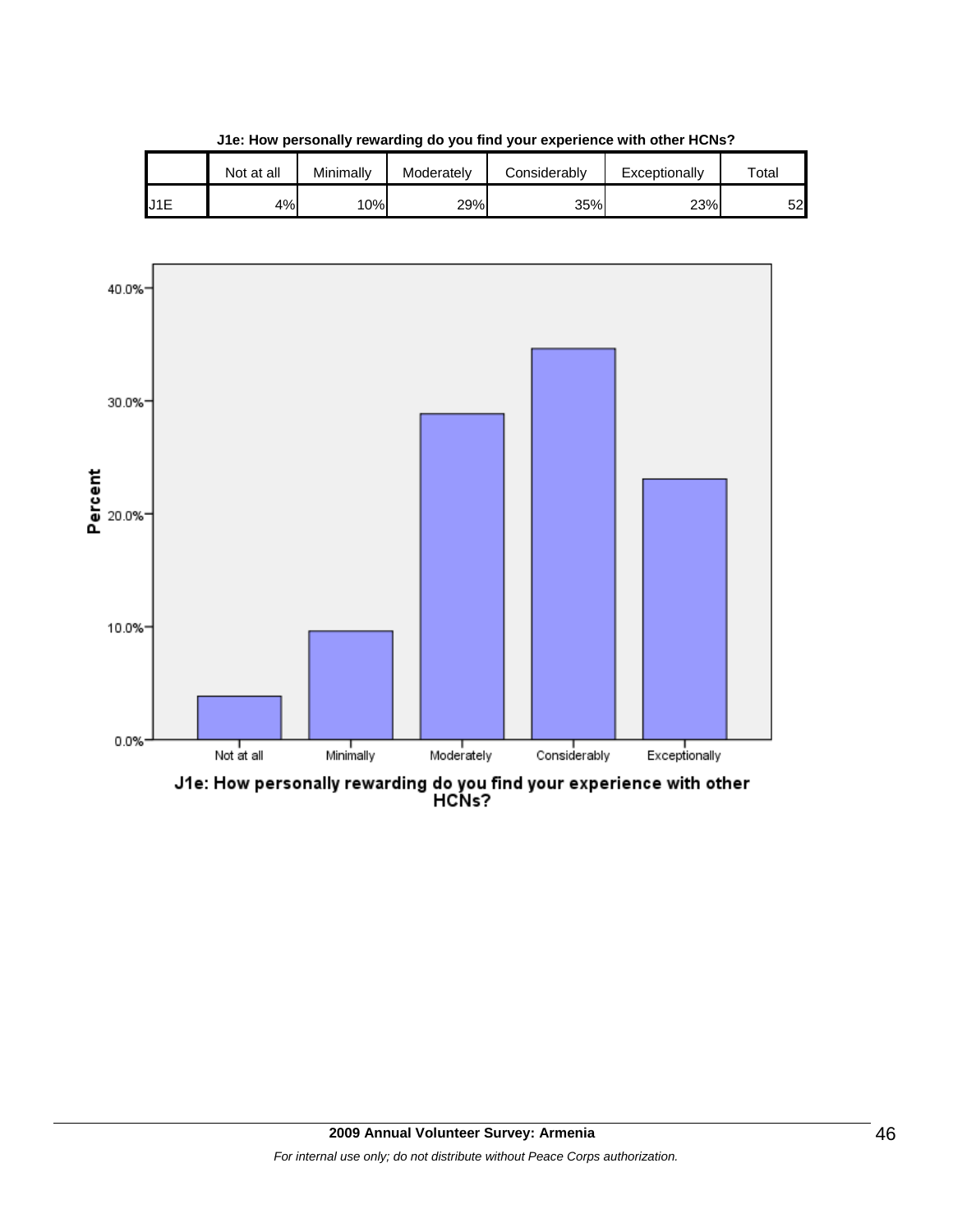|                  | Not at all | Minimallv | Moderately | Considerably | Exceptionally | $\tau$ otal |
|------------------|------------|-----------|------------|--------------|---------------|-------------|
| J <sub>2</sub> A | $4\%$      | 23%       | 33%        | 29%          | 12%           | 52          |

**J2a (PCVs at post 9 months+ months): Please rate how well you think you achieved Goal 1.**

![](_page_46_Figure_2.jpeg)

J2a (PCVs at post 9 months+ months): Rate how well you think you<br>achieved Goal 1.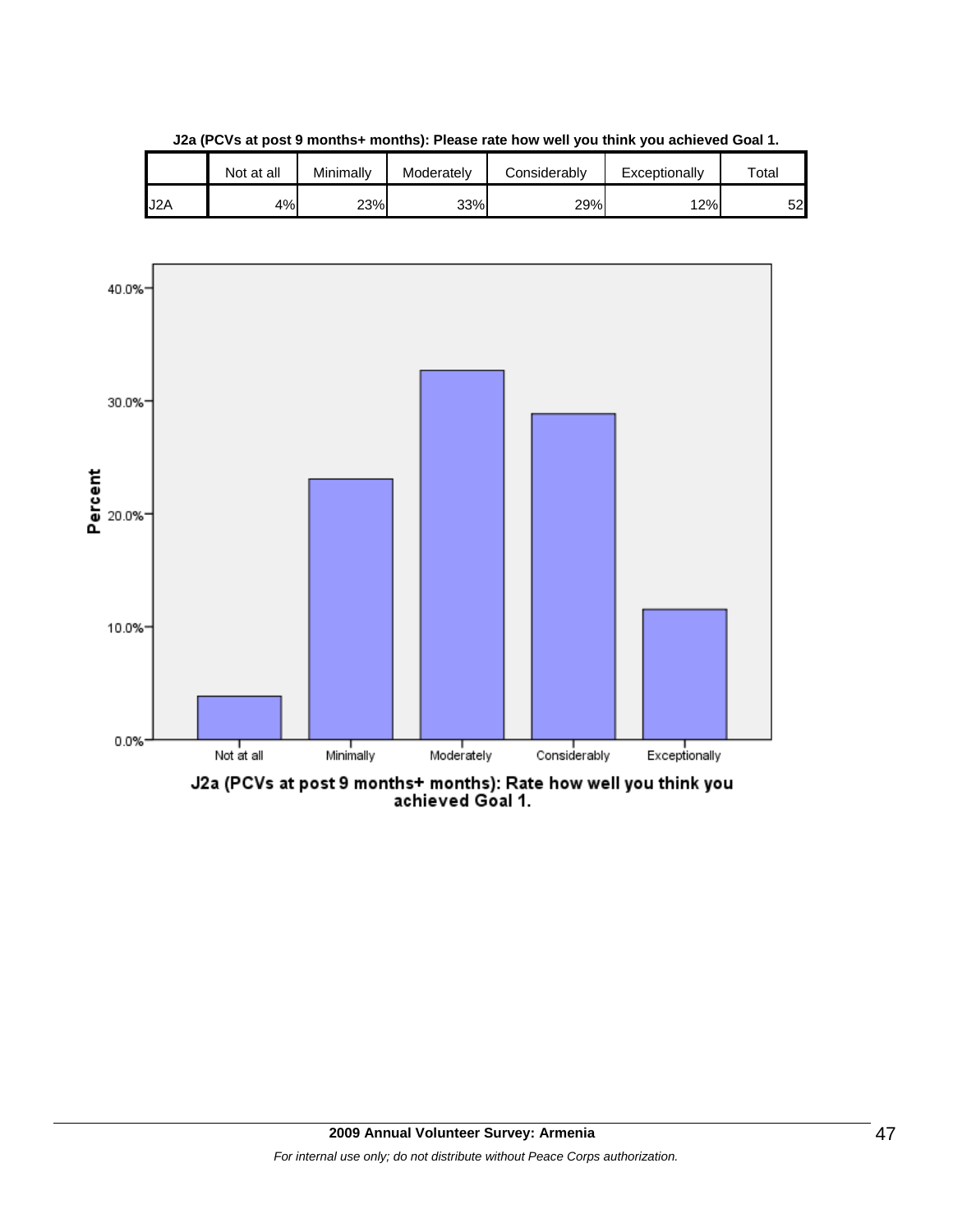|     | Not at all | Minimallv | Moderately | Considerably | Exceptionally | $\tau$ otai |
|-----|------------|-----------|------------|--------------|---------------|-------------|
| J2B | 2%         | 8%l       | 12%        | 48%          | 31%           | 52          |

**J2b: (PCVs at post 9 months+ months): Please rate how well you think you achieved Goal 2.**

![](_page_47_Figure_2.jpeg)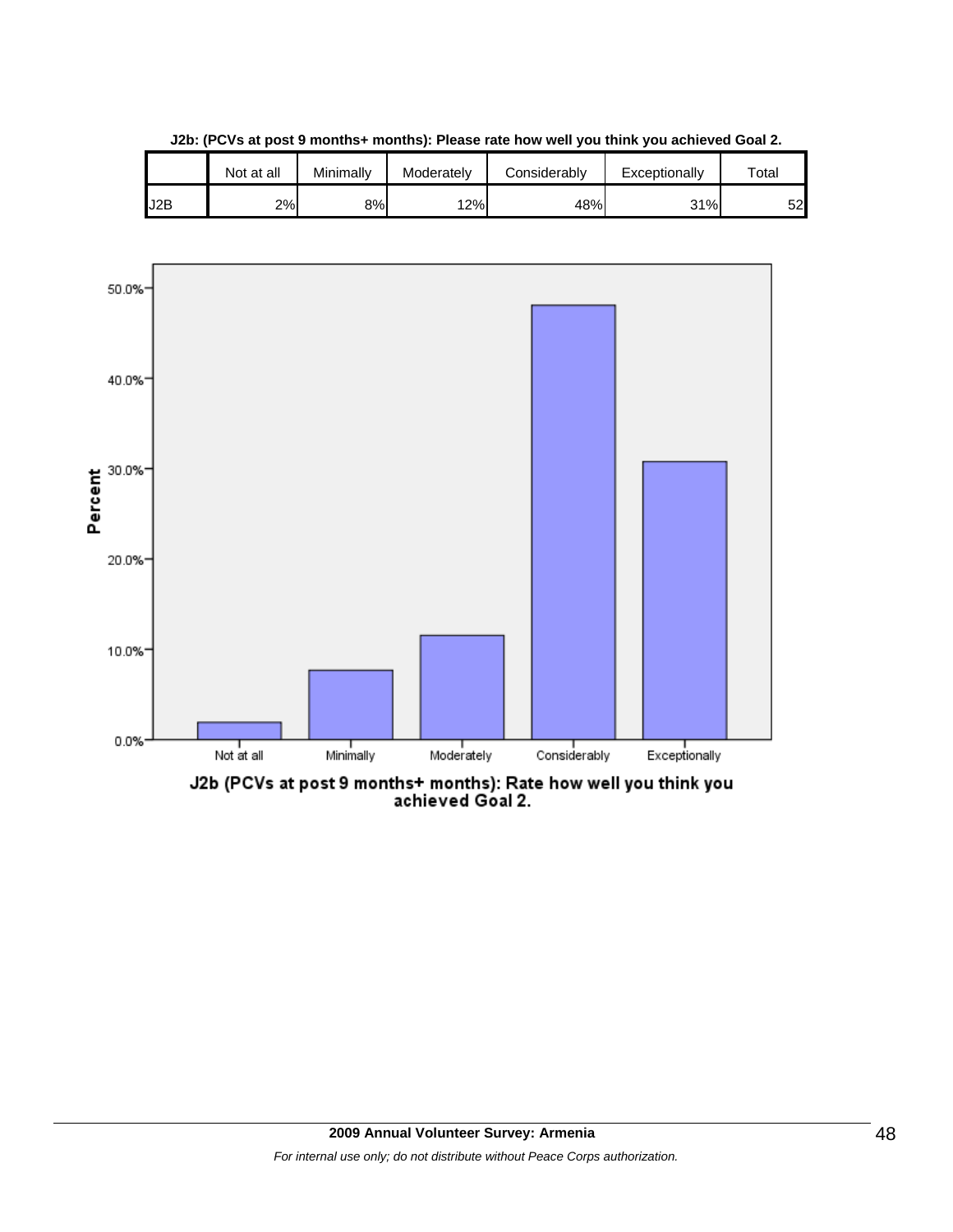![](_page_48_Figure_0.jpeg)

**J2c (PCVs at post 9 months+ months): Please rate how well you think you achieved Goal 3.**

![](_page_48_Figure_2.jpeg)

J2c (PCVs at post 9 months+ months): Please rate how well you think you<br>achieved Goal 3.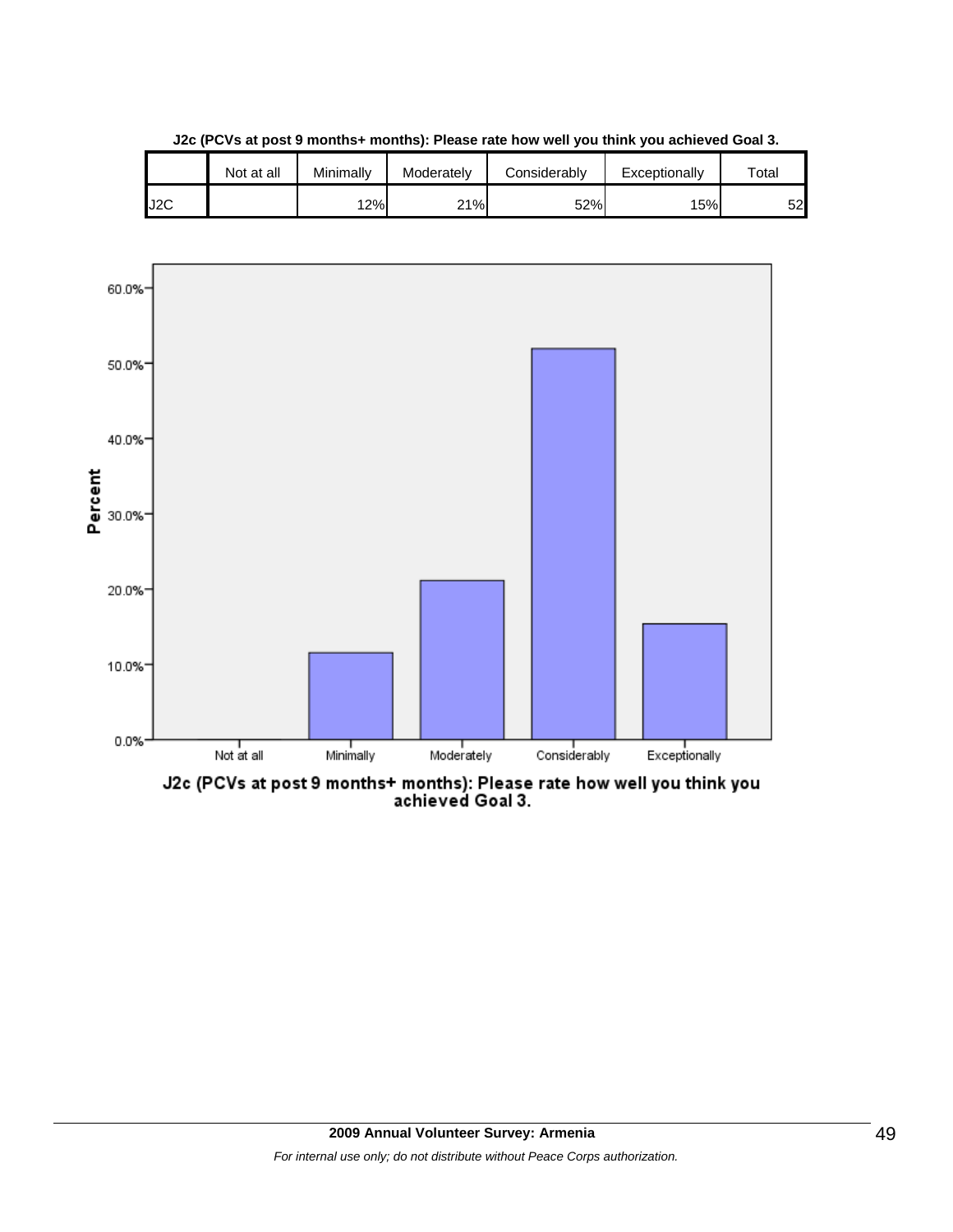**J3: Today, would you make the same decision to join the Peace Corps?**

|     | No | Not likely | Possibly | Probably | Definitely | Total |
|-----|----|------------|----------|----------|------------|-------|
| IJЗ |    | 8%l        | 7%       | 17%      | 58%        | 52    |

**J4: Would you recommend Peace Corps service to others you think are qualified?**

|     | No | Not likely | Possibly | Probably | Definitely | $\tau$ otal |
|-----|----|------------|----------|----------|------------|-------------|
| IJ4 | 2% | 4%         | 12%      | 27%      | 56%        | 52          |

**J5: Do you intend to complete your Peace Corps service?**

|     | No | Not sure | Yes | Might extend | Total |
|-----|----|----------|-----|--------------|-------|
| IJ5 | 4% | 4%       | 87% | 6%           | 52    |

**J6: Would your host country benefit most if the Peace Corps program was---?**

|     |              |         | Refocused/redesig |                  |          |       |
|-----|--------------|---------|-------------------|------------------|----------|-------|
|     | Discontinued | Reduced | ned               | Maintained as is | Expanded | Total |
| IJ6 | 12%          | 10%     | 60%               | 10%              | 10%      | 52    |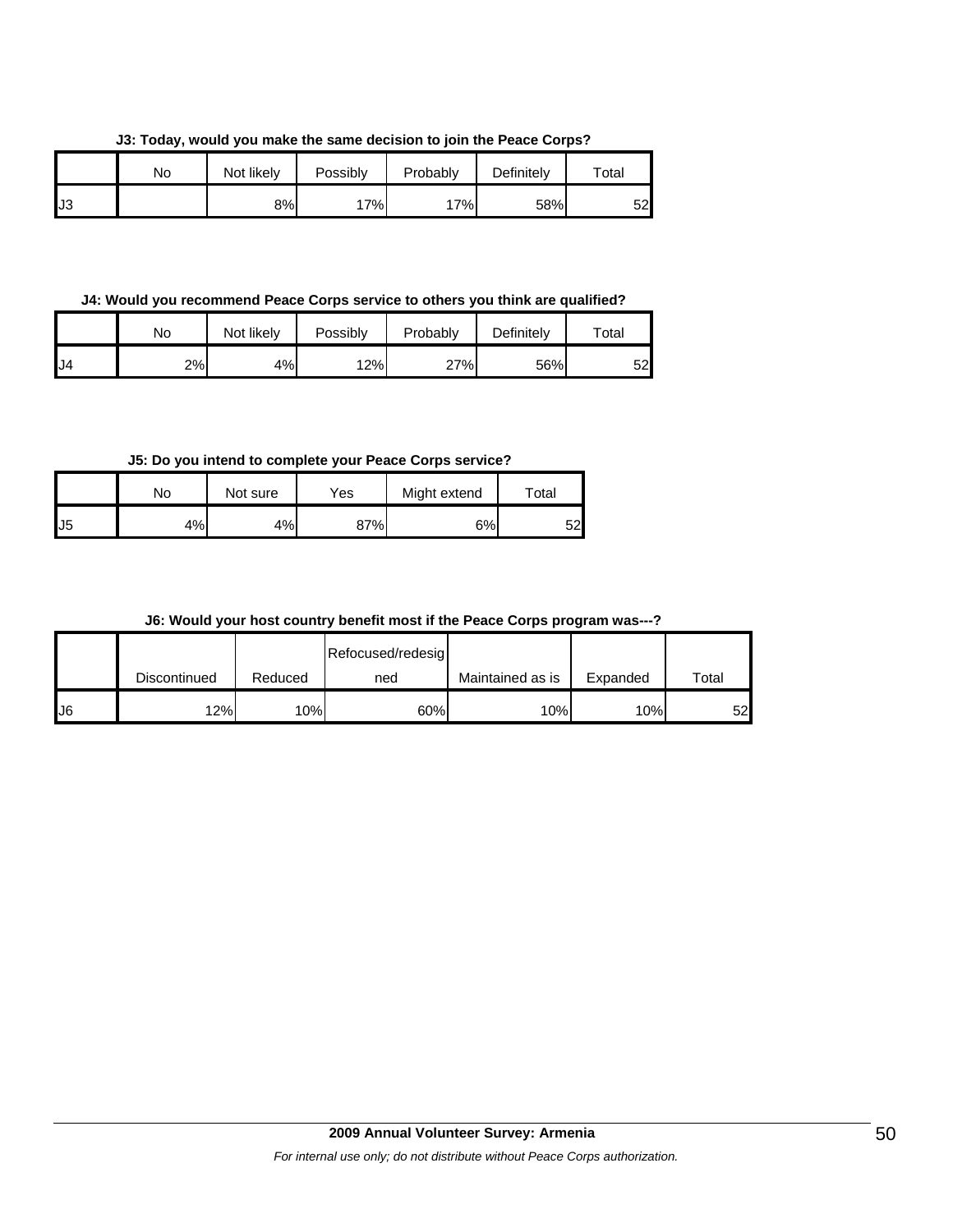# **K. Activities After Peace Corps Service**

*This section reports on Volunteers' plans for after they have completed their Peace Corps Service.* 

### **K1a: What are your plans after your Peace Corps service? Work in**

**government.**

| Government  |                         |                    |  |  |  |
|-------------|-------------------------|--------------------|--|--|--|
| In the U.S. | In your host<br>country | In another country |  |  |  |
| 92%         | 17%                     | 33%                |  |  |  |

\* Percent of cases was used. Percentages will be greater than 100 since

Volunteers were asked to select all that applied.

# **K1b: What are your plans after your Peace Corps service? Work in the private sector.**

| <b>Private Sector</b> |                         |                    |  |  |  |  |
|-----------------------|-------------------------|--------------------|--|--|--|--|
| In the U.S.           | In your host<br>country | In another country |  |  |  |  |
| 86%                   | 0%                      | 29%                |  |  |  |  |

\* Percent of cases was used. Percentages will be greater than 100 since

Volunteers were asked to select all that applied.

# **K1c: What are your plans after your Peace Corps service? Work for an**

**NGO.**

| <b>NGO</b>  |                         |                    |   |  |  |
|-------------|-------------------------|--------------------|---|--|--|
| In the U.S. | In your host<br>country | In another country |   |  |  |
| 50%         | 0%                      | 50%                | հ |  |  |

\* Percent of cases was used. Percentages will be greater than 100 since

Volunteers were asked to select all that applied.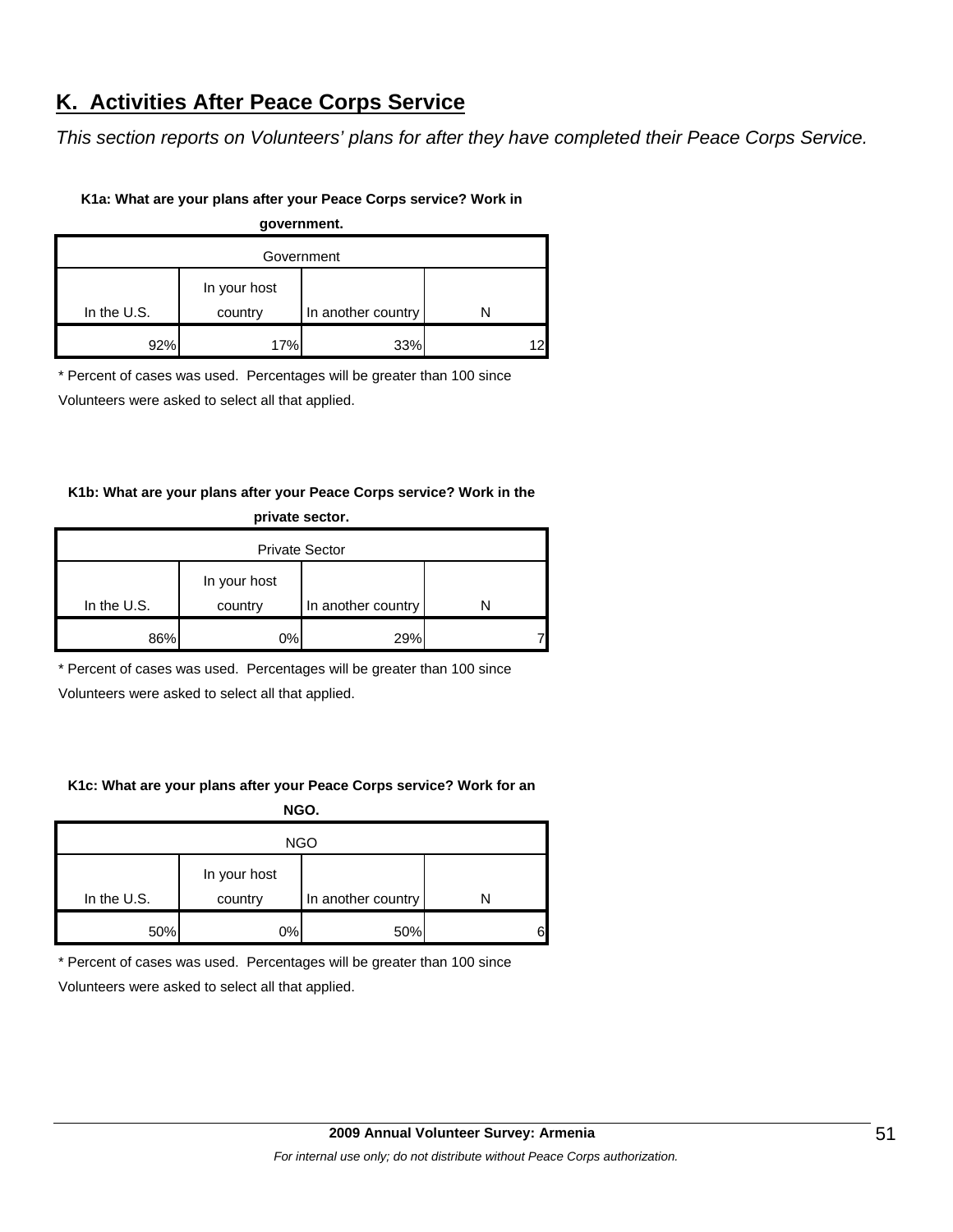### **K1d: What are your plans after your Peace Corps service? Work for PC Response.**

| Peace Corps Response |                      |                    |    |  |  |  |
|----------------------|----------------------|--------------------|----|--|--|--|
| In the $U.S.$        | In your host country | In another country | N  |  |  |  |
| 100%                 | 50%                  | 50%                | 41 |  |  |  |

\* Percent of cases was used. Percentages will be greater than 100 since Volunteers were asked to select all that applied.

### **K1e: What are your plans after your Peace Corps service? Continue to participate in volunteer activities.**

| <b>Volunteer Activities</b> |                      |                    |    |  |  |  |
|-----------------------------|----------------------|--------------------|----|--|--|--|
| In the $U.S.$               | In your host country | In another country |    |  |  |  |
| 100%                        | 25%                  | 33%                | 12 |  |  |  |

\* Percent of cases was used. Percentages will be greater than 100 since Volunteers were asked to select all that applied.

# **K1f: What are your plans after your Peace Corps service? Graduate school/academic credentialing.**

| Graduate School |                      |                    |                 |
|-----------------|----------------------|--------------------|-----------------|
| In the $U.S.$   | In your host country | In another country | N               |
| 75%             | 0%I                  | 25%                | 12 <sub>l</sub> |

\* Percent of cases was used. Percentages will be greater than 100 since Volunteers were asked to select all that applied.

# **K1g: What are your plans after your Peace Corps service? Travel.**

| Travel      |                      |                    |    |
|-------------|----------------------|--------------------|----|
| In the U.S. | In your host country | In another country |    |
| 70%         | 0%                   | 50%                | 10 |

\* Percent of cases was used. Percentages will be greater than 100 since Volunteers were asked to select all that applied.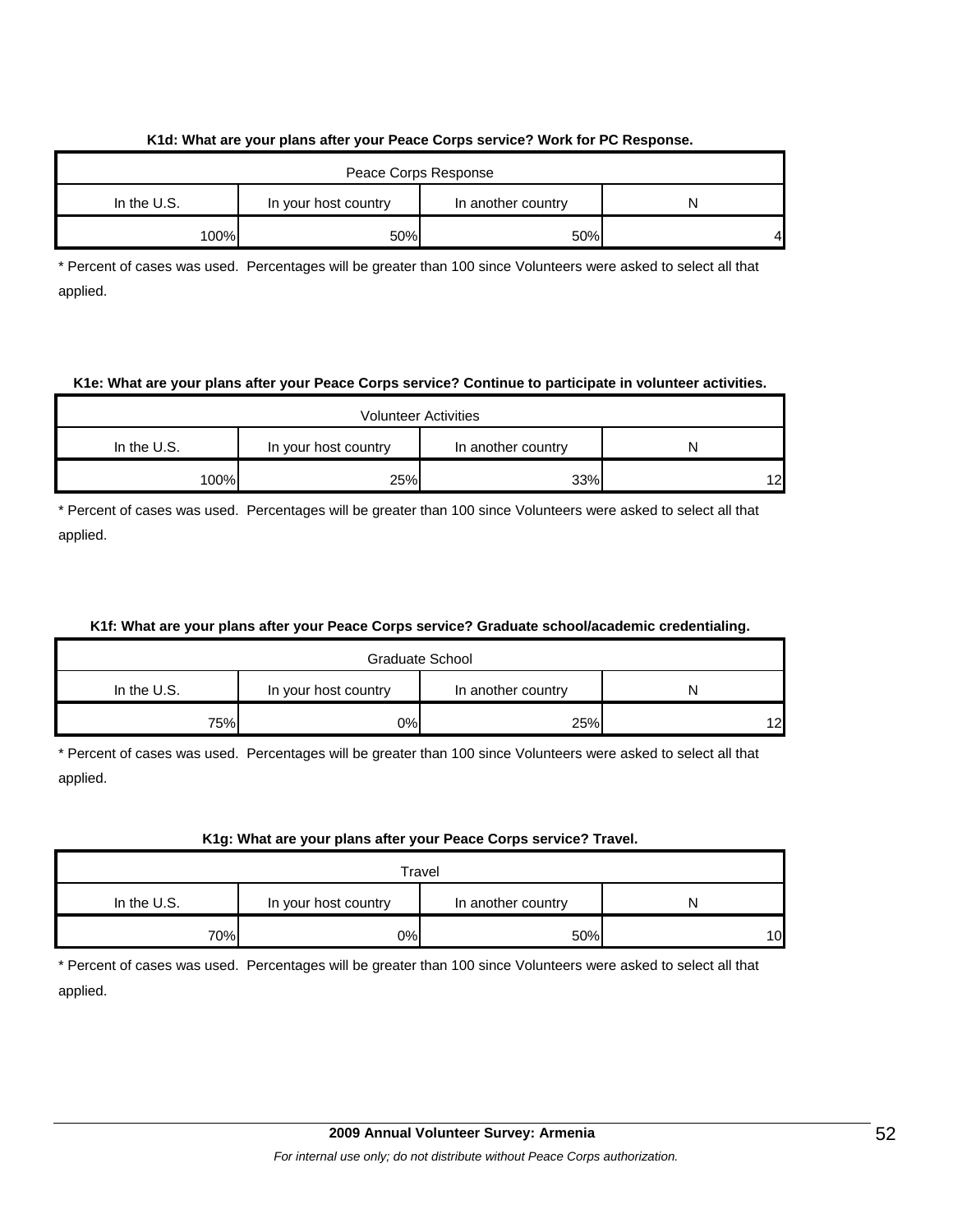# **K1h: What are your plans after your Peace Corps service? Other.**

| Other         |                      |                    |   |  |
|---------------|----------------------|--------------------|---|--|
| In the $U.S.$ | In your host country | In another country | N |  |
| 100%          | 50%                  | 50%                | ົ |  |

\* Percent of cases was used. Percentages will be greater than 100 since Volunteers were asked to select all that applied.

# **K2:How prepared do you feel to share your Peace Corps experience and knowledge of your host country with others in the United States when you return?**

|                                  | Not at all | Minimally | Moderately | Considerably | Total |
|----------------------------------|------------|-----------|------------|--------------|-------|
| How prepared do you feel to      | 0%         | 3%        | 24%        | 72%          |       |
| share your Peace Corps           |            |           |            |              |       |
| experience and knowledge of      |            |           |            |              |       |
| your host country with others in |            |           |            |              | 29    |
| the United States when you       |            |           |            |              |       |
| return?                          |            |           |            |              |       |

# **K3: How well do you feel Peace Corps has prepared you for life in the U. S. after you return?**

|                                 | Not at all | Minimally | Moderately | Considerably | Exceptionally | Total |
|---------------------------------|------------|-----------|------------|--------------|---------------|-------|
| How well do you feel Peace      | 0%l        | 10%       | 38%        | 34%          | 17%           |       |
| Corps has prepared you for life |            |           |            |              |               |       |
| in the U. S. after your return? |            |           |            |              |               | 29    |

# **K6: Have your life/career goals changed because of your Peace**

| <b>Corps service?</b>       |     |     |       |  |
|-----------------------------|-----|-----|-------|--|
|                             | No  | Yes | Total |  |
| Have your life/career goals | 50% | 50% |       |  |
| changed because of your     |     |     |       |  |
| Peace Corps service?        |     |     | 24    |  |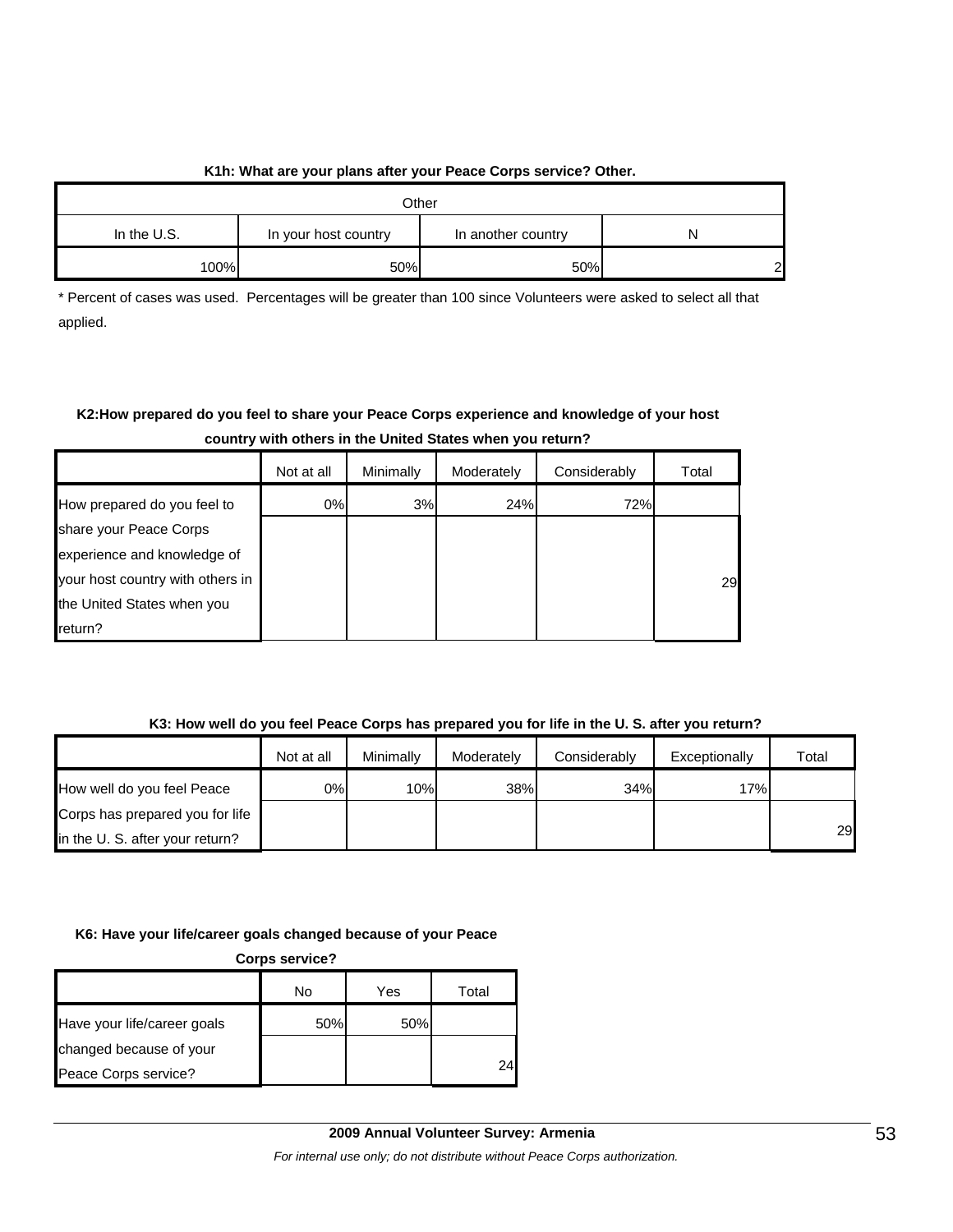|                                                  | Not informed | Somewhat<br>informed | Well informed | N  |
|--------------------------------------------------|--------------|----------------------|---------------|----|
| Peace Corps Response                             | 26%          | 44%                  | 30%           | 27 |
| Peace Corps' Fellows/USA<br>program              | 4%           | 39%                  | 57%           | 28 |
| Noncompetitive eligibility                       | 0%           | 26%                  | 74%           | 27 |
| <b>RPCV Career Center in</b><br>Washington, D.C. | 25%          | 46%                  | 29%           | 28 |
| <b>Returned Volunteer Services</b>               | 11%          | 59%                  | 30%           | 27 |

# **K7: How well informed are you about the following opportunities for returned Volunteers:**

#### **K8: How did you first learn about the Fellows/USA program?**

| Learn about Fellows/USA | Word of mouth                                 | 42%   |    |
|-------------------------|-----------------------------------------------|-------|----|
| program                 | PC Website                                    | 35%   |    |
|                         | From staff in the host country's<br>PC office | 35%   |    |
|                         | At COS Conference                             | 19%   |    |
|                         | At post's information resource<br>center      | 12%   |    |
|                         | From a recruiter                              | 8%    |    |
|                         | At IST                                        | 8%    |    |
|                         | Mid-service mailing from PC                   | 4%    |    |
|                         | Other                                         | 4%    |    |
|                         | Hotline                                       | $0\%$ |    |
|                         | At PST                                        | $0\%$ |    |
|                         | University website                            | $0\%$ |    |
|                         | N                                             |       | 26 |

\* Percent of cases was used. Percentages will be greater than 100 since Volunteers were asked

to select all that applied.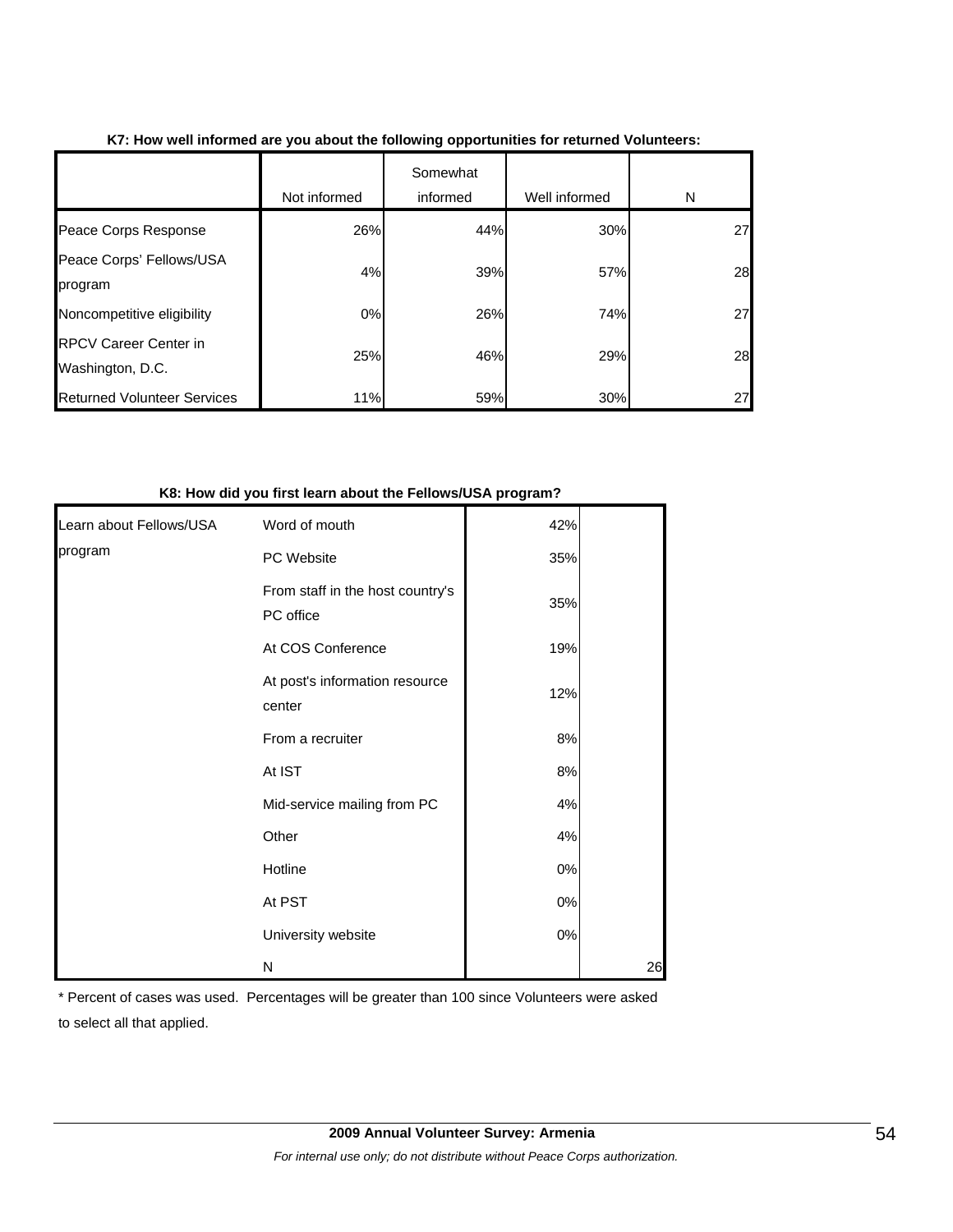| K9: Which of the following resources do you think will be helpful as you exit |  |
|-------------------------------------------------------------------------------|--|
|-------------------------------------------------------------------------------|--|

**Peace Corps service?**

| K <sub>9</sub> Resources | <b>RPCV Handbook</b>                                                      | 39% |    |
|--------------------------|---------------------------------------------------------------------------|-----|----|
|                          | <b>Career Resource Manual</b>                                             | 36% |    |
|                          | List of RPCVs willing to talk to<br>me about their careers                | 36% |    |
|                          | Electronic newsletter with job<br>postings and career advice              | 36% |    |
|                          | Access to free job bulletins                                              | 36% |    |
|                          | Applying to federal government<br>with RPCV noncompetitive<br>eligibility | 32% |    |
|                          | <b>NOT SURE</b>                                                           | 25% |    |
|                          | Guide to speaking about my PC<br>service to others (third goal)           | 21% |    |
|                          | RPCV job search webinars                                                  | 21% |    |
|                          | RPCV career conferences                                                   | 18% |    |
|                          | Other                                                                     | 14% |    |
|                          | Connection with RPCVs<br>through a mentoring program                      | 11% |    |
|                          | Self-assessment software (SIGI<br>3)                                      | 4%  |    |
|                          | N                                                                         |     | 28 |

\* Percent of cases was used. Percentages will be greater than 100 since Volunteers were asked to select all that applied.